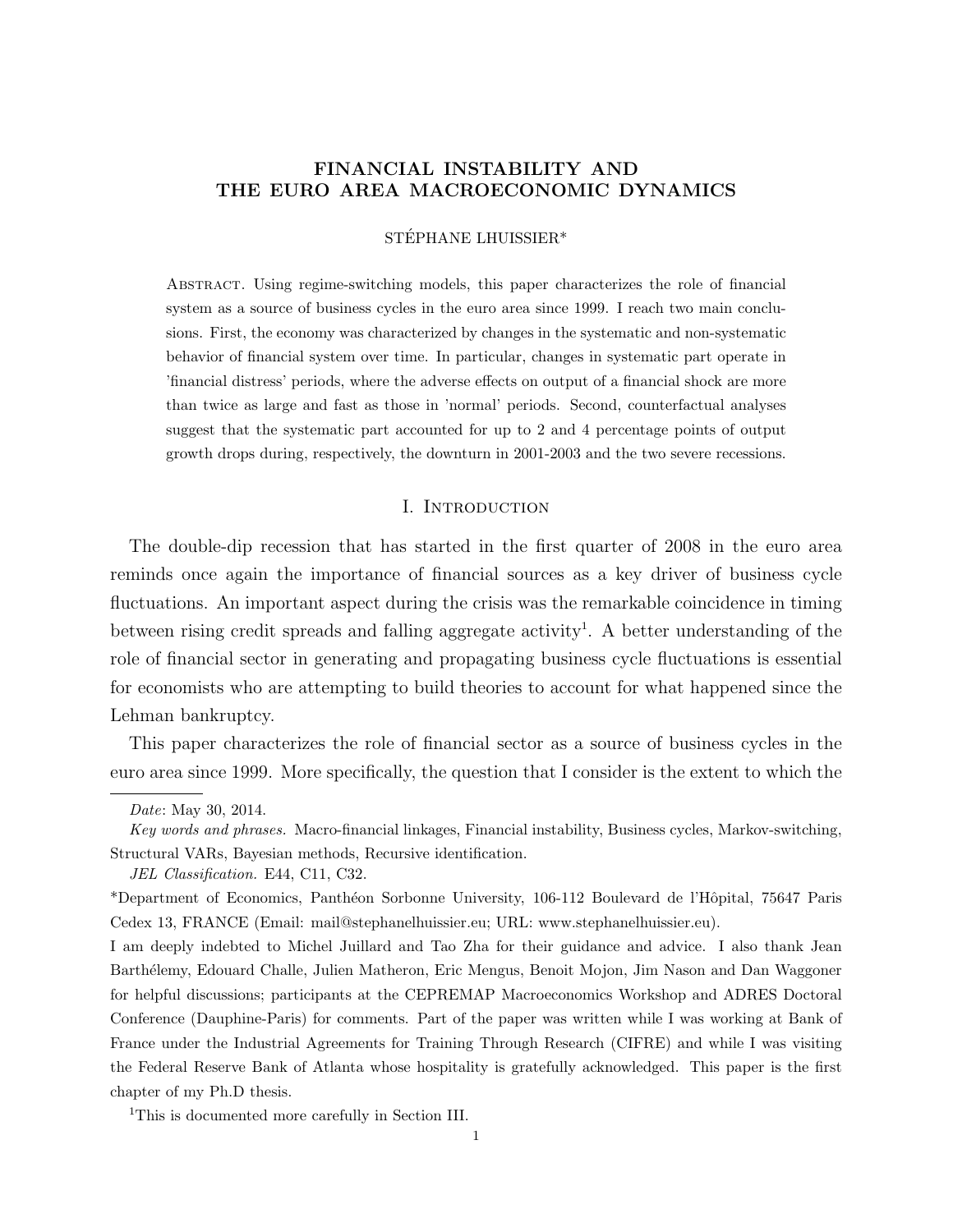differences in the economy's behavior between periods reflect variations in the predictable and systematic response of financial system to the economy and variations in the unpredictable and non-systematic behavior of financial system, i.e disturbances originating in financial sector. To answer this question, I follow the methodology of Sims and Zha (2006) by estimating a number of structural vector autoregressions (SVARs), allowing several possible patterns of time variation in coefficients and disturbance variances, with euro area data since 1999. I then compare the fit of these models with Bayesian posterior odds ratios, and use the best-fitting model to answer the question posed above.

I believe such a methodology is actually well suited for such a question. It allows to deal with the entire sample and let the data "decide" which regime has prevailed at which period. In other words, I do not assume that changes have happened once and will never happen again. I believe that certain regimes might be sporadically reoccurring, which seems to be more realistic with regard to the rarity of financial crises.

Time variations in the multivariate time series model are allowed while maintaining weak identifying assumptions to isolate the financial system behavior and its effects on economic activity. Identification is achieved by postulating that innovations in credit spread represent financial disturbances. More specifically, I employ the non-financial corporates bond credit spread constructed by Gilchrist and Mojon  $(2014)^2$ . This time series is conceived as an indicator of financial distress that reflects the ability of both firms and financial intermediaries to borrow. I then refer a shock to the credit market that is orthogonal to the current state of the economy as a "financial shock", that is financial disturbances affect output and prices, as well as monetary policy actions, with at least one period of lag.

My results show changes in the non-systematic and systematic behavior of financial system over time. The best fitting model reveals that the relative importance of financial shocks was dramatically higher in a *high-volatility* regime, which has prevailed sporadically in the first and last part of the sample. Regarding systematic part of financial system, there are changes, whose the times are independent of the times of non-systematic changes, in financial sector equation coefficients between a *normal* and a *distress* regime. The latter implies that the effects of financial shocks on the aggregate activity are extraordinarily more rapid and pronounced than those implied by the former. Output falls immediately and reaches its minimum after about 10 months while the lowest effect, more than twice weaker, occurs only after 24 months in normal times. The distress regime has been in place through nearly all the years of the two recent recessions, and sporadically during the 2001-2003 period (the 9/11 terrorist attacks, Dot-com bubble and corporate scandals) as well. The remaining years

<sup>&</sup>lt;sup>2</sup>Gilchrist and Mojon (2014) follows the same methodology as Gilchrist, Yankov, and Zakrajšek (2009) and Gilchrist and Zakrajšek (2012) to construct the euro area credit spread.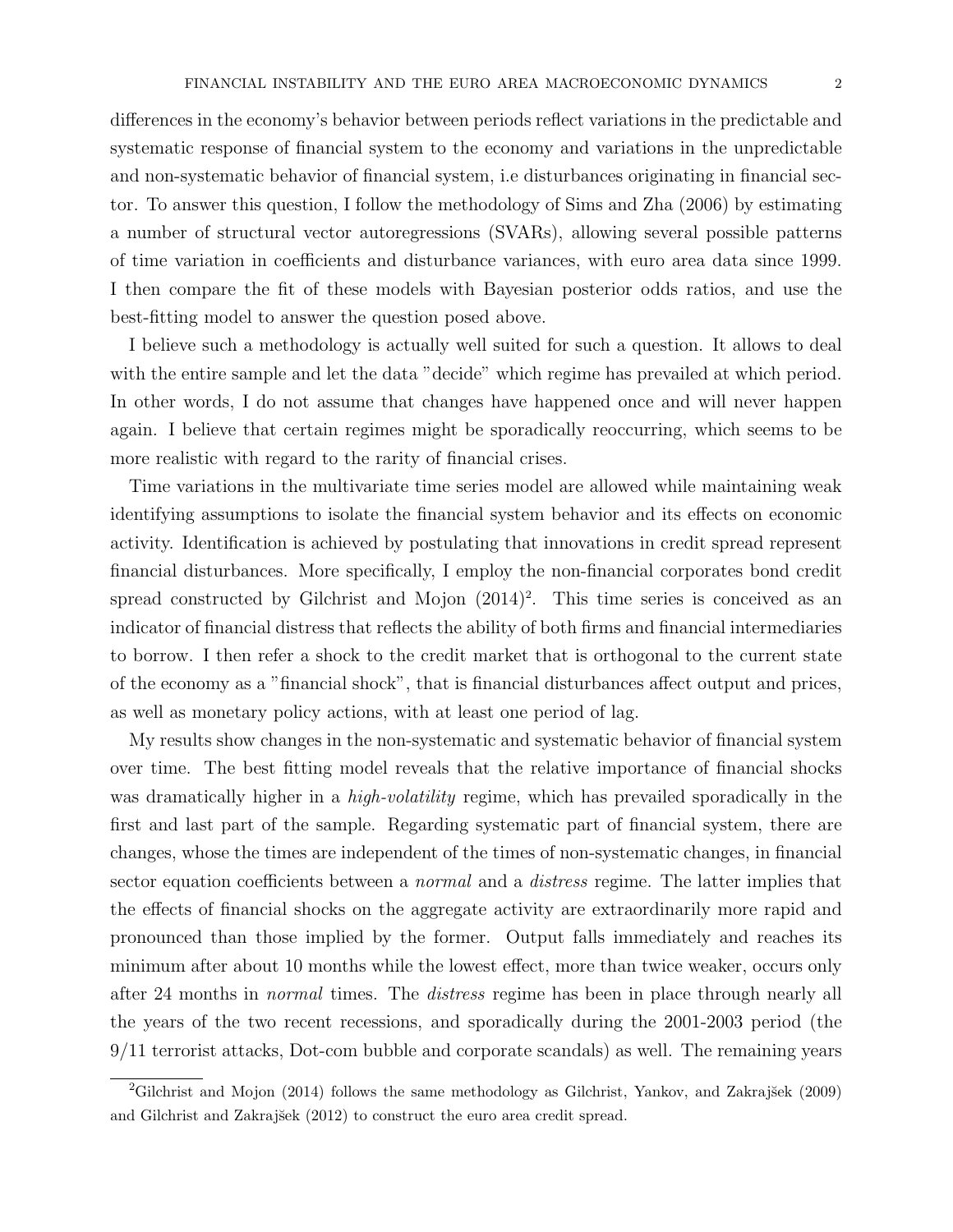emerge as *normal* periods, where disruptions in corporate bond markets are predominantly absent and the cost of credit access is relatively low.

I also find that a large portion of macroeconomic fluctuations in the euro area can be attributed to financial instability, both non-systematic and systematic part. When the economy is pushed into the distress regime, financial shocks are amplified and accounts for up to 40 percent of long-run output variability while their contributions are about four times lower under the *normal* regime. Counterfactual simulations suggest that the poor economic performances of the double-dip recession and 2001-2003 would have been mitigated by greater financial stability. When I run a counterfactual historical simulation by placing the normal regime throughout the period 2007-2012 (and suppressing financial shocks), the simulation shows that output growth rate would have been mitigated up to three (four) percentage points. Finally, the counterfactual simulation clearly indicates much higher output growth during the downturn in 2001-2003. For both sub-periods, the counterfactual exercises indicate that the role of the financial system on inflation was modest.

The results taken together are thus consistent with the financial amplification mechanisms that operate only during crises. The first and most-known mechanism, emphasized by Bernanke and Gertler (1989) and Kiyotaki and Moore (1997), is at work through balance sheets and asset prices. A deterioration in the borrowers' balance sheets reduce their ability to raise funds, lowering prices, further worsening balance sheets, and deepening the crisis. The second mechanism, called Knightian uncertainty, suggests a disengagement from markets when uncertainty about agents' investment projects is high, implying also amplification effects; see, for example, the theoretical work of Bloom (2009) and Caballero and Krishnamurthy (2012). A limitation of my analysis is however that I cannot discriminate between both mechanisms.

The paper proceeds as follows. Section II explain how my findings relate to literature. Section III gives some descriptive statistics in the relationships between finance and macroeconomy. Section IV presents the general methodology employed in this paper. In section V, I compare the fit of a number of Markov-switching SBVARs, select the best-fit model, and provide the posterior estimates of this model. In section VI, I discuss the economic implications of the best-fit model. In Section VII, I conduct several exercises to assess the robustness of the results. Section VIII suggests two particular interpretations of the results. Section IX concludes.

#### II. Relation to other studies

This paper is related to an increasing literature that examines the nature of changes in financial system behavior and its effects on the rest of the economy. Instead of discussing all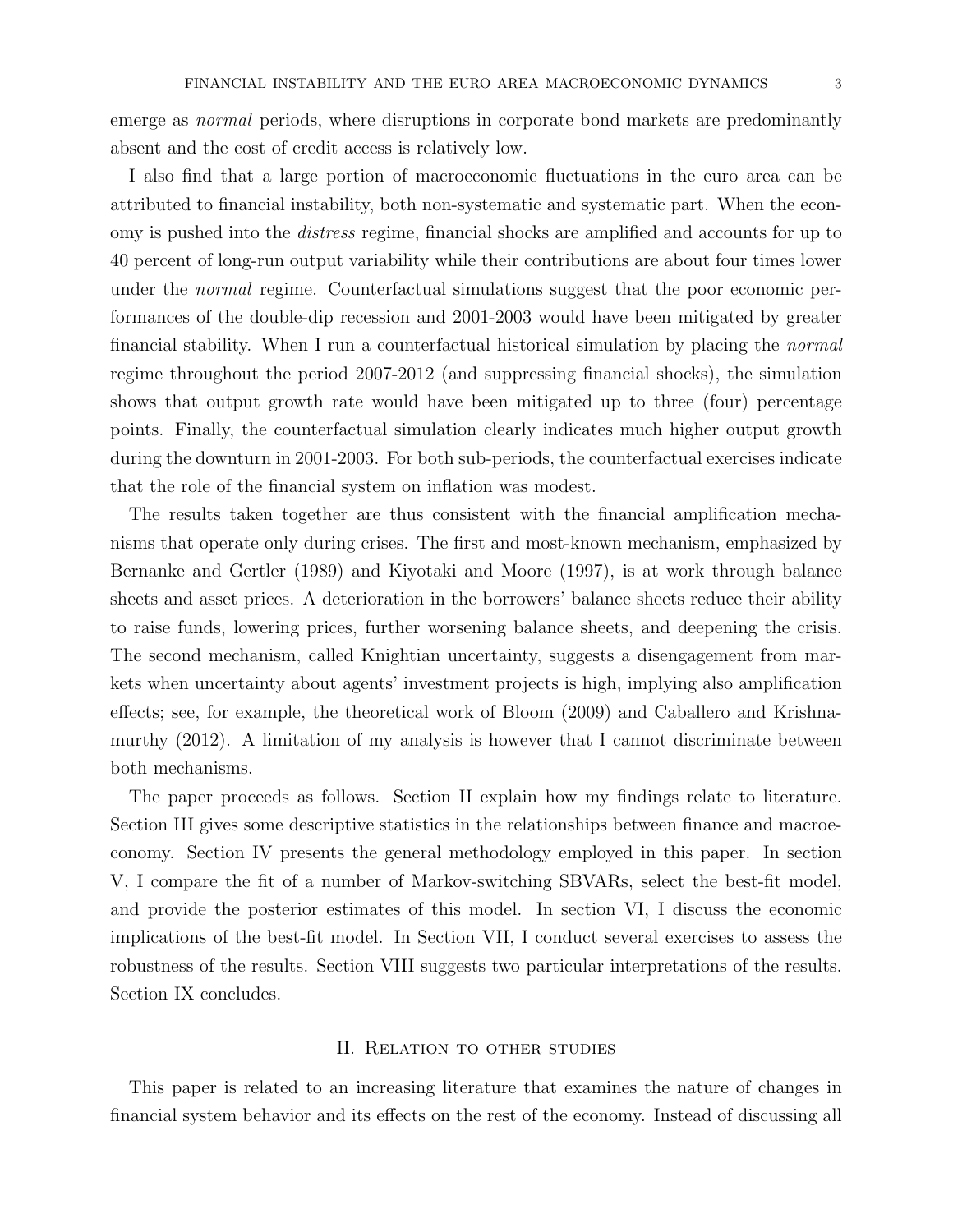papers in this area one by one, this section asks how my results stand apart from much of the existing empirical literature in the area.

Focusing on the euro area, Hristov, Hulsewig, and Wollmershauser (2011), Van Roye (2011), Peersman (2012), Mallick and Sousa (2013) and Gilchrist and Mojon (2014) employ the standard approach, i.e the 'constant-parameters' approach, to quantify the impact of financial and banking conditions on real activity<sup>3</sup>. In particular, all studies adopt linear SVARs to quantify the contribution of different types of bank lending shocks (especially lending demand and lending multiplier shocks) and financial shocks (unpredictable part of credit spreads or composite financial stress indexes) on a number of macroeconomic variables, including output.

Most papers find a significant and long-lasting decrease of output after a credit market shock. Based on the graphs in Gilchrist and Mojon (2014), output (industrial production) reaches its minimum after about eight months, and slowly increases thereafter. This is consistent with the results produced under the normal regime of my model. However, their methodology cannot capture the dynamic effects produced from the distress regime. In contrast to my framework, their linear VARs rule out, by construction, any time varying effects in systematic and non-systematic part of financial system. In turn, they cannot answer directly to the question that I posed previously.

Gambetti and Musso (2012) extend the standard approach by allowing time-varying parameters in SVARs. They emphasize the importance of taking into account shifts in the generation of shocks originating from the banking system, especially in recent years. Loan supply shocks explain more than one half of the fall in real GDP growth during 2008-2009. Their findings result mainly from bigger financial shocks. They do not report large changes in the way macroeconomic variables react to shocks over time. Benati (2013) reaches the same conclusion. I do not.

As mentioned above, my specification considers a credit spread as financial variable. The two previous studies do not. Instead of considering financial variables, Gambetti and Musso (2012) employ banking variables with the amount of loans to the non-financial private sector, as well as a composite lending rate, which is derived as weighted averages of several interest rates charged on loans to private sector. Such a difference may explain why they do not find drastic change in equation coefficients. Benati (2013) rules out any banking or financial

<sup>3</sup>There is also a large literature for the U.S. economy. See among others, Bernanke (1983), Hakkio and Keeton (2009), Hatzius, Hooper, Mishkin, Schoenholtz, and Watson (2010), Carlson, King, and Lewis (2011), Gilchrist and Zakrajšek (2011), Boivin, Giannoni, and Stevanovic (2012), Gilchrist and Zakrajšek (2012), Caldara, Fuentes-Albero, Gilchrist, and Zakrajšek (2013). Cardarelli, Elekdag, and Lall (2011) focus on 17 advanced economies.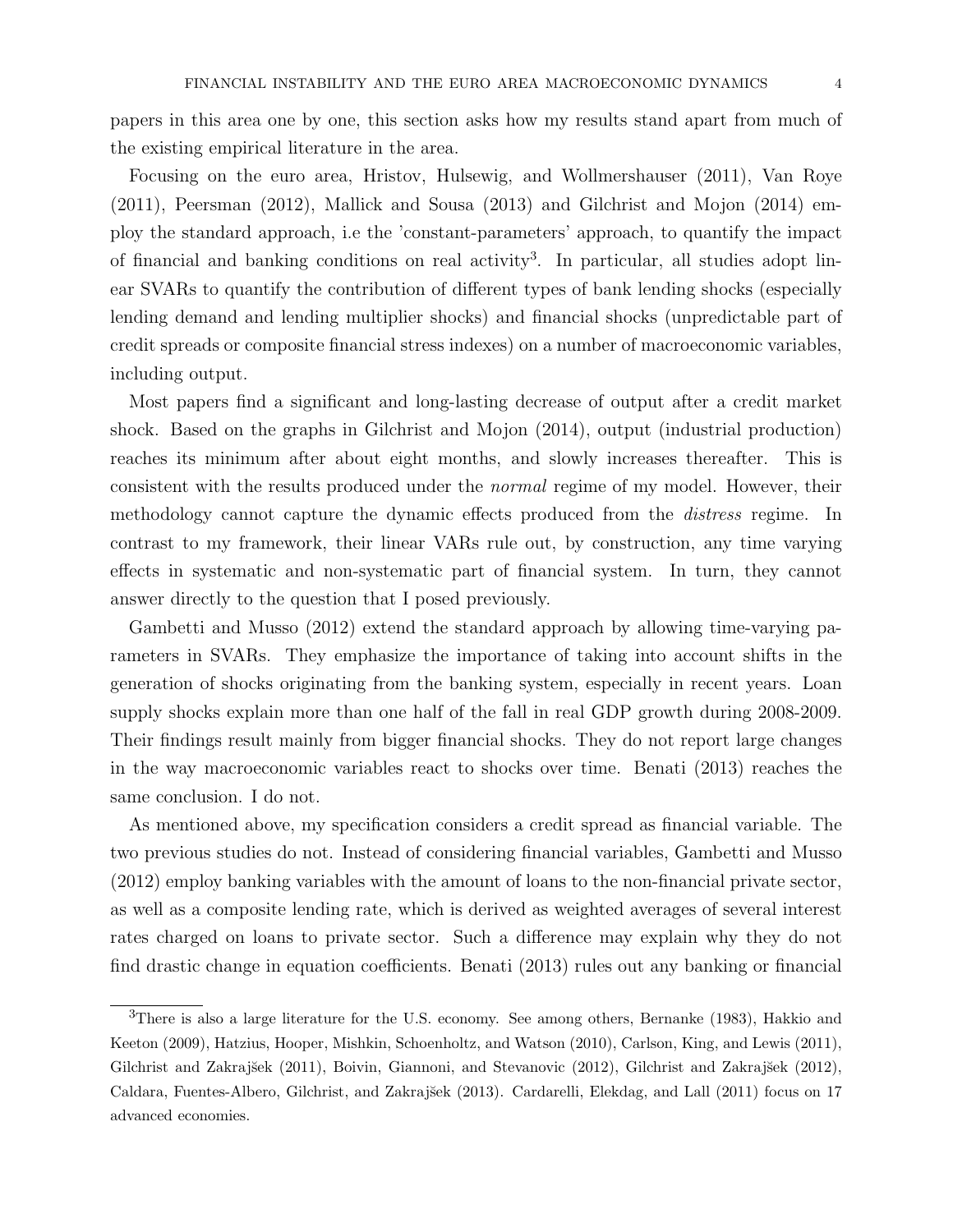variables. Another explanation lies in the methodology itself. A model with smooth and drifting coefficients seems to be less suited for capturing rapid shifts in data's behavior as observed during the double-dip recession. Financial crises are well-known as hitting the economy instantaneously, which favor models with abrupt changes such as Markov-switching models.

In contrast, Holló, Kremer, and Duca (2012) document important changes in the transmission mechanism of financial distress over time for the period 1987:M1-2011:6. They construct a Composite Indicator of Systemic Stress (CISS) and employ a threshold regression SVAR to document macro-financial linkages in the euro area since January 1987. By Choleskidecomposing, they show that the euro area economy oscillates between a *low-stress* and a high-stress regime over time. In other words, all equation parameters, i.e equation coefficients and shock variances, are allowed to change across the two regimes, whereas I only find changes in the financial sector. Further, they report that a shock to CISS (ordered first) has only a significant real impact under the *high-stress* regime. My findings are partially consistent with theirs, because I find significant effects across both regimes. A potential explanation may lie in the fact that they omit to take into account heteroskedasticity properly. This omission can strongly affect the estimated equation coefficients, as highlighted in Sims (2001).

The specification in Davig and Hakkio (2010) and Hubrich and Tetlow (2012) is closest to my benchmark specification, though they focus on the United States. They trace the effects of financial stress index shocks on output by a Cholesky decomposition using Markov-switching SVARs. In particular, Hubrich and Tetlow (2012) find repeated fluctuations between a normal (called "low-stress coefficient" in their paper) and a distress ("high-stress coefficient") regime over time, as well as heteroskedasticity. Because their financial series has been constructed from several relevant information content on banking system, it is likely difficult to compare its macroeconomic effects with those produced from my financial variable, the corporate bond spread, which captures only shifts in the ability of borrowers to raise funds. However, it is interesting to observe that their counterfactual analysis suggests that consumption would have been much higher than history since 2007 if the economy would have been in the "lowstress coefficient" regime since 2007, implying an important role of changes in the agents' behavior in explaining the recent U.S. business cycles.

### III. Some Descriptive Statistics

In this section, I illustrate the possibility of non-linearities in euro area historical data. A quick examination of the facts shows that the non-linear relationships between finance and macroeconomy is easily identifiable in the euro area data. Figure 1 plots the monthly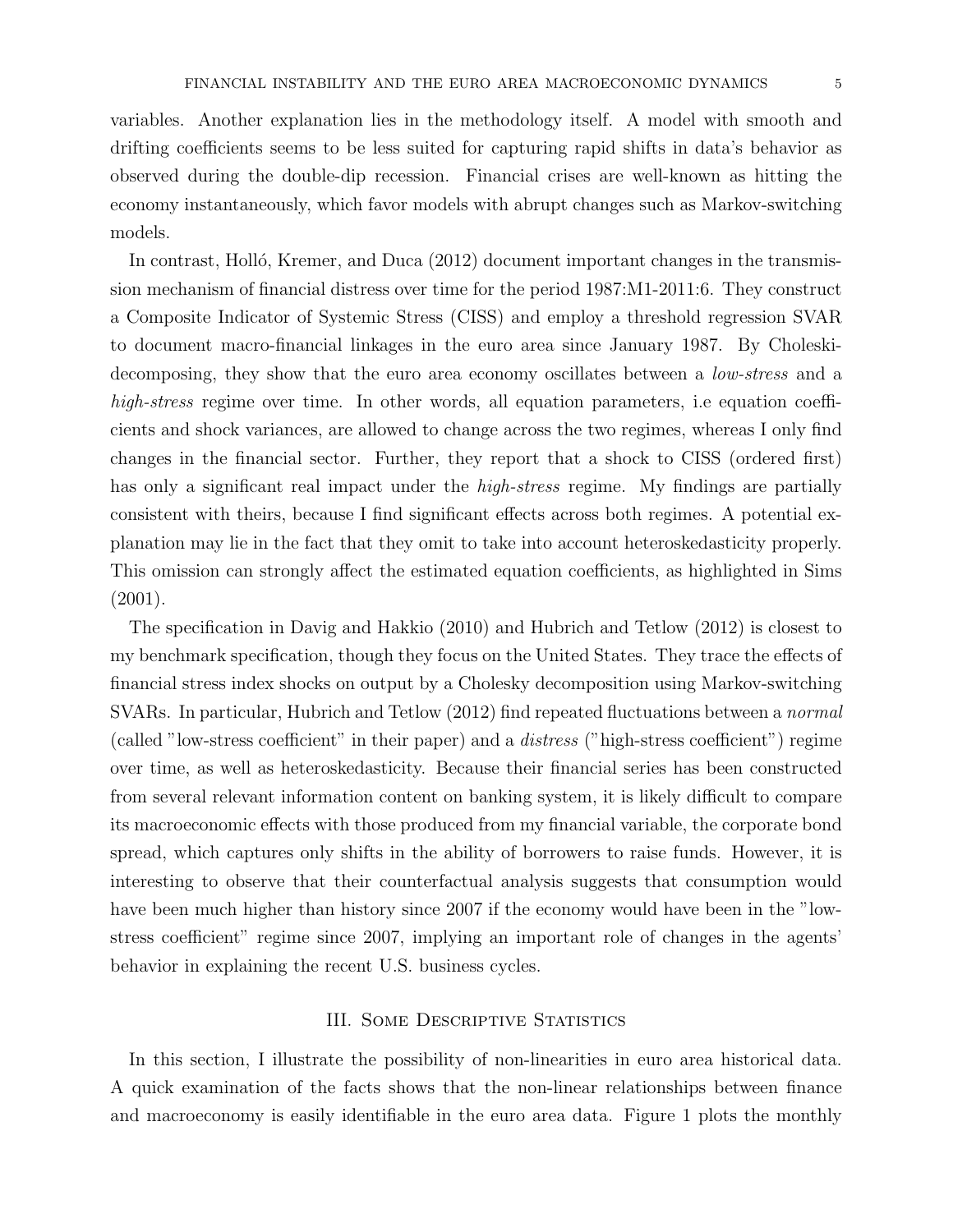average credit spread on bonds issued by non-financial firms constructed by Gilchrist and Mojon (2014) along with the real GDP growth rate in the euro area. The grey areas denotes CEPR recessions of the euro area. The monthly corporate bond spread has been developed by Gilchrist and Mojon (2014). It is constructed by using market price of bonds issued by euro area non-financial corporations. The difference between each security and the German Bund interest rate of similar duration represent the credit spread. The average is obtained by weighting each credit spread by their corresponding volumes.

The corporate bond spread exhibits three main peaks during the early 2000 and the post-Lehman bankruptcy, while it is relatively low and stable for the remaining years. The two last peaks prevailed when the euro area economy has been experiencing both dramatic financial and economic disturbances since the post-Lehman recession while the first peak is associated with the corporate bond market meltdown.

The coincidence of financial distresses (i.e significant rises in corporate bond spread) in timing with output downturn is striking. More specifically, the 2001-2003 and 2008-2012 episodes emerge as periods where the credit spread is negatively correlated with real GDP. This is consistent with the prediction of Bernanke and Gertler (1995): the higher is the borrowers net worths, the lower is the cost for raising externally funds, and inversely. The closer correlation between the corporate bond spread and the aggregate activity during periods of financial turmoil also reflects the forward-looking nature of asset prices in signaling future economic conditions.

These graphical descriptive statistics are confirmed by the properties of financial and economic cycles in Table 1. It reports the standard deviations (std) for the credit spread (spread) and the GDP growth rate (gdp) as well as their correlations (corr) for several periods: 1999- 2012; 1999-2007 and 2007-2012. Clearly the counter-cyclicality of credit spread is confirmed in this table. Interestingly, there is an asymmetry in the covariances across the pre- and post-Lehman bankruptcy. One can see from the table that this correlation becomes higher since the post Lehman bankruptcy. The macroeconomic and financial volatility also differed, with higher volatilities since the double-dip recession. Overall, these properties confirm the points made through the graphical examination.

However, it is well known that the positive correlation between credit spread and output growth cannot prove by itself that variation in credit spread causes variation in output growth<sup>4</sup> . The nature of the shocks remain non-identifiable. Besides, these simple descriptive statistics do not allow us to know whether the differences across periods are due to

<sup>&</sup>lt;sup>4</sup>A large literature predicts the existence of feedback effects from output growth to credit spread, making difficult the understanding of the causality between credit spread and output growth. See, among others, Bernanke and Gertler (1995).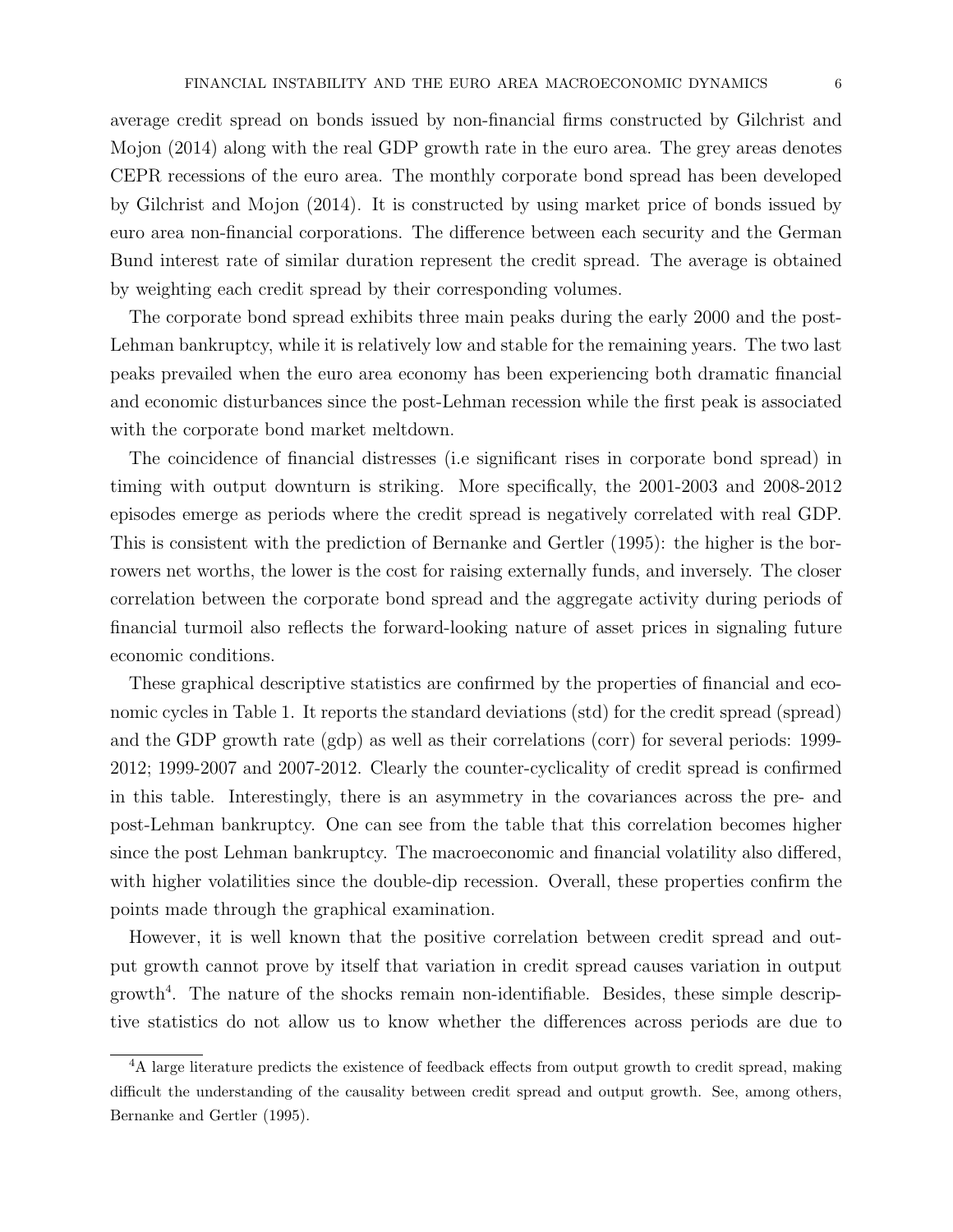bigger structural shocks that feed through linear dynamics or/and changes in transmission mechanisms, i.e in the way macro variables respond to shocks.

The objective of next sections is (1) to pin down the disruptions in financial markets and their macroeconomic effects and (2) to identify the nature of the nonlinearity.

### IV. THE METHODOLOGY

IV.1. Markov-switching Structural Bayesian VARs. Following Hamilton (1989), Sims and Zha (2006) and Sims, Waggoner, and Zha (2008), I employ a class of Markov-switching Structural VAR model of the following form

$$
y_t' A(s_t) = \sum_{i=1}^{\rho} y_{t-i}' A_i(s_t) + C(s_t) + \varepsilon_t' \Xi^{-1}(s_t), \qquad t = 1, ..., T,
$$
 (1)

where  $y_t$  is defined as  $y_t \equiv [gdp_t, p_t, r_t, sp_t]'$ , where  $gdp_t$  is the logarithm of the interpolated monthly real GDP<sup>5</sup>;  $p_t$  is the logarithm of the HICP;  $r_t$  is the EONIA policy rate<sup>6</sup>; and  $sp_t$ is the Gilchrist and Mojon (2014) credit spread. The details are presented in Appendix.

The overall sample period is 1999:M2 to 2012:M7. Based on the lag-length selection criteria, I set the lag order to  $\rho = 4$ .

I assume that  $\varepsilon_t$  follows the following distribution

$$
E(\varepsilon_t) = \text{normal}(\varepsilon_t | 0_4, I_4), \tag{2}
$$

where  $0_4$  denotes an  $4 \times 1$  vector of zeros,  $I_4$  denotes the  $4 \times 4$  identity matrix, and normal $(x|\mu, \Sigma)$  denotes the multivariate normal distribution of x with mean  $\mu$  and variance Σ. Finally, T is the sample size,  $A(s_t)$  is a four-dimensional invertible matrix under the regime  $s_t$ ;  $A_i(s_t)$  is a four-dimensional matrix that contains the coefficients at the lag i and the regime  $s_t$ ;  $C(s_t)$  contains the constant terms, and  $\Xi(s_t)$  is a four-dimensional diagonal matrix.

<sup>&</sup>lt;sup>5</sup>I employ the Chow and Lin (1971) procedure to interpolate monthly real GDP  $(gdp_t)$ . The details are presented in Appendix. Conclusions are similar when the index of industrial production is used as output measure.

<sup>&</sup>lt;sup>6</sup>The EONIA is used as policy variable  $(r_t)$ . This series is controlled by the ECB through either the minimum bid rate of variable rate tenders or the rate applied to fixed rate tenders in its main refinancing operations (MRO). The latter, implemented during the financial crisis, implies that the EONIA was lower than the MRO after September 2008. The EONIA captures the implementation of some non-standard policy actions (fixed rate full allotment).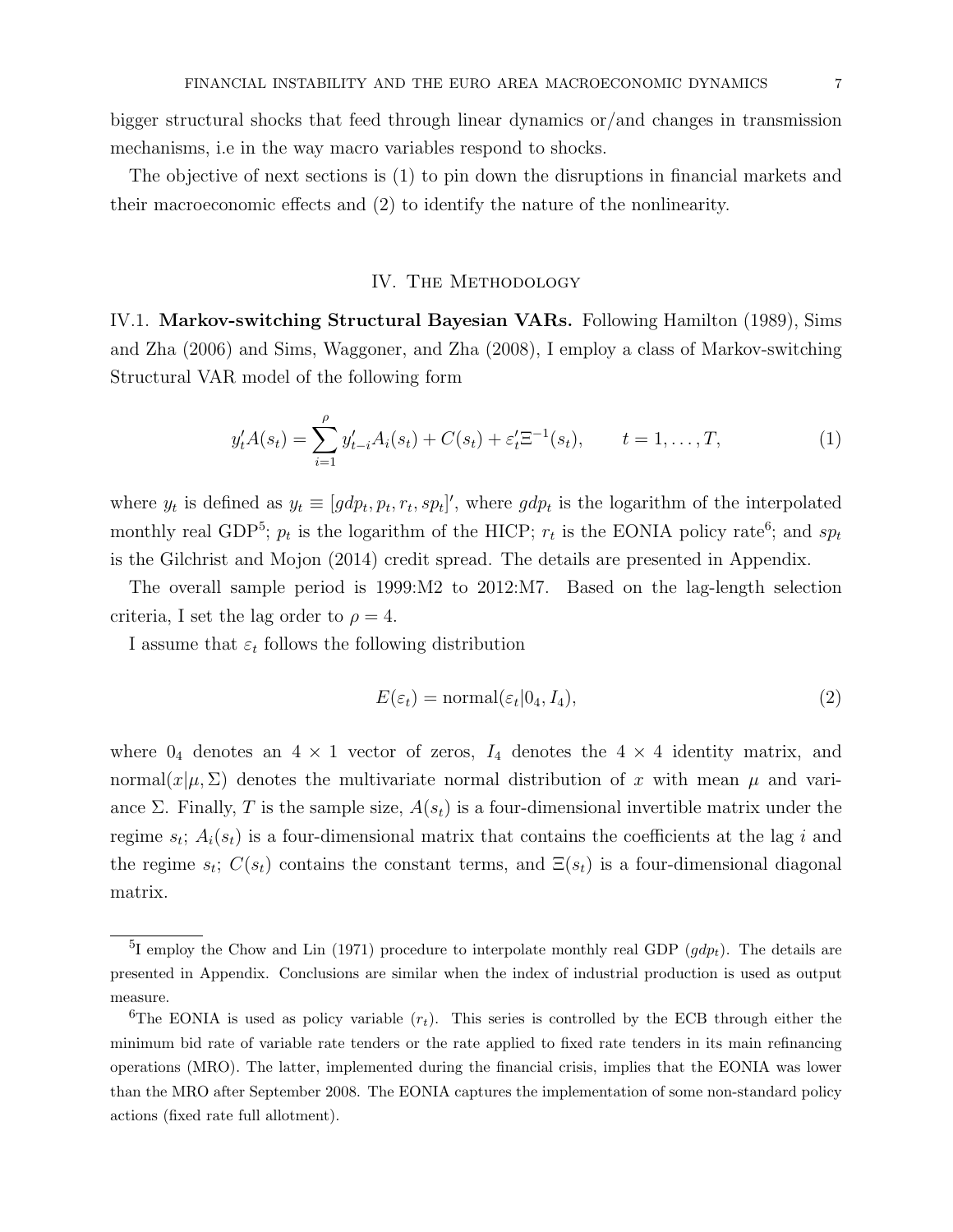For  $1 \leq i, j \leq h$ , the discrete and unobserved variable  $s_t$  is an exogenous first order Markov process with the transition matrix Q

$$
Q = \begin{bmatrix} q_{1,1} & \cdots & q_{1,j} \\ \vdots & \ddots & \vdots \\ q_{i,1} & \cdots & q_{i,j} \end{bmatrix},
$$
 (3)

where h is the total number of regimes,  $q_{i,j} = Pr(s_t = i|s_{t-1} = j)$  denote the transition probabilities that  $s_t$  is equal to i given that  $s_{t-1}$  is equal to j, with  $q_{i,j} \geq 0$  and  $\sum_{j=1}^h q_{i,j} = 1$ . For more than 2 regimes, the transition matrix  $Q$  is restricted to avoid over-parameterization. Following Sims (2001) and Sims, Waggoner, and Zha (2008), I allow symmetric jumping among states<sup>7</sup>.

When implementing k independent Markov-switching processes,  $s_t = (s_t^1, \dots s_t^k)$ , the transition matrix Q becomes

$$
Q = Q^1 \otimes \dots \otimes Q^k,\tag{4}
$$

.

where  $Q^k$  is an  $h^k \times h^k$  matrix.

Following Sims and Zha (1998), I exploit the idea of a Litterman's random-walk prior from a structural-form parameters. I also introduce dummy observations as a component of the prior in order to favor unit roots and cointegration<sup>8</sup>. For more details, see Doan, Litterman, and Sims (1984) and Sims (1993). As demonstrated by Robertson and Tallman (1999), these priors reveal more facility in forecasting. The appendix provides the details techniques for the Sims and Zha (1998) prior.

Finally, the prior duration of each regime is about 10 months, meaning that the average probability of staying in the same regime is equal to 0.90. As shown in section VII, I have also used other prior durations and the main conclusions remain unchanged.

 $7$ These restrictions seem to fit macroeconomic data better. It follows that the restricted transition matrix becomes

|             | $q_{1,1}$ $(1-q_{2,2})/2$ $\cdots$ |                                       |           |
|-------------|------------------------------------|---------------------------------------|-----------|
| $- q_{1,1}$ | $q_{2,2}$                          |                                       |           |
|             |                                    | $(1-q_{2,2})/2$ . $(1-q_{k-1,k-1})/2$ |           |
|             |                                    | $1 - q_{k-1,k-1}$ $1 - q_{k,k}$       |           |
|             |                                    | $\cdots (1 - q_{k-1,k-1})/2$          | $q_{k,k}$ |

<sup>8</sup>Regarding the Sims and Zha (1998) prior, the hyperparameters are defined such that the marginal data density (MDD) of the constant-parameters VAR model is maximized<sup>9</sup>:  $\mu_1 = 0.6$  (over- all tightness of the random walk prior),  $\mu_2 = 0.15$  (relative tightness of the random walk prior on the lagged parameters),  $\mu_3 = 1.0$  (relative tightness of the random walk prior on the constant term),  $\mu_4 = 0.1$  (erratic sampling effects on lag coefficients),  $\mu_5 = 1.0$  (belief about unit roots),  $\mu_6 = 1.0$  (belief in cointegration relationships).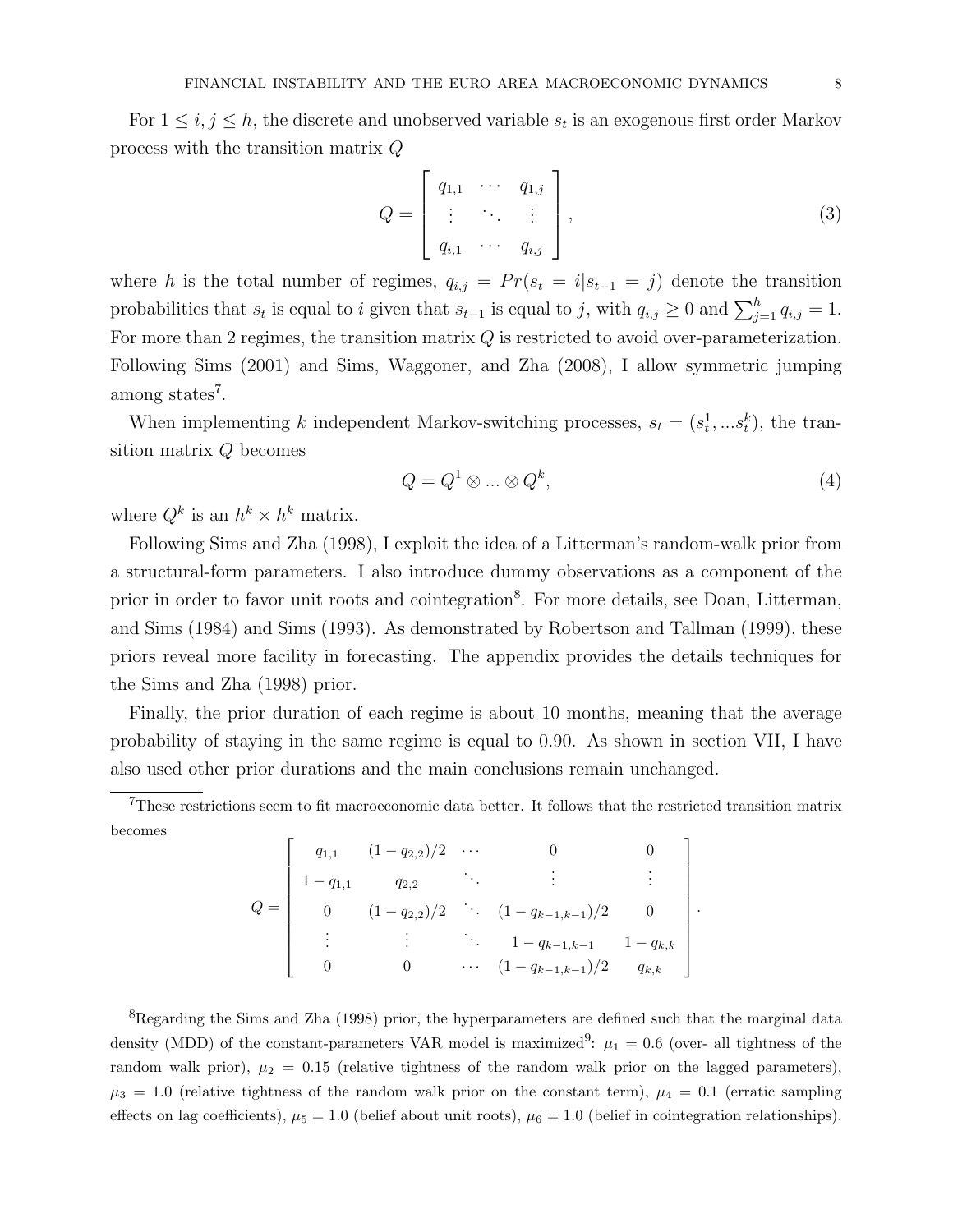IV.2. Identification. Identified vector autoregressions decompose the time-series variation into mutually independent components. Identification turns out to be extremely important to isolate the effects of a particular shock - uncorrelated to other structural shocks - on the vector of endogenous variables  $y_t$ . Because I am studying the macroeconomic effects of shocks that affect the ability of firms to borrow, a particular attention is paid on this structural 'financial' shock. The issue of identification is well-known for macroeconomists, this is why I briefly summarize it. Suppose that the VAR process has no constant terms and there is only one regime  $(s_t = 1)$  such that  $\Xi(s_t = 1) = I$ . The idea is strictly the same for a time-varying VAR model. Using (1), the model can be re-written in a reduced-form VAR as follows

$$
y_t' = x_t' B + \mu_t',\tag{5}
$$

with

$$
B = FA_0^{-1} \quad \text{and} \quad \mu'_t = \varepsilon'_t A_0^{-1},
$$
  
where  $x'_t = \begin{bmatrix} y'_{t-1} & \cdots & y'_{t-\rho} \end{bmatrix}$  and  $F = \begin{bmatrix} A_1 & \cdots & A_\rho \end{bmatrix}'.$  (6)

The variance-covariance matrix  $\Sigma$  of the reduced-form VAR is a symmetric and positive definite matrix. It defines in the following way

$$
E[\mu_t \mu'_t] = \Sigma = (A_0 A'_0)^{-1} \tag{7}
$$

If there is no identifying restrictions, equations (6) and (7) define a relationships between the structural and reduced-form parameters  $(B, \Sigma)$  which is not unique. One can find two parameters points  $(A_0, F)$  and  $(\tilde{A}_0, \tilde{F})$  that are observationally equivalent if and only if they imply the same distribution of  $y_t$ , for  $1 \le t \le T$ . That is, they have the same reducedform representation  $(B, \Sigma)$  if and only if there is a matrix orthonormal matrix P such that  $A_0 = \tilde{A}_0 P$  and  $F = \tilde{F} P$ .

There is a long tradition in macroeconomics of applying a Cholesky decomposition to the matrix  $\Sigma$  implying exact linear restrictions on the elements of  $A_0$ . This results in an unique solution. This is called a "recursive identification". The recent work by Rubio-Ramirez, Waggoner, and Zha (2010) have shown that this class of identification implies that the SVAR model is exactly identified. Following this long tradition, I use the following recursive ordering:  $gdp_t$ ,  $p_t$ ,  $r_t$  and  $sp_t$ . It follows that the contemporaneous matrix  $A_0$  is an upper triangular matrix. The main objective is to identify a "financial shock", i.e an orthogonalized shock to the credit market. The fact that credit spread  $sp_t$  comes to last allow to pin down disturbances that originate in the credit bond markets.

The paragraphs that follow explain and justify this identification scheme. Following previous work by Leeper, Sims, and Zha (1996), I impose that production sector (output and prices) do not respond contemporaneously to credit market sector (credit, policy rate and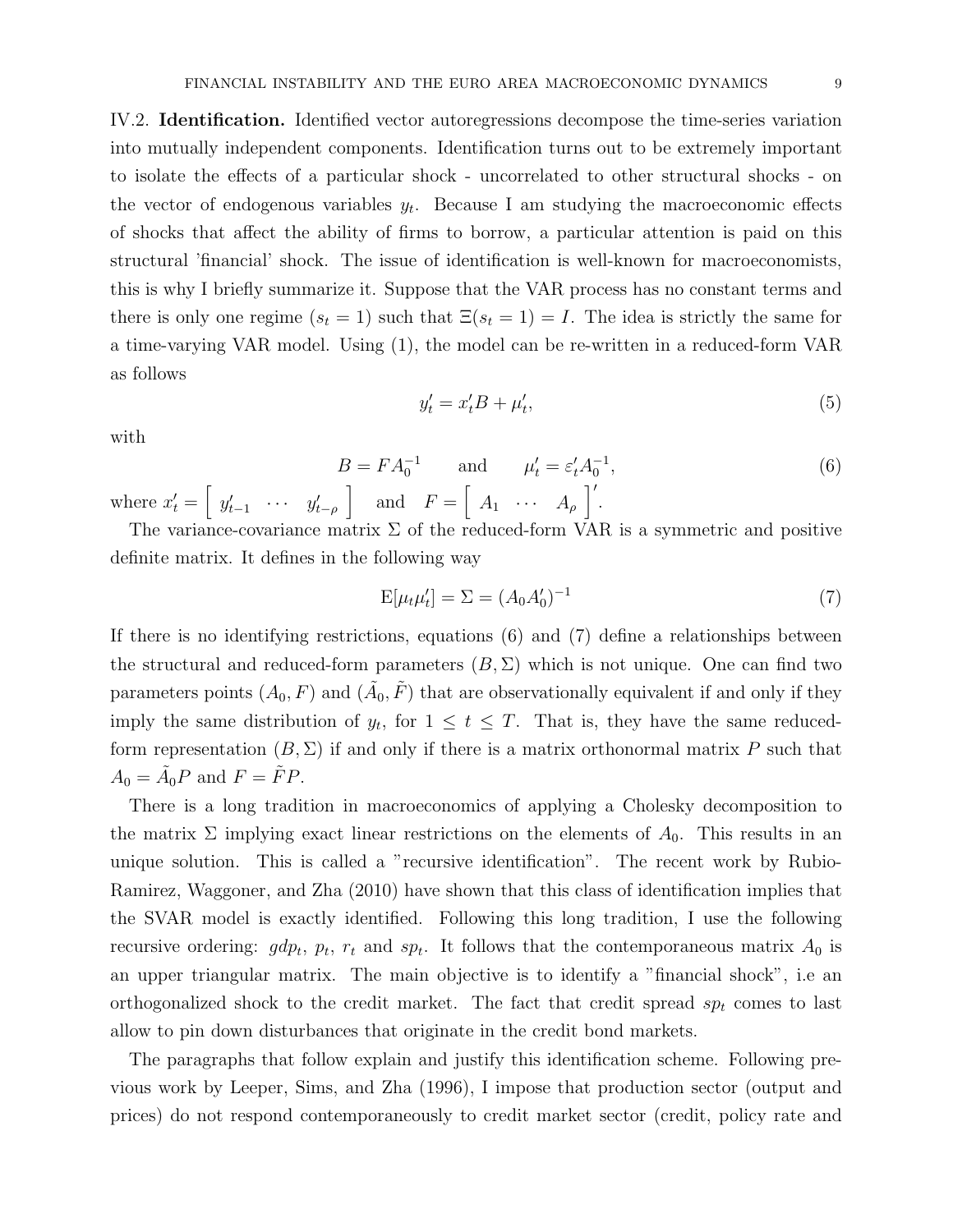credit spread). In other words, the credit market sector has only lagged effects on both variables. The argument for this restriction is based on the idea that most of firms are subject to planning delays. There are also planning processes involved in changing the prices of labor and manufactured goods. The policy rate, EONIA, responds immediately to the private (or production) sector but it responds with a delay to credit spread. This hypothesis is based, in part, on the work by Christiano, Eichenbaum, and Evans (1999). Leeper, Sims, and Zha (1996) prefer imposing a delay in the response of private sector. Their hypothesis is motivated by the long process of any central bank to implement its monetary policy. Because it takes time for ECB's macroeconomic policy to consult, analyze the new informations from financial markets - although they are observable on a daily basis - and then make a decision, it is preferable to impose a lag on the effects of the credit spread on policy. My view is that both arguments are reasonable. The delayed nominal interest rate response to credit spread results from the facts that central banks do not pay much attention within month to banking system.

Finally, the VAR specification assumes that credit spread is ordered last, which implies that credit spread react contemporaneously to every endogenous variable. The justification is not surprising. The financial market-related variables are forward-looking variables which have a considerable predictive content for economic activity.

### V. Empirical Results

In this section, I estimate and compare various types of models with the following specifications.

- The constant-parameters SVAR, denoted constant, does not allow change in any parameters over time. This is the standard model used in most empirical works.
- For each model denoted  $\mathfrak{M}_{\mu\nu}$ , the variances of all structural disturbances follow the same  $\#$ -regimes Markov-switching process  $s_t$ .
- The models denoted  $\mathfrak{M}_{\beta F c\#v}$  allows the equation coefficients from the financial system (F) and the variances of structural disturbances to follow respectively a  $\beta$ -regimes Markov-switching process  $s_t^c$  and a #-regimes Markov-switching process  $s_t^v$ . In other words, the transition matrix of variance and coefficients regimes are independent. The process governing the equation coefficients (i.e the last column of matrices  $A(s_t^c)$ ,  $F(s_t^c)$ ) reflects the systematic part of financial system.
- The models denoted  $\mathfrak{M}_{\beta P c\#v}$ ,  $\mathfrak{M}_{\beta FPc\#v}$  and  $\mathfrak{M}_{\beta c\#v}$  allows the equation coefficients respectively from the production sector  $(P)$ , from simultaneously P and F, and from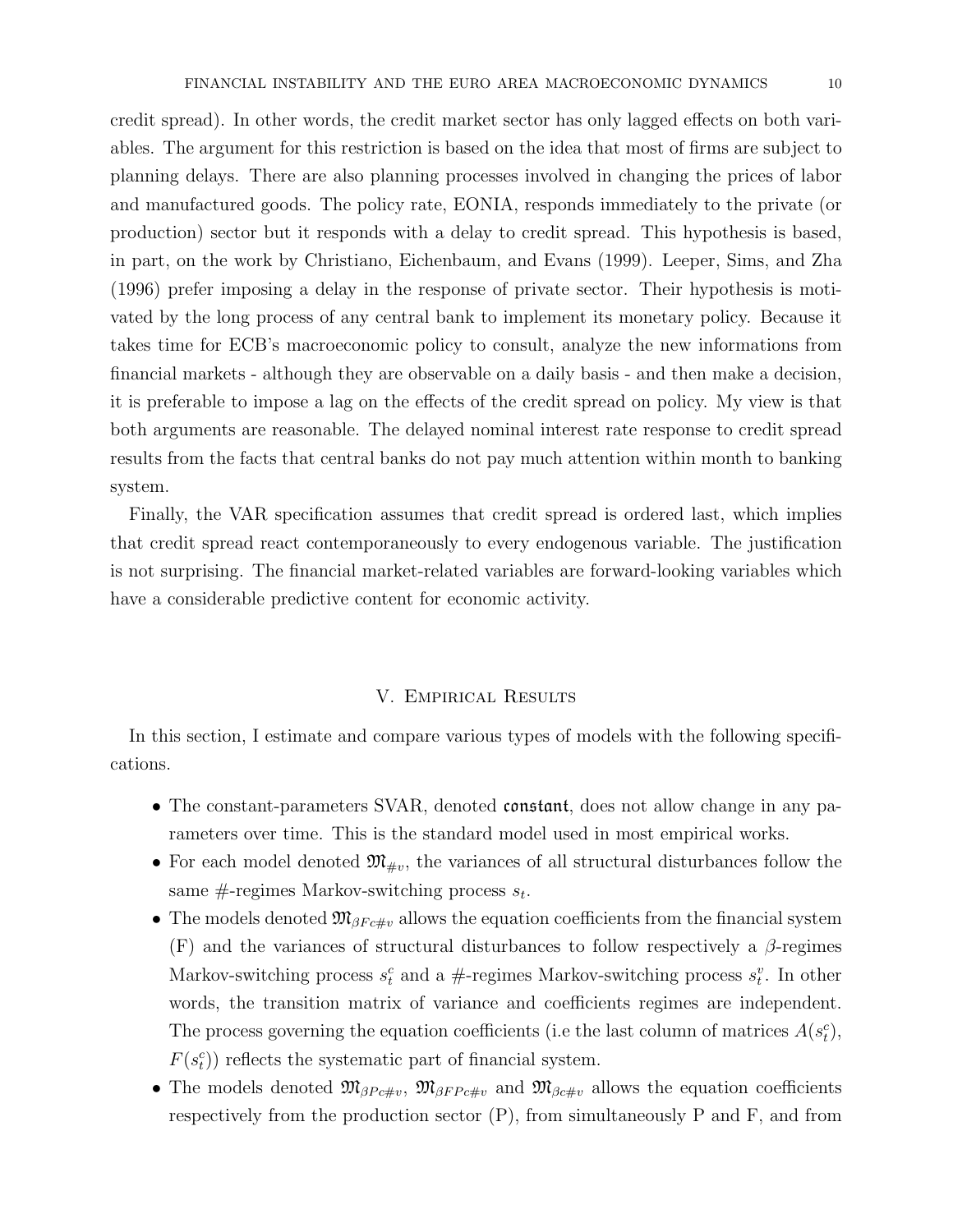all sector of the economy (including monetary policy) to follow a  $\beta$ -regimes Markovswitching process,  $s_t^c$ . Shock variances follow an independent #-regimes Markovswitching process  $s_t^v$ .

A few items deserve discussion. First, the times of changes in variations in the unpredictable and non-systematic part of financial system (financial shocks) are dependent of the time of changes in non-financial shocks. This is a parsimonious way to evaluate the relative importance of financial shocks over time. Second, the equation coefficients ("systematic behavior") are allowed to vary across time only if heterosekdasticity is taken into account, i.e the model makes allowance for shock variances to vary independently to coefficients. Otherwise, bias in estimates can appeared. See Sims (2001). Third, some specifications allow the nature of non-financial private sector responses to shocks to have been conditional on financial behavior. In particular, the systematic behavior of financial sector might be incorporated in the behavior of non-financial private sectors, inducing additional changes in the transmission mechanism. It could be also true that monetary policy has been conditional on financial behavior, modifying potentially also the patterns of fluctuations. This is why I am also interested in the model that allows all equations to vary simultaneously.

The results shown below are based on 10 millions of draws with the Gibbs sampling procedure (see Appendix for details). I discarded the first 1, 000, 000 draws as burn-in, then I kept every 100th draws. I choose the normalization rule by Waggoner and Zha (2003b) to determine the signs of columns (or equations) of the matrix  $A_0$  and F. This turns out to be important to avoid bimodal distribution in in the contemporaneous impulse responses of variables to structural shocks.

V.1. Model Fit. The comparison of models is based on marginal data densities (MDD's) which is a measure of model fit. I employ three different methodologies to compute them. Each method allows to approximate the marginal likelihood of a non-Gaussian distribution: Sims, Waggoner, and Zha (2008), Bridge method of Meng and Wong (1996) and the unpublished Muller (2004) method. There are several reasons for using nonstandard methods for computing MDD's. Because the likelihood can be close to zero in the interior points of the parameter space, the standard method for computing MDD's is not appropriate in the case of mixture models such as Markov-switching models. The low posterior density at the sample mean also justifies to center the weighting function to the posterior mode in Sims, Waggoner, and Zha (2008). Appendix provides the mathematical details for each method.

Table 2 reports the log-values of MDD's. Because it is not necessary to compute the MDD of the constant model with the alternatives methods - as well as the computation of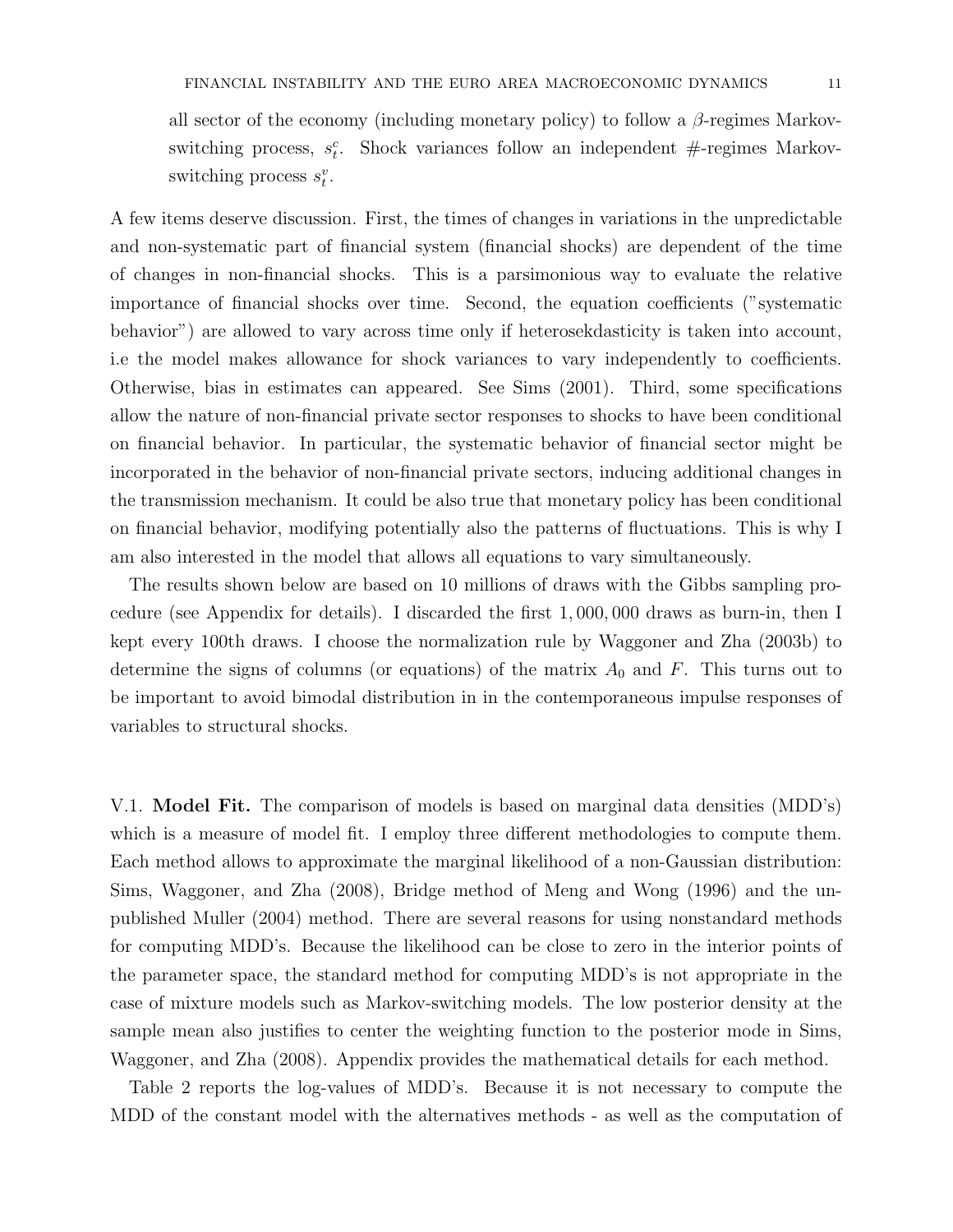MDD's for Markov-switching SVARs with the classical method<sup>10</sup> - I display "\*" instead of any numbers. The symbol "\*\*" indicates that the number behaves erratically due to the weighting function used in the Sims, Waggoner, and Zha (2008) method.

The constant-parameter model is clearly rejected. The best-fit model is  $\mathfrak{M}_{2Fc2v}$ , that is the model in which the equation coefficients from the financial equation (F) is allowed to change over time, independently to time variation in shock variances. The log-values of MDD's associated with this model remain far above the values of the MDD's shown, for each column, above or below. For example, the MDD computed with the Bridge method, which is considered as the most robust method, reports a difference of 12 in absolute value with the second highest marginal data density model,  $\mathfrak{M}_{4v}$ . All methods give very similar log-values making the above results very robust.

Among models with changes only in shock variances, the log-values of MDD's of the three and four regime variances models, that is respectively  $\mathfrak{M}_{3v}$  and  $\mathfrak{M}_{4v}$ , are very close, meaning that one cannot discriminate between both of them. The difference is only of 3 for the Mueller and Bridge methods and 6 for the Sims, Waggoner, and Zha (2008) method.

Finally, the data does not favor models associated with changes in all equation coefficients. For example, the difference in log-value between  $\mathfrak{M}_{2c2v}$  and the best-fit model are of order of 11 for Mueller method and of 14 for Bridge method, reflecting a strong evidence in favor of changes only in the behavior of financial system. The way of the production sector responds to shocks remains similar over time.

In next sections, I will report the results of the best-fit model.

V.2. **Posterior distribution.** In this section, I present some key results produced from the  $\mathfrak{M}_{2Fc2v}$  model. Figure 3 shows the probabilities of a specific regime for each process ( $s_t^c$  and  $s_t^{\mathbf{v}}$  over time produced by the  $\mathfrak{M}_{2Fc2v}$  model. The probabilities are smoothed in the sense of Kim (1994), i.e full sample information is used in getting the regime probabilities at each date.

Regarding the process in which equation coefficients from the financial system (systematic part) are allowed to change,  $s_t^c$ , shown in the left panel, it is apparent that the regime 1,  $(s_t = 1)$ , was dominant during the beginning of the euro area with 9/11 attacks, Dot-com bubble and corporate scandals. This regime has been also in place during the financial crisis originated by subprime mortgages as well as the European debt crisis. I label this regime as the *distress* regime. All of these sub-periods, captured by this regime, contain the same similarities. This regime prevails in periods in which bond spread, displayed in the background of each panel, rises and is relatively high, except for the 9/11 period. Regime 1

 $10I$  employ the Chib (1995) procedure to approximate the MDD of the constant structural VAR.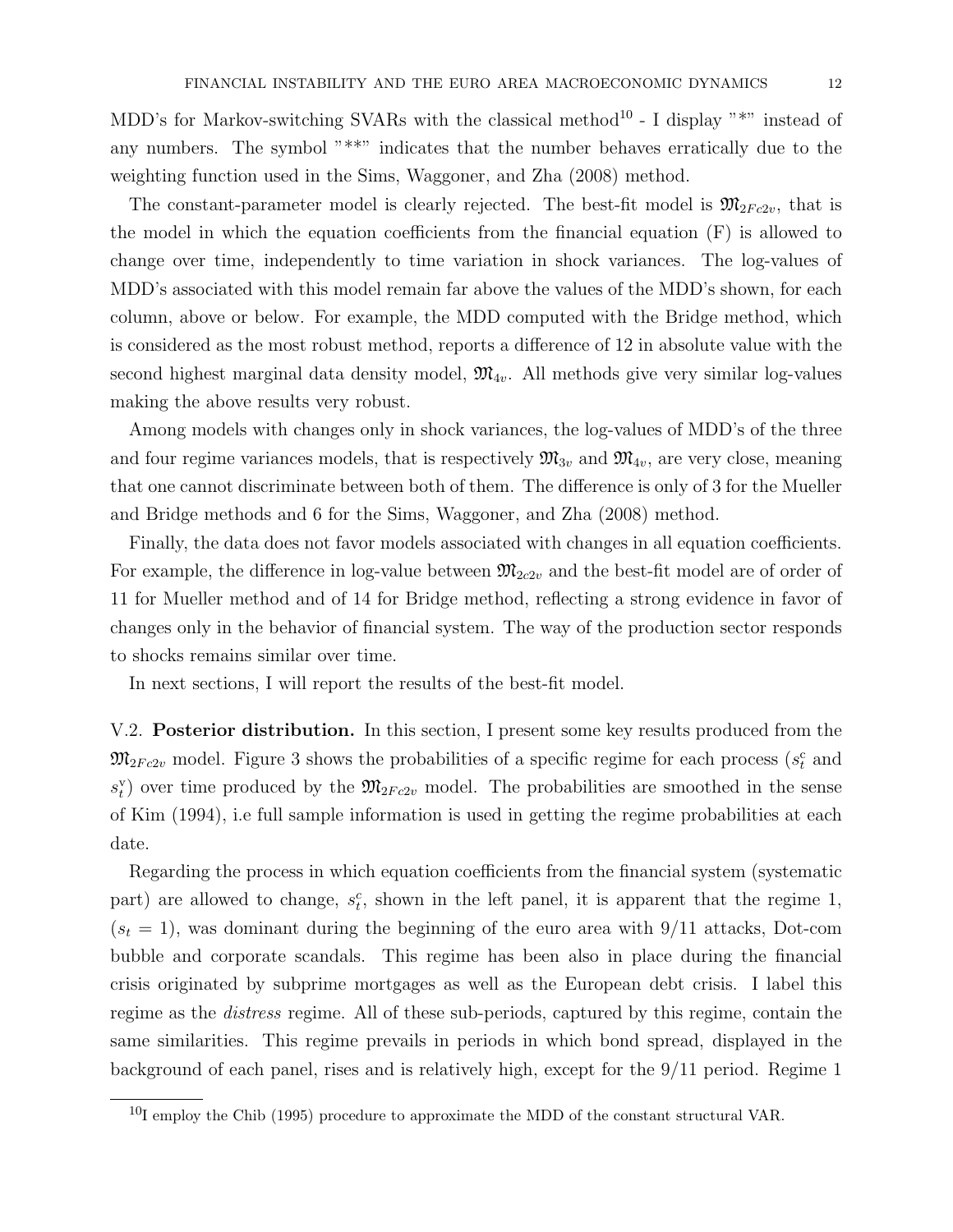has prevailed for the remaining years of the sample, characterizing by non-distress episodes, with no particular obstacle for access to credit and a large volume of transactions. This is the normal regime.

There are substantial differences in the contemporaneous coefficient matrix across the two regimes. Tables 5a and 5b report respectively the contemporaneous coefficient matrix,  $A(s_t)$ , respectively for the *distress* regime and *normal* regime. Each column represents an equation of the system and gives the name of the sectors in which shocks originate: Production sector (Prod y/p), monetary policy (Policy R) and financial sector (Financial F). Looking at the last column of Tables, the contemporaneous coefficients on output and prices, as well as those on nominal interest rate, are much larger in the distress regime. Put differently, financial markets become much more sensitive to any movements in economy activity in periods of high stress associated with high uncertainty. This result seems to characterize well the 2007-2009 recession as well as the sovereign debt crisis, experienced in the euro area, namely a powerful feedback mechanism to asset prices. The decline in sales, spending and income deteriorate balance sheets, through decreases in asset values. The 68 percent error bands associated with the contemporaneous coefficient on output in the fourth column, [1.06; 81.32], lie within the same regime (i.e positive region) of the median (41.84). This is not the case under the normal regime, [−7.88; 34.79].

Regarding the process governing the structural disturbance variances,  $s_t^v$ , the model clearly captures two distinct regimes of volatility: a low and a high volatility regime. The estimates for the relative shock standard deviations differ substantially across regimes, as shown in Table 4. The combination of the regime of *distress* with the *high-volatility* regime implies the larger volatilities for all structural shocks. Keeping this *high-volatility* regime and pushing the economy into the regime of normal decreases dramatically their variances. This is specially true for credit spread. The right panel of Figure 3 displays the (smoothed) probabilities of the *high-volatility* regime. Thera are repeated fluctuations between the two regimes. While maintaining near one from 1999 to the late 2003, the probability of the high-volatility regime rapidly falls in the early 2004 and remains close to zero until the dramatic financial turbulences in the United States. Indeed, this regime covers most of the period since the late 2007, with a break between the two recessions. Interestingly, the model attributes differences in the behavior of the euro area economy between the pre and the post 2010 as variation in the transmission mechanisms of a given shock on the economy, rather than variations in the sources of economic fluctuations.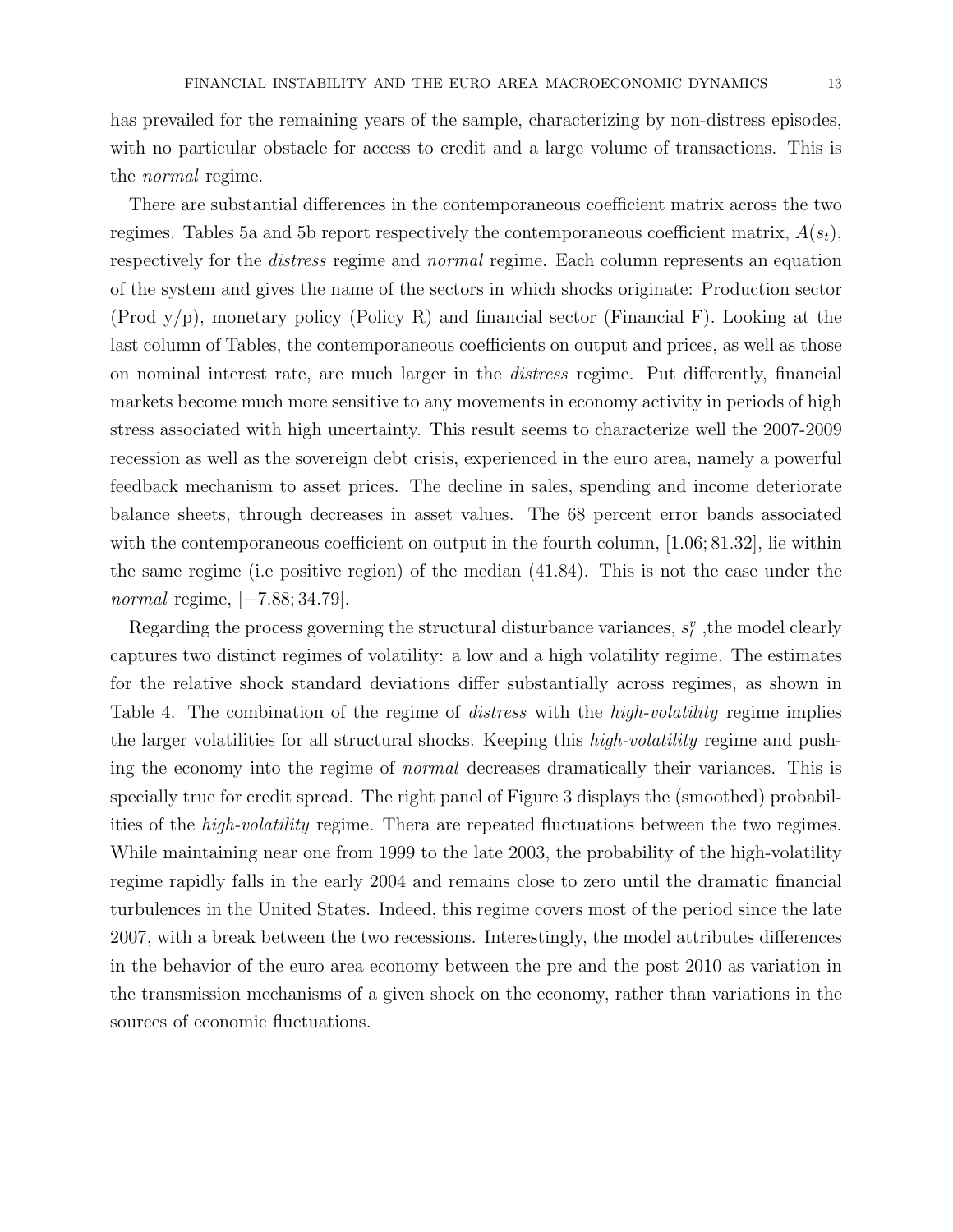Although reported in Table 3, the following estimated transition matrices (at the posterior median) summarize the two Markov-switching processes

$$
Q^{\text{c}} = \begin{bmatrix} 0.8419 & 0.0489 \\ \frac{[0.7816; 0.9355]}{[0.0272; 0.0700]} & 0.9510 \\ \frac{[0.645; 0.2184]}{[0.9300; 0.9728]} & \frac{[0.8578]}{[0.8264; 0.9449]} & \frac{[0.0444; 0.1155]}{[0.0444; 0.1156]} \\ \frac{[0.1213]}{[0.0551; 0.1736]} & \frac{[0.845; 0.942]}{[0.8845; 0.9556]} \end{bmatrix}
$$

where  $Q<sup>c</sup>$  denotes the transition matrix governing the financial equation coefficients and  $Q^{\rm v}$  the transition matrix for the structural disturbances. The 68% probability interval is indicated in brackets. Clearly, the regime of *distress*  $(q_{11}^c = 0.8419)$  is much less persistent (an average duration of 6 months) than the *normal* regime  $(q_{22}^c = 0.9510)$  which covers most of the sample with an average duration over 20 months. Regarding the process governing the variance shocks,  $s_t^v$ , the persistence of the *high-volatility* regime,  $(q_{11}^v = 0.8785)$ , is much lower than the *low-volatility* regime, with  $q_{22}^{\rm v} = 0.9142$ . For both regimes, the average duration is respectively about 8 and 11 months. The tight interval probabilities reinforce the estimated median values.

#### VI. The Contribution of Financial System to Fluctuations

Using the best-fit model, I consider the specific dimensions (non-systematic and systematic behavior) along which financial system have been an important source of business cycles fluctuations. First, I present the time-series of financial shocks. Second, the role of these shocks in driving the macroeconomic fluctuations is examined through variance decompositions. I then present the impulse responses of variables to financial shocks identified with a recursive identification. Then I provide evidence supporting the key role played by financial shocks over the business cycles through historical decomposition. Finally, to establish the contribution of financial markets to the double-dip recession and the downturn in 2001-2003, I display counterfactual simulations to investigate the effects of changes of the systematic part of financial markets on the rest of the economy.

VI.1. Time-series of financial disturbances. Before describing the relative importance of financial shocks to macroeconomic variability, I provide an empirical interpretation of the evolution of the disturbances over time. Figure 4 displays the time series of the financial shock. The horizontal line reports the median while the grey areas report the 68% probability interval. To shed light the results, I report the unnormalized structural shocks  $\varepsilon_t' \Xi^{-1}(s_t)$ .

As it can be seen, the financial shocks capture the dramatic financial market disruptions since 2008, with an accumulation of adverse financial shocks and a dramatic positive shock in the mid-recession. These shocks also occur intensively before and during both recessions. In particular, there are positive shocks a few months before CEPR recessions dates but these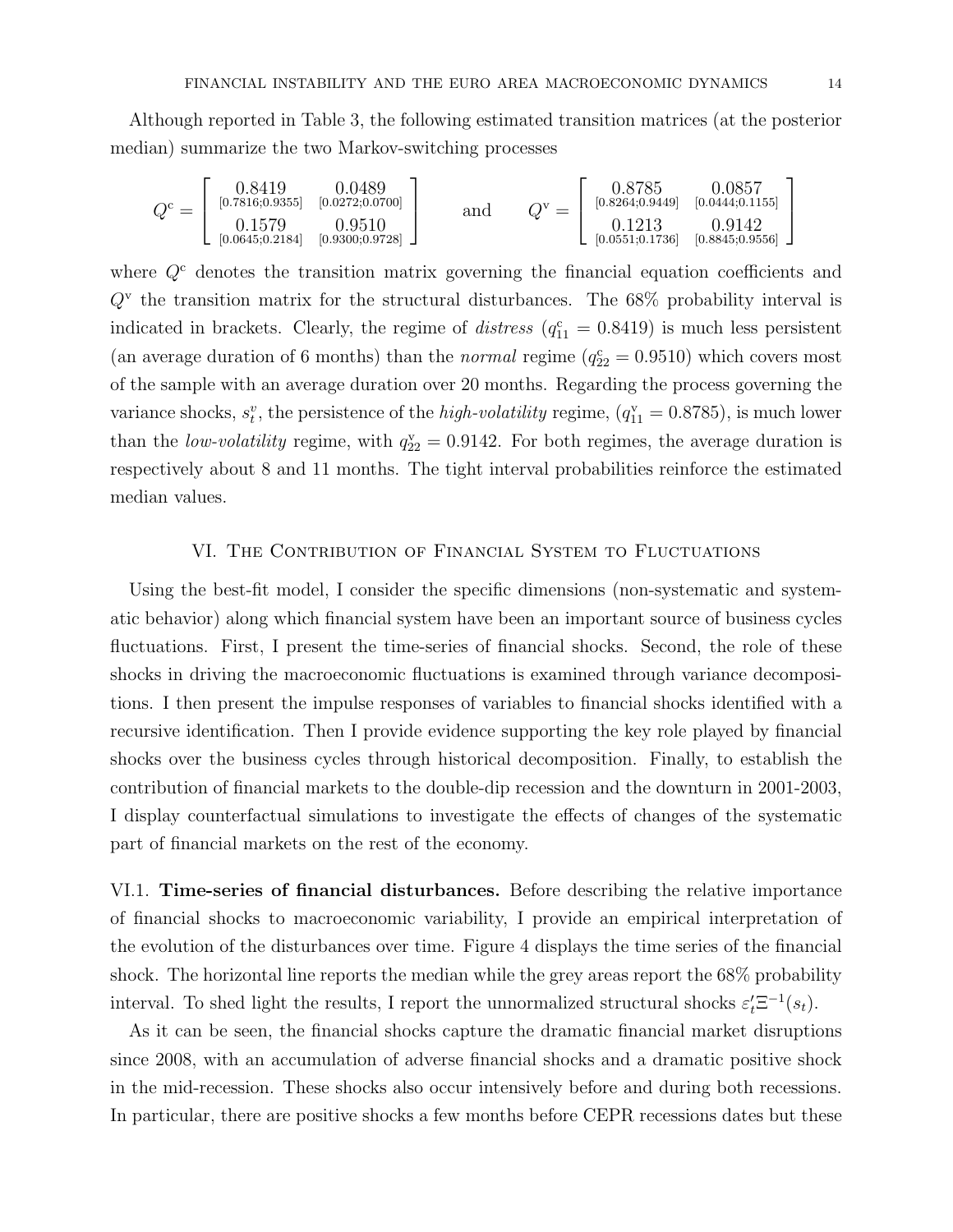are not the biggest of the historical positive financial shocks. Actually, the biggest shocks prevailed during the first CEPR recession, with the biggest shock occurred when Lehman Brothers collapsed. Before that period, these shocks have been almost non-existent except for the period of 2001-2003 where the euro area economy experienced a series of adverse financial shocks related to the strong instability in the financial sector. Overall, this pattern is in line with the time series of credit spread.

VI.2. Variance decompositions. Figure 5 reports variance decompositions for output, prices, policy rate and credit spread across regimes. More specifically, each column correspond to a specific regime with the following notation:  $Dr[s_t^c = 1]$  Distress regime,  $Nr[s_t^c = 2]$ Normal regime,  $Hv[s_t^v = 1]$  High-volatility,  $Lv[s_t^v = 2]$  Low-volatility. In each panel, the black line represents the median value of share of financial shocks to the volatility of each variable while the grey areas represents the 68% probability interval. The contribution is represented at different horizons: 6th, 12th, 24th and 36th months.

Under the *normal* regime (third and fourth column), financial shocks represent a small but noticeable part of the volatility of output and prices at any horizons. It explains about 15% of the output variance while it does not really have any contribution on prices. It turns out that financial shocks are unimportant in explaining price movements under periods corresponding to low financial market disruptions. In contrast, the contribution of such shocks to the longrun nominal interest rate volatility is about 40 percent. Note that the relative importance of these shocks do not change across the two regimes of volatility.

The most important contribution of the financial sector to explaining business cycles occurs under the distress/high-volatility regimes. As it can be seen in the first column, their contribution increases and accounts for more than 40% of the variance of output at any horizons, although it explains only 10% of the variance of prices to far off horizons  $h = 36$ . When pushing the economy into the *low-volatility* regime and keeping the *distress* regime in place, financial shocks also contributed to output variability substantially. A larger part of nominal interest rate variations is now attributed to financial shocks.

Overall, these findings suggest the importance of financial shocks in explaining the variability of macroeconomic variables differ across regimes. Although small in a low-financial stress environments, a larger portion of the variance of output is explained by financial shocks - more than 40% of long-run output variations - in periods of financial distress. Historical decompositions, discussed further, provide some additional evidence of the non-linear relationships between the macroeconomy and the financial sector.

VI.3. Regime-dependent dynamic effects of financial shocks. As a way to illustrate the difference in dynamics across the two regimes, I examine the response of the rest of the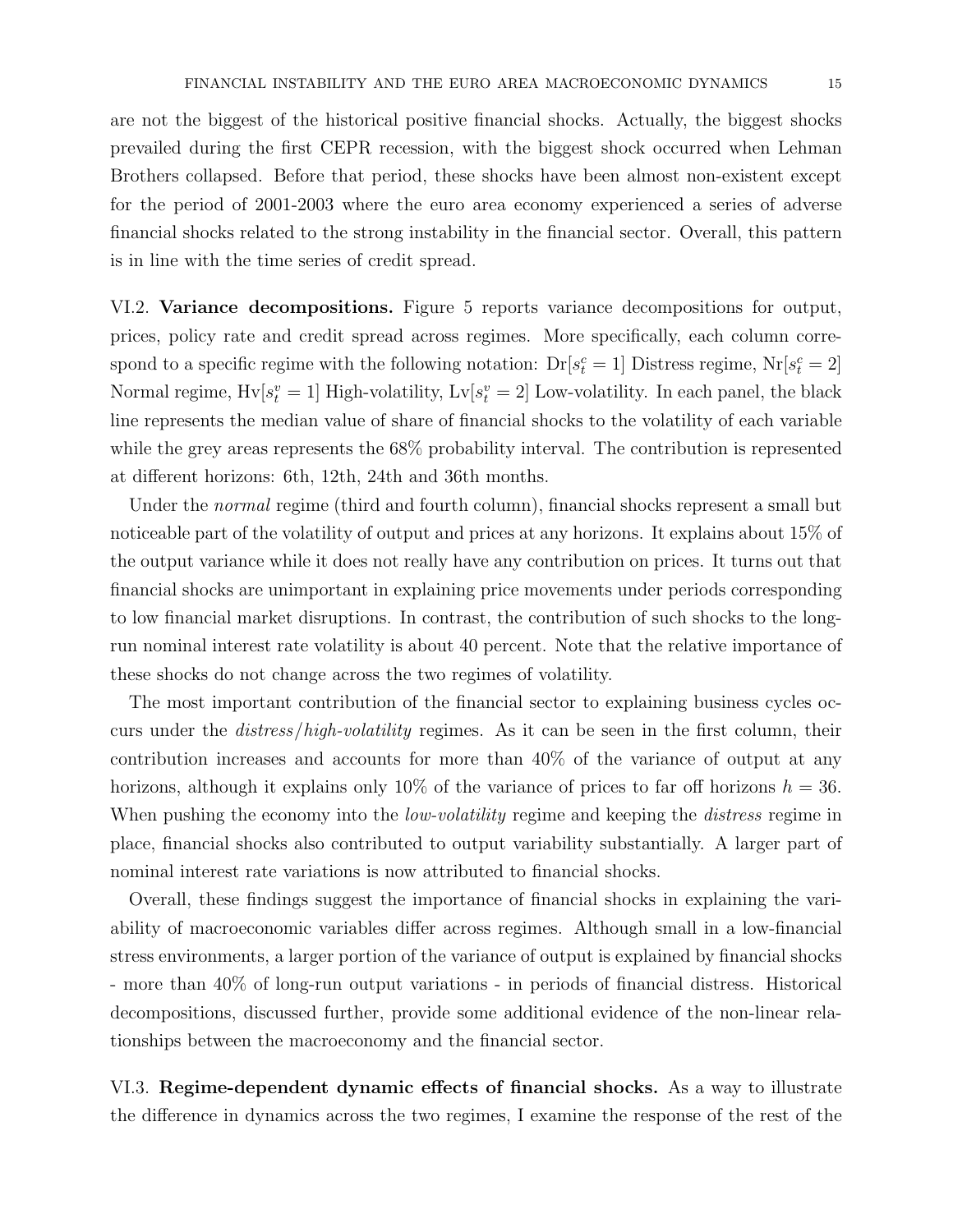economy to a disturbance in the financial equation ("one-time financial shock"). Figures 6 reports the impulse responses of endogenous variables across the two regimes. Each panel displays the deviation in percent for the series entered in log-levels (output and prices) whereas it displays the deviation in percent point for the other variables (policy rate and credit spread). The thin black line represents the median and the shaded areas are the 68% error bands under the *normal* regime. The thick black line represents the median under the distress regime.

After a positive innovation in credit spread, the output falls slowly, reaches its minimum, then it begins to recover in a steady manner. However, across the two regimes the responses are dramatically different in timing and magnitude. The negative response is much stronger and more persistent under the regime of *distress*. Under this regime, the output falls immediately and reaches its minimum - that is -0.5 percent - after about 10 months, whereas under the normal regime output declines slowly to reach its lowest effect - that is -0.2 percent - only after 24 months. Then the output of the economy begins to rapidly recover in a steady manner. For the normal regime, the precision of estimates can be evaluated by the constructed 68% error bands. In each panel, error bands lie within the same region as the estimates at the median. This suggests that the dynamic is well preserved and that the pattern of each variable is robust. The fact that the median response under the distress regime does not lie within the 68 percent probability intervals of the response under the *normal* regime reinforces the findings.

For both regimes, the response of inflation is also negative but much more persistent and modest than output response, which is in line with the fact that the United States and in the euro area experienced a slow and modest decline in inflation during the global financial crisis<sup>11</sup>. The magnitude becomes, however, slightly larger under the *distress* regime.

The monetary authority responds by lowering the policy rate, EONIA, in order to mitigate the negative impact of the financial shock on real economy, with a larger response under the distress regime.

Overall, these findings confirm the extraordinarily rapid transmission of financial shocks to real economy during the recent crises, as many commentators had suggested, as well as during the episode of financial disruptions in 2001-2003.

VI.4. Historical decompositions. Historical decompositions allow to decompose the data into components attributed to each structural shock. This turns out to be an interesting exercise for quantifying the importance of financial factors over time. Figure 7 reports the

 $11$ Del Negro, Giannoni, and Schorfheide (2013) uses a New-Keynesian model and explain the behavior of inflation during the Great Recession by a low frequency of price changes.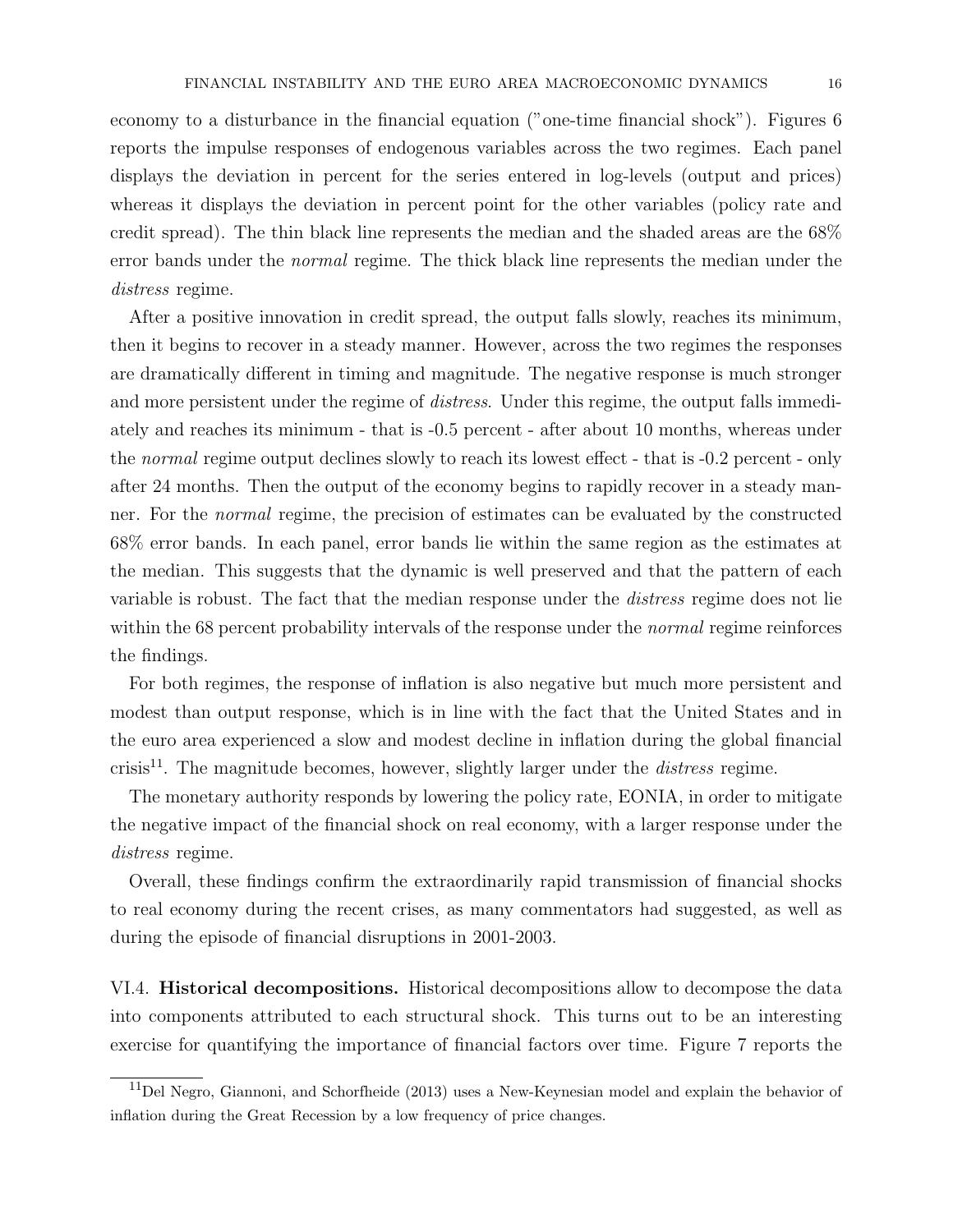contribution of financial shocks within sample. The solid black lines report the deviation of actual series from baseline, together with the estimated contribution of financial shocks. Baseline is measured by the median unconditional forecast of series, i.e in the absence of any shock. The contribution of financial shocks to each variable - displayed in the thin black line - is calculated as the difference between the forecast of the series conditional on the estimated series of shocks and the unconditional forecast. The grey shaded areas reports the 68 percent probability interval.

The estimates of the best-fit model suggest larger responses of output to financial shocks since the second half of 2008. Financial shocks was even below the output deviation in the 2011-2012 period. This suggests that other sources have contributed to compensate these adverse financial shocks. Further research might investigate these sources. Before that period, there is a small, but notable, explanatory role of financial shocks in output movements. As can be seen, financial shocks contributed to output increase during the great moderation, the 2003-2007 period.

Surprisingly, financial shocks were not very crucial to explain deviations of prices from baseline within the sample. Further, during the second recession in the late 2011, error bands are so large that one cannot quantify the impact of financial shocks on prices. This contrasts with their contribution to the decline of the nominal interest rate during the post-Lehman bankruptcy. Finally, the co-movement between the forecast errors of credit spread and the contribution of financial shocks to this series is striking. In particular, financial shocks appear largely responsible of the two big peaks in the late 2009 and 2011, as well as in the late 2001.

VI.5. Counterfactual analysis. One of the most interesting asset to employ a regimeswitching framework is to quantify what would have happened if regime switches had not occurred at particular historic dates. This is a natural exercise to provide the quantitative implications of changes in the systematic and predictable behavior of financial system to fluctuations.

The procedure is straightforward. Given the actual data, a set of draws is generated from the posterior distribution using the Gibbs sampling procedure mentioned in Appendix. For each draw, I recover the sequence of structural disturbance variances of the model. I then simulate history (i.e a set of new series) with those time series of shocks, but replace equation coefficients of the *distress* regime with those of the *normal* regime. As a result, the counterfactual simulations report what would have been happened if the distress regime had not occurred. This is what I do in this section by focusing on periods in which the *distress*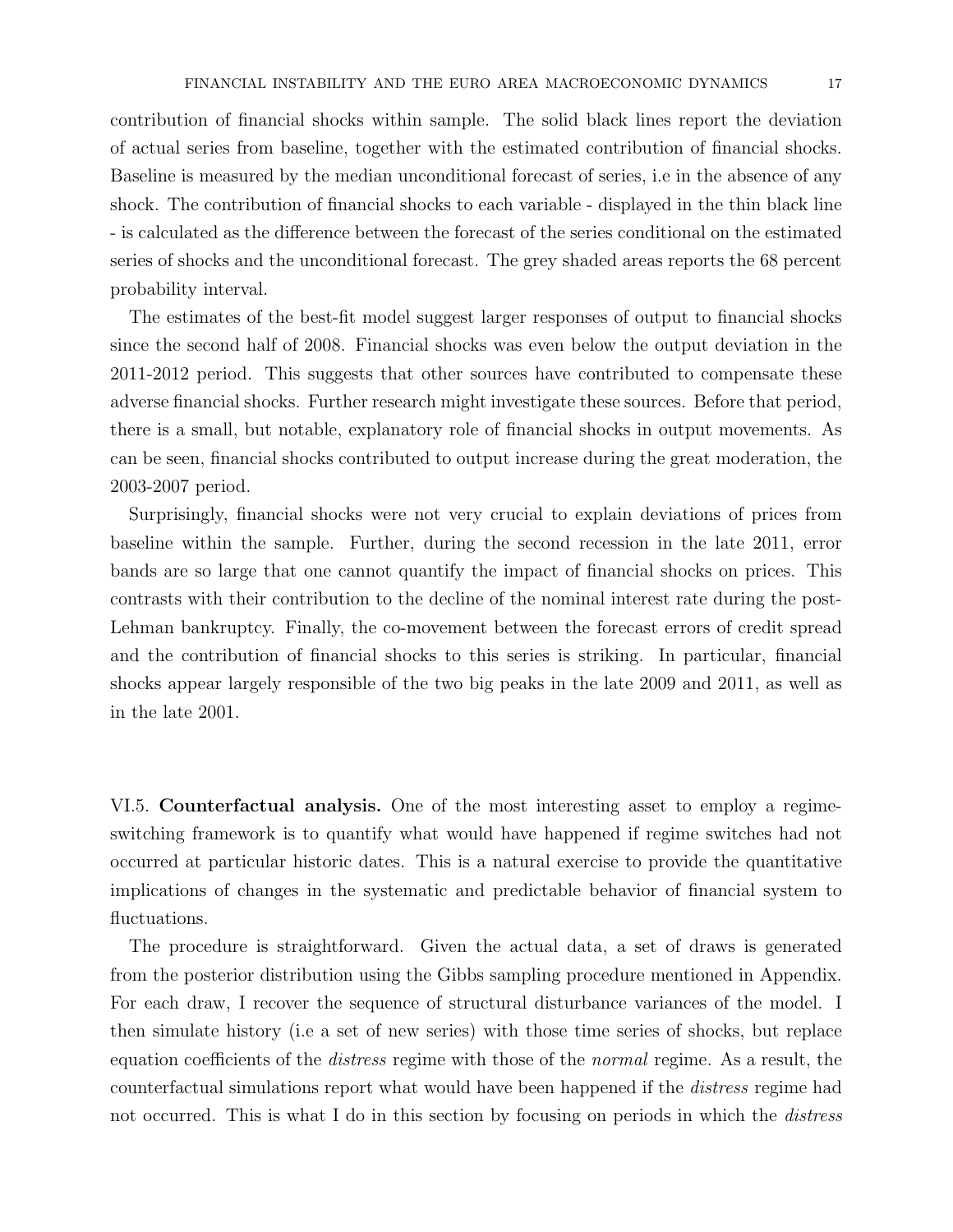regime has been in place, i.e the 2001-2003 episodes and the double-dip recession starting in 2008.

VI.5.1. Replaying the 2001-2003 episode. As a first exercise, I replay the 2001-2003 episode by placing the equation coefficients of the normal regime throughout this period. I obtain the results shown in Figure 8. Each panel reports the actual data (thick line) and the median counterfactual paths (thin line) for output (left panel) and inflation (right panel). The grey areas denotes CEPR recessions of the euro area. The differences between actual and counterfactual output growth paths is remarkably large. The *normal* regime would have kept both output growth much higher by around 2 percentage points at its peak. Inflation would have been noticeably, but not drastically, higher.

I repeat now the same exercise but, in addition to place the normal regime through the sub-samples, suppress the financial shocks. That is I set the disturbances in the financial sector equation to zero. For the period 2001-2003, I obtain the results shown in Figure 9. Compared to Figure 8, the fact of suppressing shocks to the financial sector do not change the counterfactual path of output growth and inflation. The history of output growth is thus mainly attributed to non-financial sources that feed through nonlinear dynamics. Changes in the behavior of financial system, rather financial sources, explains the financial instability and the output decline in that period.

VI.5.2. Replaying the double-dip recession. With the normal regime in place throughout this 2007-2012 episode instead, I obtain the counterfactual simulation in Figure 10. On the left panel, the decline of output growth would have been mitigated by up to 3 percentage points if the behavior of agents would not have changed during the high-financial stress environment. Overall, the model reproduces the large fall in output growth during the first recession (grey areas), implying that these events are better explained by larger structural shocks than a change in the behavior of the financial system. The right panel reports the counterfactual path of inflation rate. Similarly, the simulation reproduced history closely, although inflation would have not reached negative rates in the mid-2009. The counterfactual simulation that implies modest higher aggregate activity means that the changing behavior of the economy (i.e private sector and policy) in turmoil times cannot explain entirely the two unprecedented financial crises.

Figure 11 report the results for the period 2007-2012. The simulation also reproduces the history of inflation very closely, with the falls during the two CEPR recessions, reported in grey areas. Non-financial sources are therefore behind the inflation variability. Finally, the simulation shows that output growth would have been mitigated up to 4 percentage points in the fourth quarter of 2009. This simulation keeps output much higher than the actual path,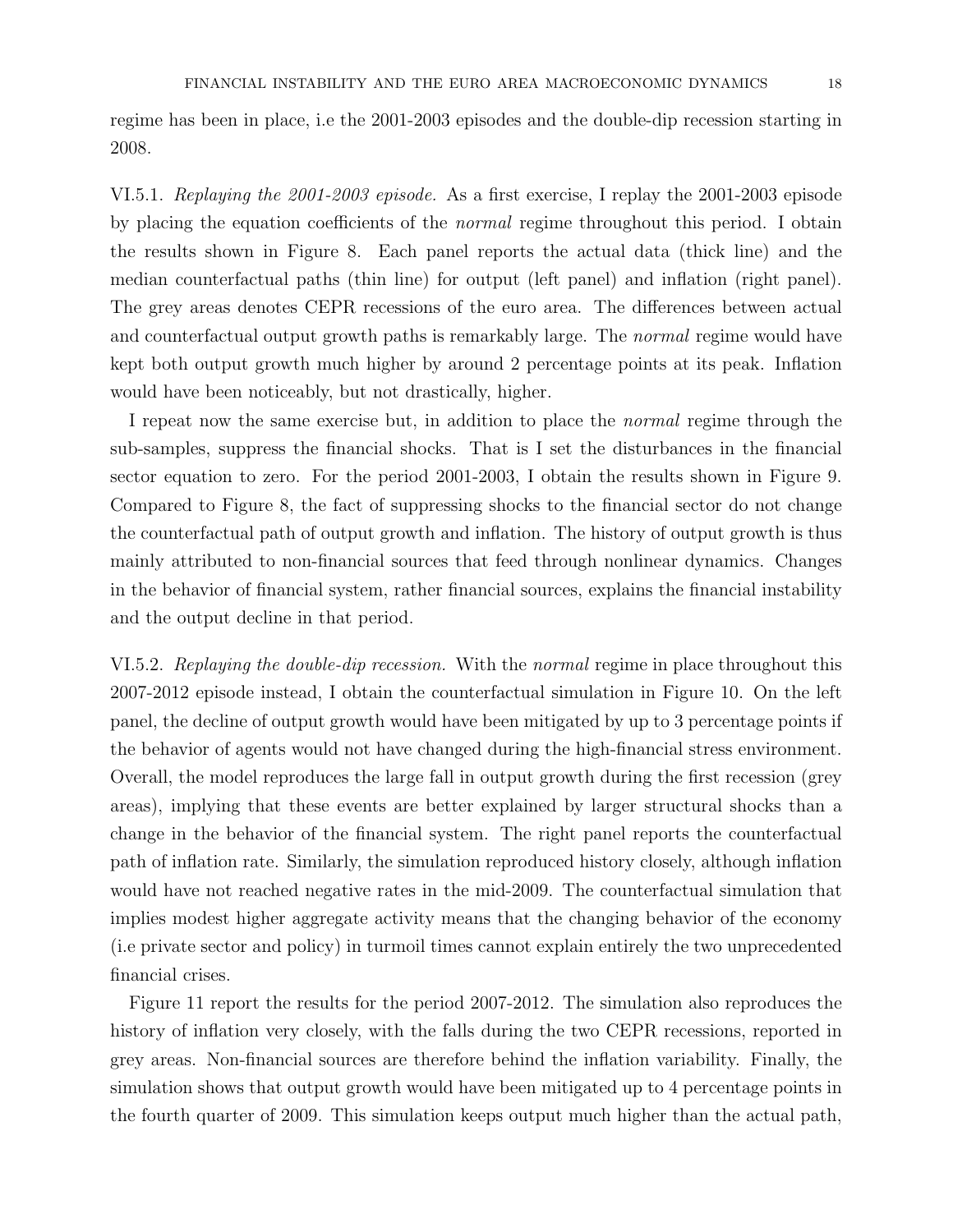but does not prevent the entire collapse, meaning that the fall of output is also attributed to non-financial sources.

Overall, results like this imply that financial amplification mechanisms operate in financial distress episodes. They confirm the point that I have already made, namely an important nonlinearity in the behavior of financial system.

### VII. Robustness Analysis

In order to assess the robustness of results, I study a number of other relevant models. First, I examine how the main results change if the prior duration of each regime is lower than 10 months. Second, I slightly modify the identification scheme by letting the policy rate ordered last. Third, only changes in the equation coefficients are allowed to vary across time. Fourth, I employ the Sims and Zha (2006) specification to restrict time variation in equation coefficients in matrix  $F(s_t)$ . All of these exercises reinforces the findings in the previous sections. Although the results of this section are not reported, they are available upon request.

VII.1. **Prior duration.** In section VI, I have shown the large persistence of each regime over time. This may be due to the belief that average duration of each regime is about 10 months. Here I explore several other prior durations to see if this delivers to completely different outcomes. The belief that the average duration of each regime is about  $(1)$  3 months; (2) 6 months. Clearly, the changes in prior duration does not affect the main conclusions. For both beliefs (1) and (2), the data are still in favor of change in the behavior of financial system as long as heteroskedasticity is properly taking into account, i.e the model  $\mathfrak{M}_{2Fc2v}$ . The economic implications, not shown, of the best-fit model are strictly the same as those reported in previous sections.

VII.2. **Policy ordered last.** The identification scheme employed in the paper assume a recursive economic structure by imposing that the policy variable appear before the financial sector variable in the recursive ordering. In this section, I relax this assumption and assume that the policy rate can immediately respond to movements originated in the financial markets. Thus, the recursive ordering becomes  $gdp_t$ ,  $p_t$ ,  $sp_t$  and  $r_t$ .

I still use the MDDs as measure of fit. Clearly, the best-fit model is still  $\mathfrak{M}_{2Fc2v}$ . Economic implications produced from this model remain unchanged.

VII.3. Change only in coefficients. An interesting exercise is to allow only equation coefficients to vary across time. Although Sims (2001) considers U.S. data to point out the importance of taking into account heteroskedasticity when allowing coefficients to vary, the euro area macroeconomic data might prefer only variations in the dynamics of the effects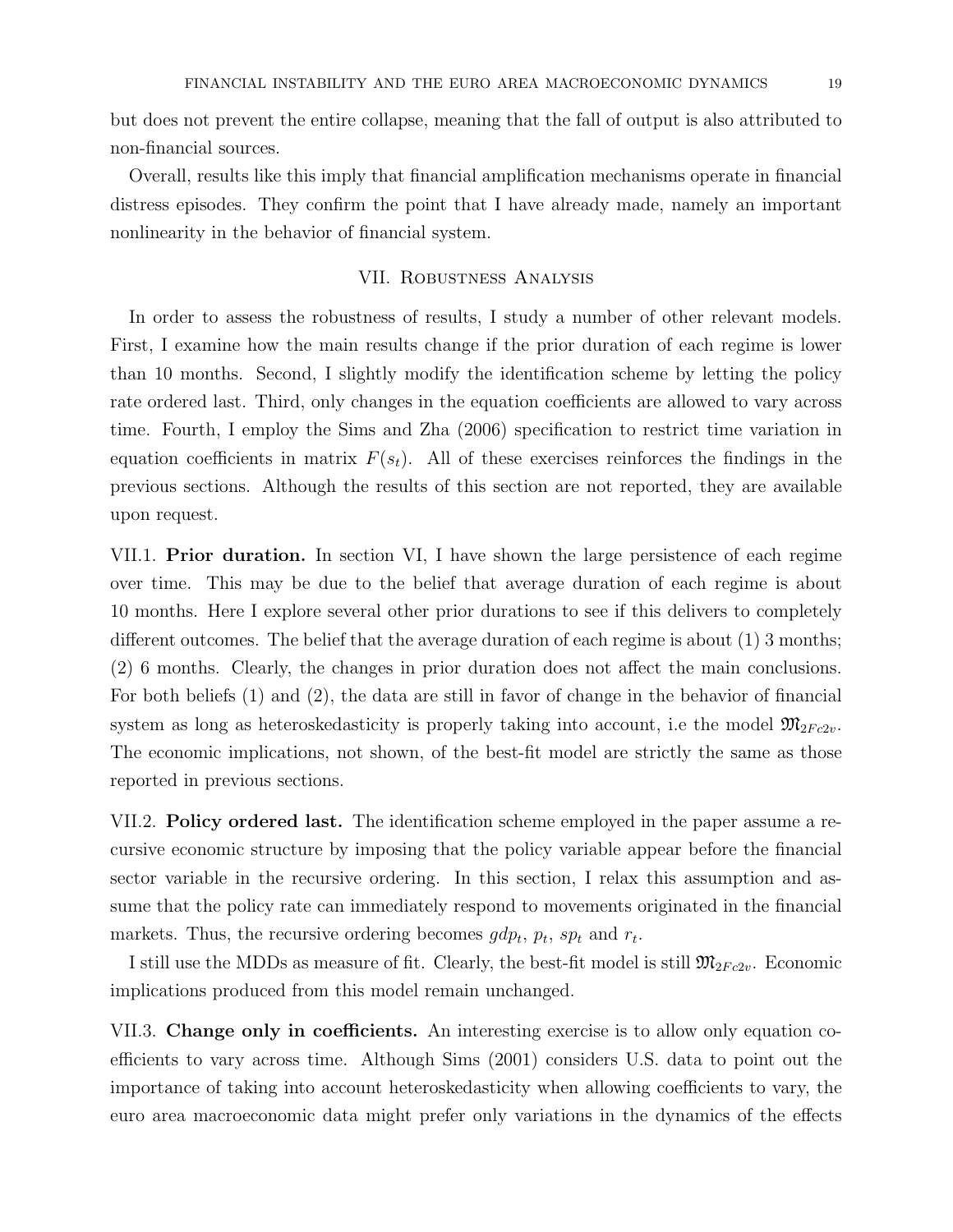of a particular shock instead of independent drifts between coefficients and shock variances. Actually, shock variances may drift to compensate the absence of changes in equation coefficients. However, the estimated MDD's for the models in which coefficients switch between 2 and 4 regimes remain far below the levels of the MDDs in Table 2, reinforcing the finding of Sims (2001).

VII.4. Sims and Zha (2006) specification. In order to avoid overparameterization, Sims and Zha (2006) prevent an excessive number of parameters to change across regimes. First, they rewrite  $F(s_t)$  as

$$
F(st) = D(st) + \bar{S} A(st),
$$
  
\n
$$
m \times n
$$
 (8)

where  $\bar{S} = \begin{bmatrix} \overline{S} & \overline{S} \\ \overline{S} & \overline{S} \end{bmatrix}$  $\mathbf{I}_{n}\mathbf{0} \ \mathbf{0} \ \mathbf{n} \times (m-n)$  $\overline{\phantom{a}}$ . Second, they propose to decompose the lagged matrix  $D(s_t)$  into two components,  $g_{(i,j,l)}$  as constant across regimes and  $\delta_{(i,j,s_t)}$  varying with constraints, as follows

$$
D(s_t)_{(i,j,l)} = g_{(i,j,l)}\delta_{(i,j,s_t)},
$$
\n(9)

with  $F(s_t)_{(i,j,l)}$  denotes the *i*<sup>th</sup> variable, *j*<sup>th</sup> equation, and *l* for the *l*<sup>th</sup> lag in matrix  $F(s_t)$ . This indicates that the coefficients at the first lag can change across regimes, while the coefficients at other lags are proportional  $(\delta_{(i,j,s_t)})$  those at the first lag, for a given regime.

By confronting such a specification that imposes time-varying restrictions with the one that imposes no restriction, it is clear that all models with Sims and Zha (2006)'s specification are dominated in fit by the model that allows changes in coefficients of the financial sector that are stochastically independent to changes in shock variances,  $\mathfrak{M}_{2Fc2v}$ . However, the log-value MDD of its restricted version remains above the log-value MDD's of unrestricted model. Using this restricted model, the main conclusions of the paper remain unchanged.

# VIII. INTERPRETATION

Results like those reported above are consistent with the financial amplification mechanisms that operate during financial distress episodes. Two main mechanisms exist. The first one is based on the seminal works of Bernanke and Gertler (1989) and Kiyotaki and Moore (1997). In particular, the mechanism operates when the agents' borrowing constraint is binding. When constraints are binding, any negative shock to their balance sheets causes them to reduce their capital demand, lowering asset prices, further deteriorating balance sheets and amplifying the shock. When constraints are slack, the same size negative shock causes only a small decline in spending and production. Since recently Mendoza and Smith (2006), Mendoza (2010), Brunnermeier and Sannikov (2013), He and Krishnamurthy (2012) and He and Krishnamurthy (2013) have considered this mechanism by studying the full dynamics of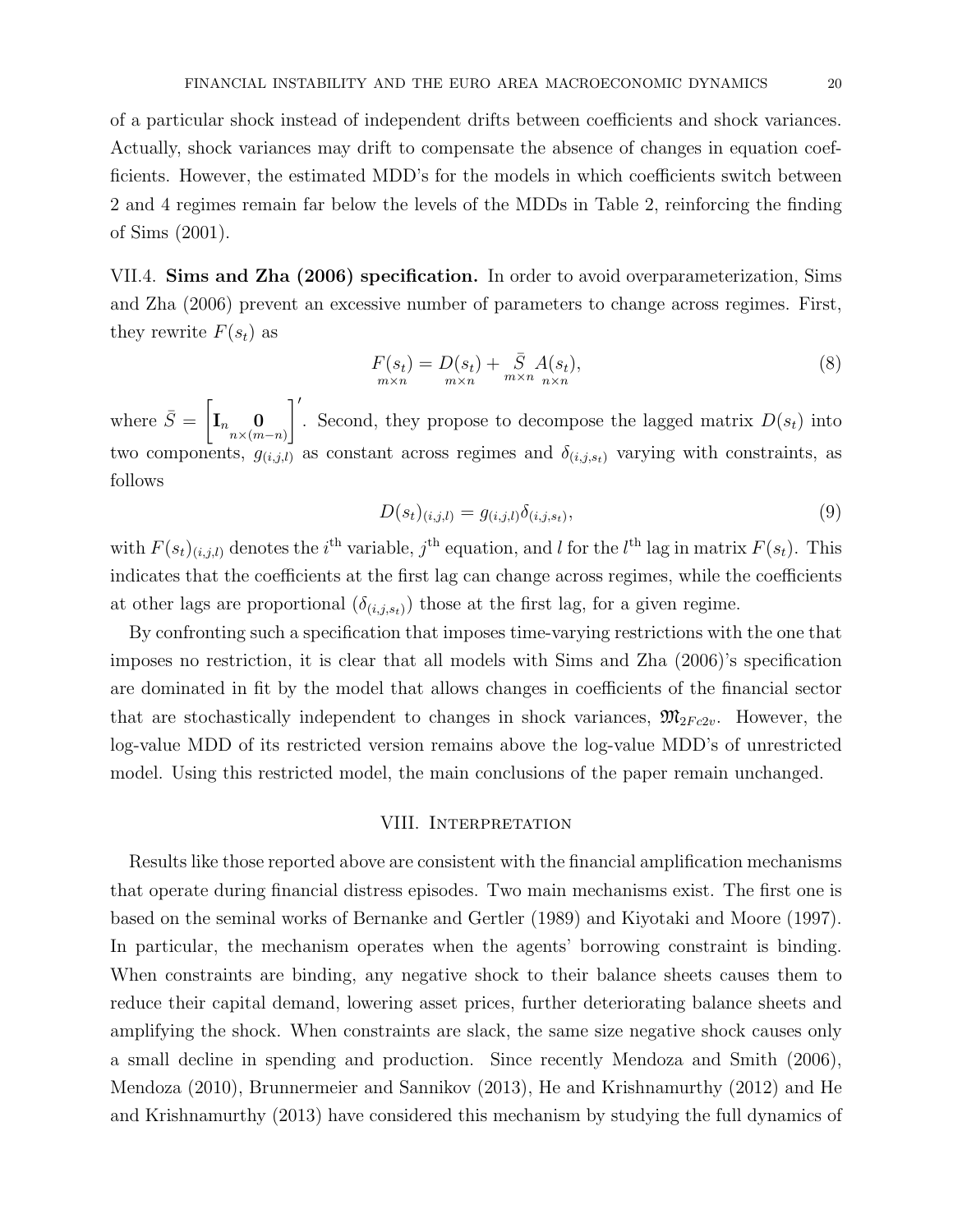the model with occasionally binding constraints. In short, these new macro-finance models generate amplification effects that occur only during states where constraints bind due to the financial sector's fragility.

The second mechanism implies investors' Knightian uncertainty. As argued by Knight (1921), investors' behavior tend to modify during periods of high-uncertainty. A shock that triggers an increase in uncertainty about their investments cause them to pull back new projects. Investors prefer waiting to accumulate more information about its economic prospects prior to undertake a new investment. Thus, a negative shock would be amplified in high-uncertainty episodes. Among others, McDonald and Siegel (1986), Bloom (2009) and Caballero and Krishnamurthy (2012) provide theoretical foundations of such a mechanism.

Overall, my findings corroborate with this theoretical literature that shows changes in the systematic part of financial system, potentially leading to financial amplification effects.

### IX. CONCLUSION

This paper studies the role of financial system in generating and propagating business cycle fluctuations in the euro area since 1999. It does so by confronting a number of structural Bayesian vector autoregressions with several possible patterns of time variation in coefficients and disturbance variances. Using marginal data densities, I compare the fit of a number of identified Bayesian vector autoregressions models with changes in the stochastic volatilities of all structural shocks and/or in the coefficients. These regime switches follow a Markovswitching process along the line of Hamilton (1989) and Sims and Zha (2006). I refer a shock to the credit market that is orthogonal to the current state of the economy as a "financial shock". These shocks directly affect the ability of agents to borrow. Using the best-fit model, I reach the following conclusions.

- There is evidence of time variation in the behavior of financial system over time. The relative importance of financial shocks ("non-systematic part") becomes higher in episodes of financial distress, and the response of corporate bond markets to the state of the economy ("systematic part") also differed.
- The systematic part oscillates between a *normal* and a *distress* regime. In the latter, when credit spread increases, output falls immediately and reaches its minimum after about 10 months. In the former, the lowest effect occurs only after 24 months and is more than twice weaker.
- Changes in the systematic component between these two regimes explain a substantial part of the fluctuations in output during the downturn in 2001-2003 and the doubledip recession starting in 2008 (up to 4 percentage points of output growth drops).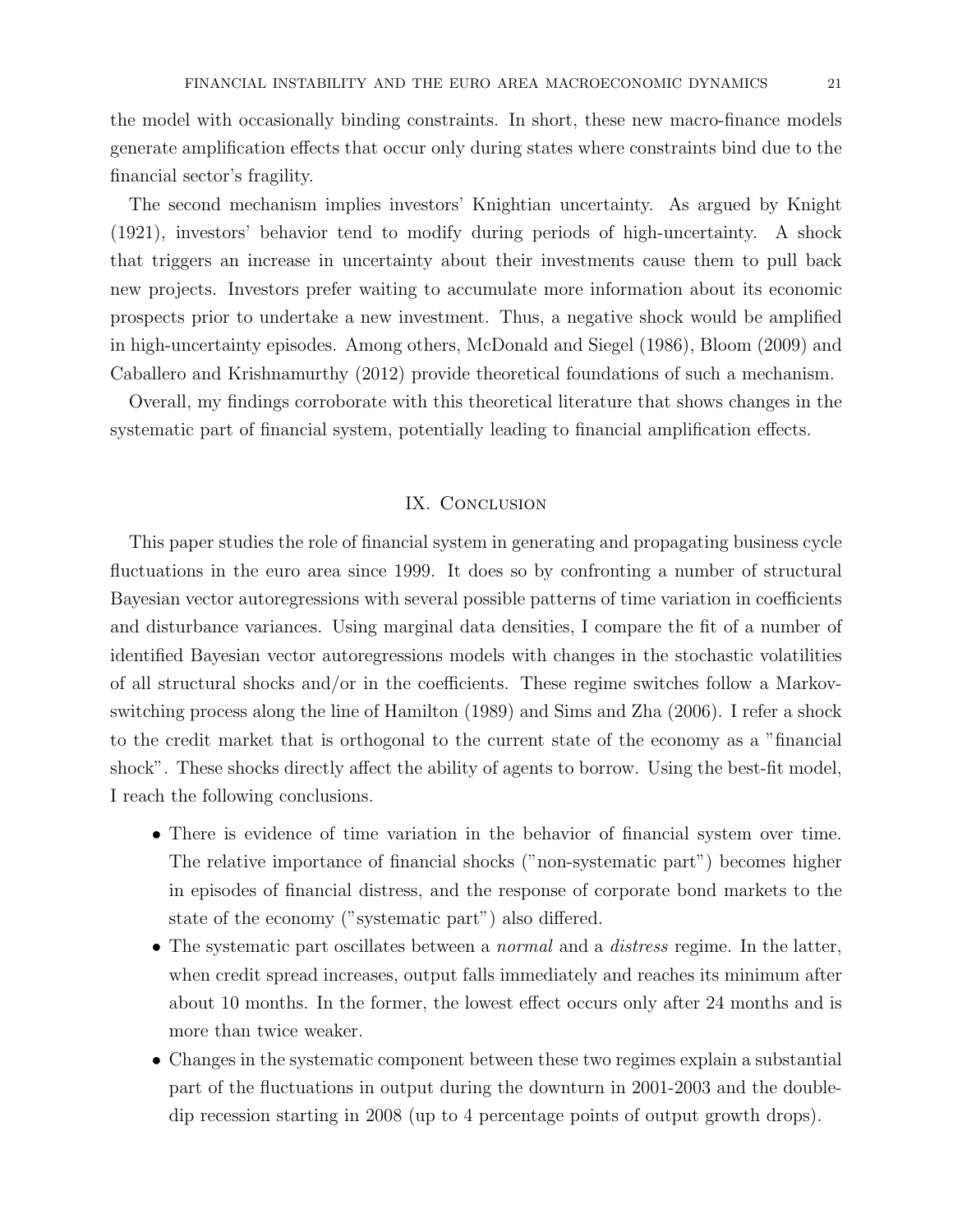• As a result, I strongly recommend to treat modeling of the financial system and their effects as nonlinear. Brunnermeier and Sannikov (2013), He and Krishnamurthy (2013), Bloom (2009) and Caballero and Krishnamurthy (2012) are, among others, attempts to this direction.

#### **REFERENCES**

- BENATI, L. (2013): "Why are Recessions Associated with Financial Crises Different?," Journal of Applied Econometrics.
- Bernanke, B. (1983): "Nonmonetary Effects of the Financial Crisis in the Propagation of the Great Depression," American Economic Review, 73(3), 257–276.
- BERNANKE, B., AND M. GERTLER (1989): "Agency Costs, Net Worth, and Business Fluctuations," American Economic Review, 79(1), 14–31.
- (1995): "Inside the Black Box: The Credit Channel of Monetary Policy Transmission," *Journal of* Economic Perspectives, 9(4), 27–48.
- BLOOM, N. (2009): "The Impact of Uncertainty Shocks," *Econometrica*, 77(3), 623–685.
- Boivin, J., M. P. Giannoni, and D. Stevanovic (2012): "Dynamic Effects of Credit Shocks in a Data-Rich Environment," Working Papers.
- BRUNNERMEIER, M. K., AND Y. SANNIKOV (2013): "A Macroeconomic Model with a Financial Sector," American Economic Review.
- CABALLERO, R. J., AND A. KRISHNAMURTHY (2012): "Collective Risk Management in Flight to Quality Episode," Journal of Finance, 63(5), 2195–2230.
- CALDARA, D., C. FUENTES-ALBERO, S. GILCHRIST, AND E. ZAKRAJŠEK (2013): "On the Identification of Financial and uncertainty Shocks," Working Papers.
- CARDARELLI, R., S. ELEKDAG, AND S. LALL (2011): "Financial Stress and Economic Contractions," Journal of Financial Stability, 7(2), 78–97.
- Carlson, M. A., T. B. King, and K. F. Lewis (2011): "Distress in the Financial Sector and Economic Activity," Journal of Economic Analysis and Policy, 11.
- CHIB, S. (1995): "Marginal Likelihood from the Gibbs Output," Journal of the American Statistical Association, 90, 1313–1321.
- Chow, G. C., and A.-L. Lin (1971): "Best Linear Unbiased Interpolation, Distribution, and Extrapolation of Time Series by Related Time Series," Review of Economics and Statistics, 53, 372–75.
- Christiano, L. J., M. Eichenbaum, and C. L. Evans (1999): "Monetary Policy Shocks: What Have we Learned and to What End ?," Handbook of Macroeconomics.
- DAVIG, T., AND C. HAKKIO (2010): "What is the Effect of Financial stress on Economic Activity?," Economic Review.
- DEL NEGRO, M., M. GIANNONI, AND F. SCHORFHEIDE (2013): "Inflation in the Great Recession and New Keynesian Models," .
- DOAN, T., R. LITTERMAN, AND C. A. SIMS (1984): "Forecasting and Conditional Projections Using Realistic Prior Distributions," Econometric Reviews, 3(4), 1–100.
- GAMBETTI, L., AND A. MUSSO (2012): "Loan Supply Shocks and the Business Cycle," ECB Working papers.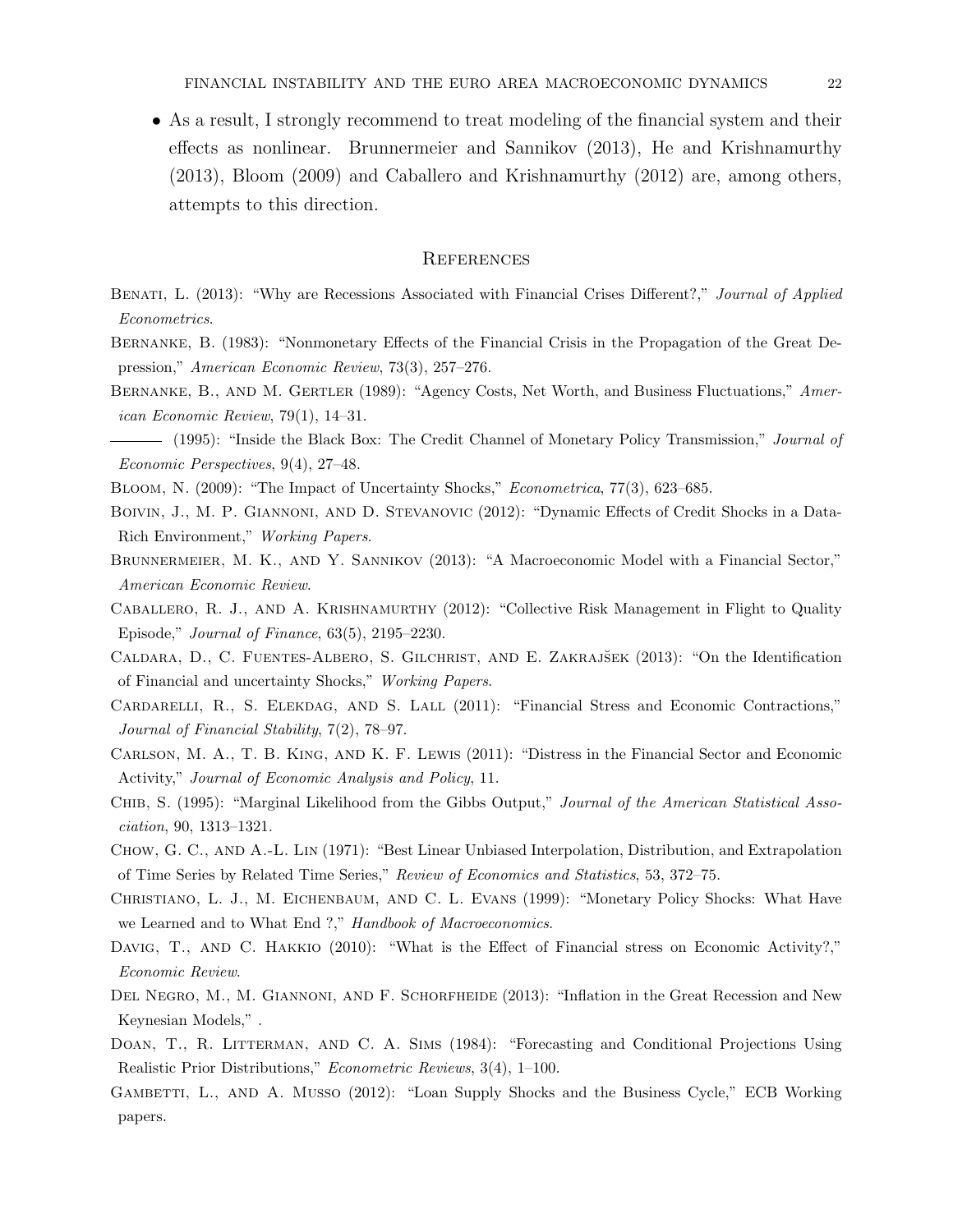- Gelfand, A. E., and D. K. Dey (1994): "Bayesian Model Choice: Asymptotics and Exact Calculations," Journal of the Royal Statistical Society (Series B), 56, 501–514.
- Geweke, J. (1999): "Using Simulation Methods for Bayesian Econometric Models: Inference, Development,and Communication," Econometric Review, 18(1), 1–73.
- GILCHRIST, S., AND B. MOJON (2014): "Corporate Credit Risk in the Euro Area," Working papers.
- GILCHRIST, S., V. YANKOV, AND E. ZAKRAJŠEK (2009): "Credit Market Shocks and Economic Fluctuations: Evidence from Corporate Bond and Stock Markets," Journal of Monetary Economics, 56(4), 471–493.
- GILCHRIST, S., AND E. ZAKRAJŠEK (2011): "Monetary Policy and Credit Supply Shocks," IMF Economic Review, 59(2), 195–232.
- (2012): "Credit Spreads and Business Cycle Fluctuations," American Economic Review, 102(4), 1692–1720.
- HAKKIO, C. S., AND W. R. KEETON (2009): "Financial Stress: What Is It, How Can It Be Measured, and Why Does it Matter?," Federal Reserve Bank of Kansas City, Economic Review, 2, 5–50.
- Hamilton, J. D. (1989): "A New Approach to the Economic Analysis of Nonstationary Time Series and the Business Cycle," Econometrica, 57, 357–384.
- Hatzius, J., P. Hooper, F. Mishkin, K. L. Schoenholtz, and M. W. Watson (2010): "Financial Conditions Indexes: A Fresh Look after the Financial Crisis," NBER Working Paper.
- HE, Z., AND A. KRISHNAMURTHY (2012): "A Model of Capital and Crises," Review of Economic Studies, 79(2), 735–777.
- $-$  (2013): "Intermediary Asset Prices," American Economic Review, 103(2), 1–43.
- HOLLÓ, D., M. KREMER, AND M. L. DUCA (2012): "CISS A Composite Indicator of Systemic Stress in the Financial System," ECB Working Paper Series.
- Hristov, N., O. Hulsewig, and T. Wollmershauser (2011): "Loan Supply Shocks during the Financial Crisis: Evidence for the Euro Area," Working Papers.
- HUBRICH, K., AND R. J. TETLOW (2012): "Financial Stress and Economic Dynamics: the Transmission of Crises," Working Papers.
- KIM, C.-J. (1994): "Dynamic Linear Models with Markov-Switching," *Journal of Econometrics*, 60, 1–22. Kim, C.-J., and C. R. Nelson (1999): State-Space Models With Regime Switching.
- KIYOTAKI, N., AND J. H. MOORE (1997): "Credit Cycles," Journal of Political Economy, 105(2), 211–48. Knight, F. H. (1921): Risk, Uncertainty and Profit. Boston: Houghton Mifflin.
- LEEPER, E. M., C. A. SIMS, AND T. ZHA (1996): "What does Monetary Policy do ?," Brookings Papers on Economic Activity, 27(2), 1–78.
- Liu, Z., D. F. Waggoner, and T. Zha (2011): "Sources of Macroeconomic Fluctuations: A Regimeswitching DSGE approach," Quantitative Economics, 2(2), 251–301.
- Mallick, S. K., and R. M. Sousa (2013): "The Real Effects of Financial Stress in the Eurozone," International Review of Financial Analysis, 30, 1–17.
- McDonald, R., AND D. SIEGEL (1986): "The Value of Waiting to Invest," Quarterly Journal of Economics, 101, 707–728.
- MENDOZA, E. G. (2010): "Sudden Stops, Financial Crises, and Leverage," American Economic Review, 100, 1941–1966.
- Mendoza, E. G., and K. A. Smith (2006): "Quantitative Implications of a Debt-Deflation Theory of Sudden Stops and Asset Prices," Journal of International Economics, 70(1), 82–114.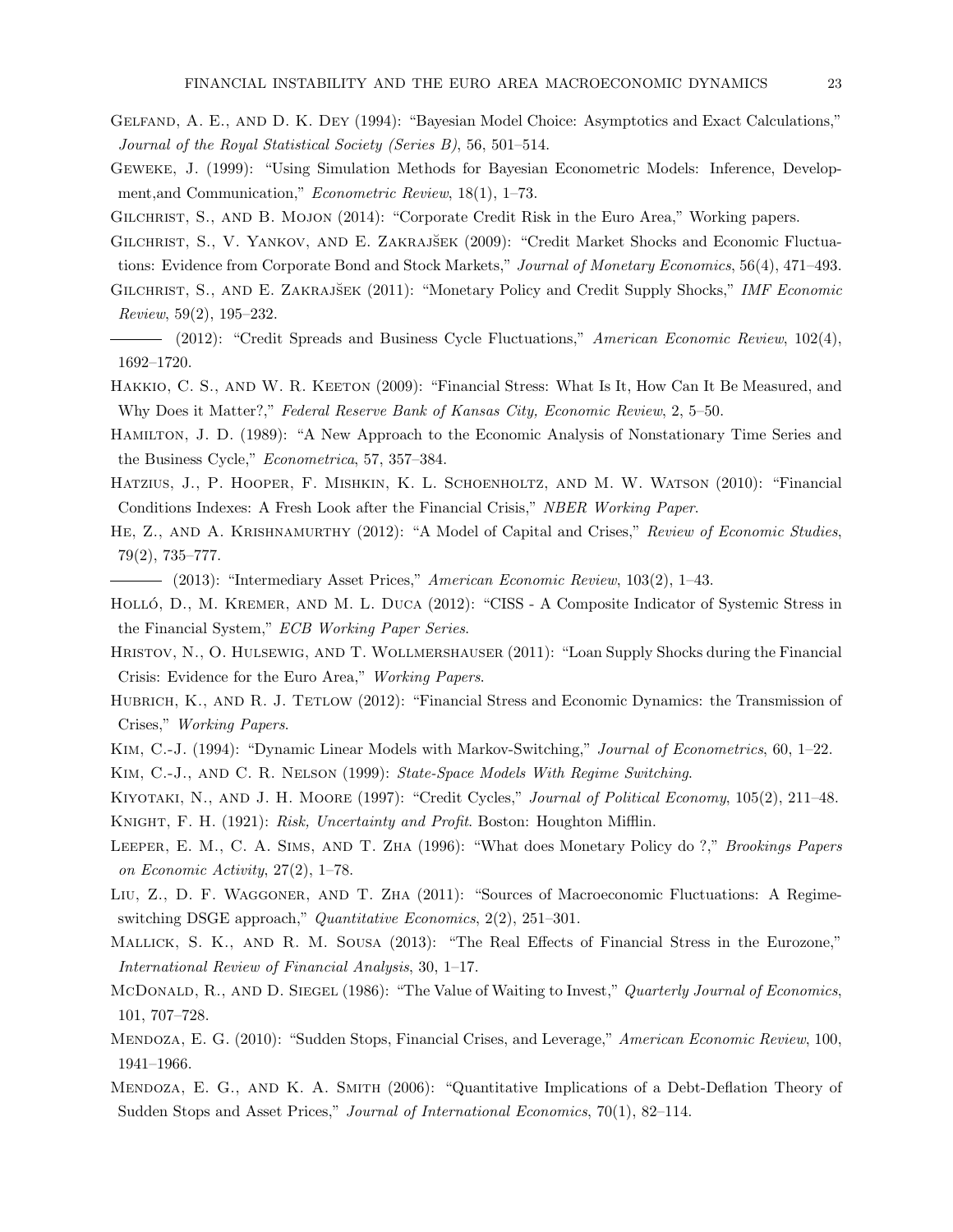- Meng, X.-L., and W. H. Wong (1996): "Simulating Ratios of Normalizing Constants via a Simple Identity: A Theoretical Exploration," Statistica Sinica, 6, 831–860.
- PEERSMAN, G. (2012): "Bank Lending Shocks and the Euro Area Business Cycle," Working Papers.
- ROBERTSON, J. C., AND E. W. TALLMAN (1999): "Vector Autoregressions: Forecasting and Reality," Economic Review, pp. 1–18.
- Rubio-Ramirez, J. F., D. Waggoner, and T. Zha (2010): "Structural Vector Autoregressions: Theory of Identification and Algorithms for Inference," Review of Economic Studies, 77(2), 665–696.
- Sims, C. A. (1993): "A 9 variable Probabilistic Macroeconomic Forecasting Model," Business Cycles, Indicators, and Forecasting, 23, 179–214.
- (2001): "Stability and Instability in U.S. Monetary Policy Behavior," Manuscript, Princeton University.
- Sims, C. A., D. F. Waggoner, and T. Zha (2008): "Methods For Inference in Large Multiple-equation Markov-switching models," Journal of Econometrics, 146, 255–274.
- SIMS, C. A., AND T. ZHA (1998): "Bayesian Methods for Dynamic Multivariate Models," International Economic Review, 39(4), 949–968.
- (2006): "Were There Regime Switches in U.S. Monetary Policy?," American Economic Review, 96(1), 54–81.
- Van Roye, B. (2011): "Financial Stress and Economic Activity in Germany and the Euro Area," Kiel Working Paper, November(1743).
- WAGGONER, D., AND T. ZHA (2003a): "A Gibbs Sampler for Structural Vector Autoregressions," Journal of Economic Dynamics and Control, 28(2), 349–366.
- (2003b): "Likelihood Preserving Normalization in Multiple Equation Models," *Journal of Econo*metrics, 114(2), 329–347.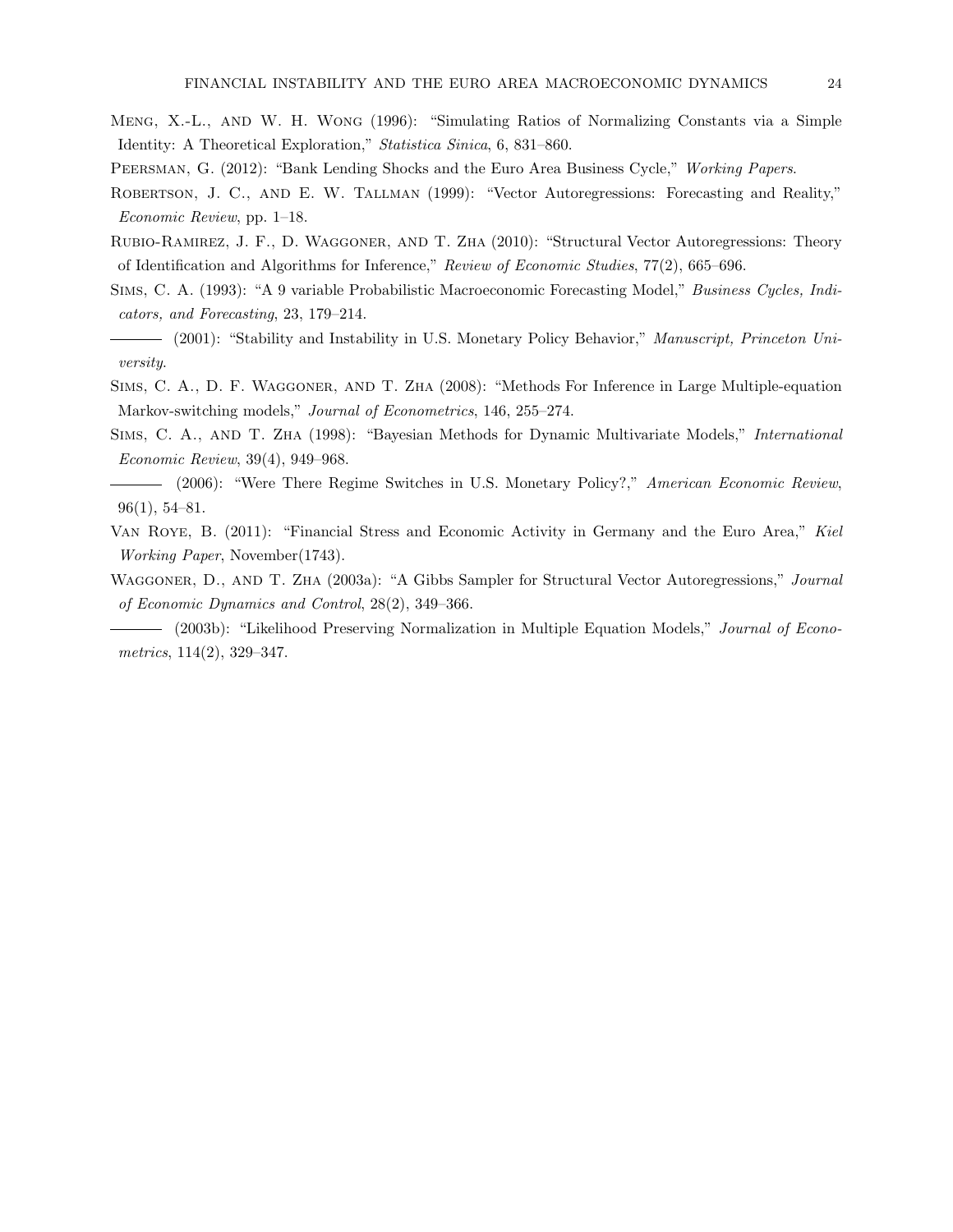# APPENDIX A. DATA

All data are monthly from January 1999 to July 2012. Data comes from ECB - Statistical Data warehouse, except for the credit spread which was generously given by Benoit Mojon. Figure 2 shows the time series for each series.

- $gdp_t$ : output is real interpolated GDP. The Chow and Lin (1971) procedure is used to interpolate the real quarterly GDP (ESA.Q.I6.Y.0000.B1QG00.1000 .TTTT.L.U.A). The monthly indicator variables are industrial production (STS.M.I6.Y.PROD. NS0010 .4.000), passenger car registrations (STS.M.I6.Y. CREG.PC0000.3.ABS) and total turnover index (STS.M.I6.Y.TOVT.2C0000. 4.000).
- $-p_t$ : prices is a consumer price index HICP (ICP.M.U2.N.000000.4.INX). The series has been deseasonnalized with the Eviews procedure.
- $r_t$ : EONIA is used as policy rate (FM.M.U2.EUR.4F.MM.EONIA.HSTA).
- sp<sub>t</sub>: the average of credit spreads on bonds issued by non-financial corporations from Gilchrist and Mojon (2014). This is a measure of credit tightening in the euro area.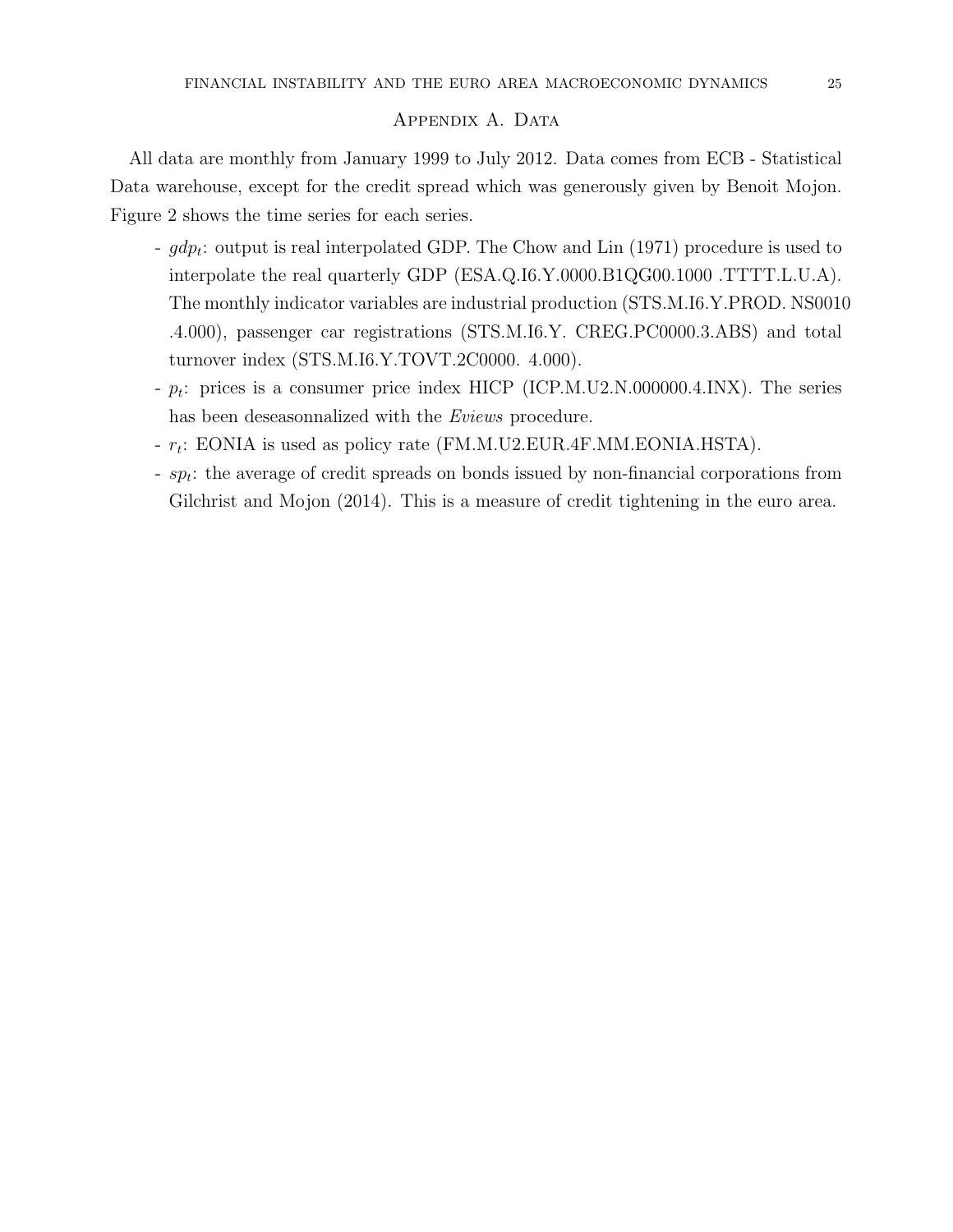#### Appendix B. Markov-switching Structural Bayesian VAR model

This section provides a detailed description of Bayesian inference employed in this paper. More specifically, I follow closely Sims, Waggoner, and Zha (2008).

B.1. The posterior. Before describing the posterior distribution, I introduce the following notation:  $\theta$  and q are vectors of parameters where  $\theta$  contains all parameters of the model (except those of the transition matrix) and  $q = (q_{i,j}) \in \mathbb{R}^{h^2}$ ;  $Y_t = (y_1, \ldots, y_t) \in (\mathbb{R}^n)^t$  are observed data with *n* the number of endogenous variables; and  $S_t = (s_0, \ldots, s_t) \in H^{t+1}$  with  $H \in \{1, \ldots, h\}.$ 

The log-likelihood function,  $p(Y_T | \theta, q)$ , is combined with the prior density functions,  $p(\theta, q)$ , to obtain the posterior density  $p(\theta, q|Y_T) = p(\theta, q)p(Y_T|\theta, q)$ .

B.1.1. The likelihood. Following Hamilton (1989), Sims and Zha (2006) and Sims, Waggoner, and Zha (2008), I employ a class of Markov-switching Structural VAR models of the following form

$$
y_t' A(s_t) = x_t' F(s_t) + \varepsilon_t' \Xi^{-1}(s_t),
$$
\n(10)

with  $x'_t = \begin{bmatrix} y'_{t-1} & \cdots & y'_{t-\rho} & 1 \end{bmatrix}$  and  $F(s_t) = \begin{bmatrix} A_1(s_t) & \cdots & A_\rho(s_t) & C(s_t) \end{bmatrix}$ .

Let  $a_j(k)$  be the jth column of  $A(k)$ ,  $f_j(k)$  be the jth column of  $F(k)$ ,  $\xi_j(k)$  be the jth diagonal element of  $\Xi(k)$ . The conditional likelihood function is as follows

$$
p(y_t|s_t, Y_{t-1}) = |A(s_t)| \prod_{j=1}^n |\xi_j(s_t)| \exp\left(-\frac{\xi^2(s_t)}{2} \left(y_t^{\prime} a_j(s_t) - x_t^{\prime} f_j(s_t)\right)^2\right),\tag{11}
$$

To simplify the Gibbs-sampling procedure described in next section, it is preferable to rewrite the condition likelihood function with respect to free parameters from matrix  $A(s_t)$  and  $F(s_t)$ 

$$
|A(s_t)| \prod_{j=1}^n |\xi_j(s_t)| \exp\left(-\frac{\xi^2(s_t)}{2} \left( (y_t' + x_t' W_j) U_j b_j(s_t) - x_t' V_j g_j(s_t) \right)^2 \right), \tag{12}
$$

where  $a_j(s_t) = U_j b_j(k)$  and  $f_j(s_t) = V_j g_j - W_j U_j b_j(k)$  is a result from the linear restrictions  $R_j \begin{bmatrix} a_j & f_j \end{bmatrix}' = 0$  and  $U_j$  and  $V_j$  are matrix with orthonormal columns and  $W_j$  is a matrix. See Waggoner and Zha (2003a) for further details.

The log likelihood function is given by

$$
p(Y_T|\theta, q) = \sum_{t}^{T} \ln \left\{ \sum_{s_t=1}^{h} p(y_t|s_t, Y_{t-1}) \Pr\left[s_t|Y_{t-1}\right] \right\},\tag{13}
$$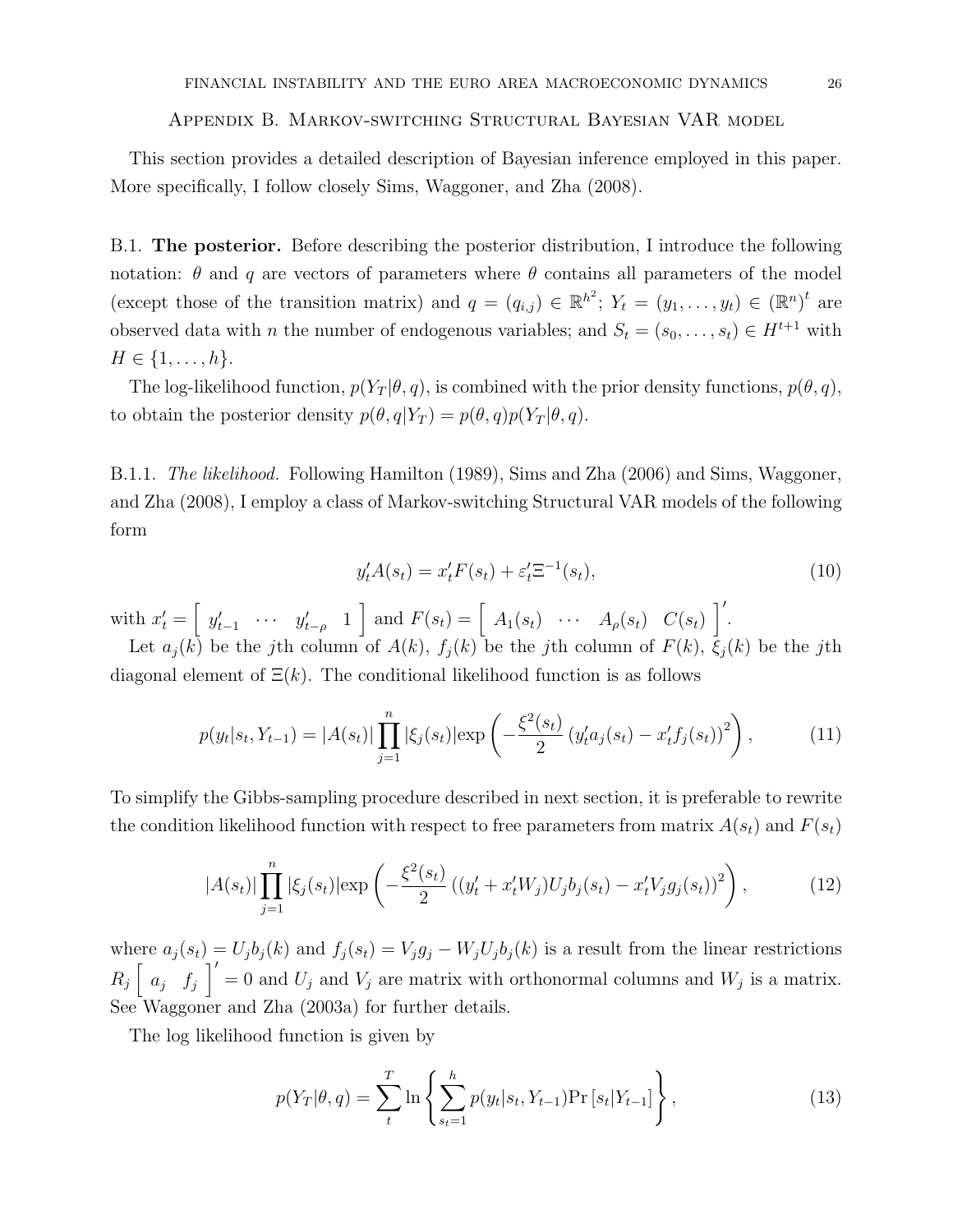where

$$
\Pr\left[s_t = i | Y_{t-1}\right] = \sum_{j=1}^{h} \Pr\left[s_t = i, s_{t-1} = j | Y_{t-1}\right]
$$
\n(14)

$$
= \sum_{j=1}^{h} \Pr\left[s_t = i | s_{t-1} = j\right] \Pr\left[s_{t-1} = j | Y_{t-1}\right],\tag{15}
$$

The probability terms are updated as follows

$$
\Pr\left[s_t = j|Y_t\right] = \Pr\left[s_t = j|Y_{t-1}, y_t\right] = \frac{p(s_t = j, y_t|Y_{t-1})}{p(y_t|Y_{t-1})}
$$
\n(16)

$$
= \frac{p(y_t|s_t=j, Y_{t-1}) \Pr[s_t=j|Y_{t-1}]}{\sum_{j=1}^h p(y_t|s_t=j, Y_{t-1}) \Pr[s_t=j|Y_{t-1}]}.
$$
\n(17)

B.1.2. The prior. Following Sims and Zha (1998), I exploit the idea of a Litterman's randomwalk prior from a structural-form parameters. Dummy observations are introduced as a component of the prior. The  $n$  first dummy observation are the "sums of coefficients" by Doan, Litterman, and Sims (1984) and the last dummy observation is a "dummy initial observation" by Sims (1993). Using the linear restrictions, the overall prior,  $p(\theta, q)$ , is given in the following way

$$
p(b_j(k)) = \text{normal}(b_j(k)|0, \bar{\Sigma}_{b_j}),
$$
\n(18)

$$
p(g_j(k)) = \text{normal}(g_j(k)|0, \bar{\Sigma}_{g_j}),
$$
\n(19)

$$
p(\xi_j^2(k)) = \text{gamma}(\xi_j^2(k)|\bar{\alpha}_j, \bar{\beta}_j),\tag{20}
$$

$$
p(q_j) = \text{dirichlet}(q_{i,j} | \alpha_{1,j}, \dots, \alpha_{k,j}),
$$
\n
$$
(21)
$$

where  $\bar{\Sigma}_{b_j}$ ,  $\bar{\Sigma}_{\phi_j}$ ,  $\bar{\Sigma}_{\delta_j}$ , denotes the prior covariance matrices,  $\bar{\alpha}_j$  and  $\bar{\beta}_j$  are are set to one, allowing to the standard deviations of shocks to have large values for some regimes. The Gamma distribution is defined as follows

$$
gamma(x|\alpha, \beta) = \frac{1}{\Gamma(\alpha)} \beta^{\alpha} x^{\alpha - 1} e^{-\beta x},
$$
\n(22)

Regarding the transition matrix, Q, suppose that  $q_j = [q_{1,j}, \ldots, q_{h,j}]'$ . The prior denoted  $p(q_j)$ , follows a Dirichlet form as follows

$$
p(q_j) = \left(\frac{\Gamma\left(\sum_{i \in H} \alpha_{i,j}\right)}{\prod_{i \in H} \Gamma(\alpha_{i,j})}\right) \times \prod_{i \in H} (q_{i,j})^{\alpha_{i,j}-1},\tag{23}
$$

where Γ denotes the standard gamma function.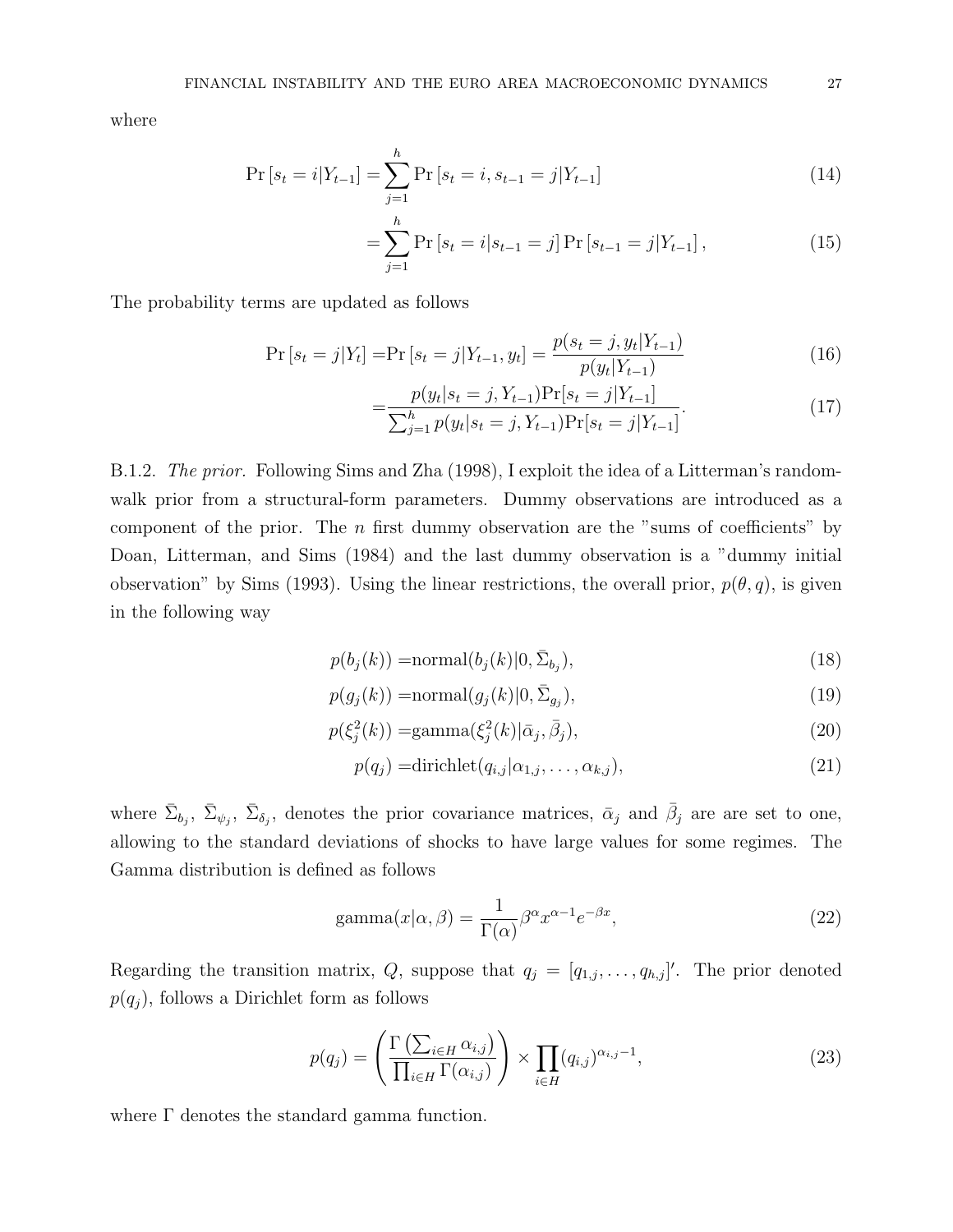B.2. Gibbs-sampling. Following Kim and Nelson (1999) and Sims, Waggoner, and Zha (2008), a Markov chain Monte Carlo (MCMC) simulation method is employed to approximate the joint posterior density  $p(\theta, q, S_T | Y_T)$ . The advantage of VARs is that conditional distributions  $p(S_T | Y_T, \theta, q)$ ,  $p(q | Y_T, S_T, \theta)$  and  $p(\theta | Y_T, q, S_T)$  can be obtained in order to exploit the idea of Gibbs-sampling and sample alternatively from these conditional posterior distributions.

B.2.1.  $p(\theta|Y_T, q, S_T)$ . To simulate draws of  $\theta \in \{b_j(k), g_j(k), \xi_j^2\}$  from  $p(\theta|Y_T, S_t, q)$ , one can start to sample from the conditional posterior

$$
p(b_j(k)|y_t, S_t, b_i(k)) =
$$
  
\n
$$
\exp\left(-\frac{1}{2}b'_j(k)\bar{\Sigma}_{b_j}^{-1}b_j(k)\right)
$$
  
\n
$$
\times \prod_{t \in \{t:s_t=k\}} \left[|A(k)| \exp\left(-\frac{\xi^2(s_t)}{2}(y'_t a_j(k) - x'_t f_j(k))^2\right)\right]
$$
(24)

using the metropolis-Hastings algorithm. Then, a multivariate normal distribution is employed to draw  $g_j(k)$ 

$$
p(g_j(k)|y_t, S_t) = \text{normal}(g_j(k)|\tilde{\mu}_{g_j(k)}, \tilde{\Sigma}_{g_j(k)}).
$$
\n(25)

The computational details of the posterior mean vectors and covariance matrices are given in Sims, Waggoner, and Zha (2008).

Disturbance variances  $\xi_j^2$  are simulated from a gamma distribution

$$
p(\xi_j^2(k)|y_t, S_t) = \text{gamma}(\xi_j^2(k)|\tilde{\alpha}_j(k), \tilde{\beta}_j(k)),
$$
\n(26)

where  $\tilde{\alpha}_j(k) = \bar{\alpha}_j + \frac{T_{2,k}}{2}$  $\frac{2,k}{2}$  and

$$
\tilde{\beta}_j(k) = \bar{\beta}_j + \frac{1}{2} \sum_{t \in \{t:s_{2t} = k\}} (y_t^{\prime} a_j(s_t) - x_t^{\prime} f_j(s_t))^2,
$$
\n(27)

with  $T_{2,k}$  is the number of elements in  $\{t : s_{2t} = k\}.$ 

B.2.2.  $p(S_T | Y_T, \theta, q)$ . A multi-move Gibbs-Sampling is employed to simulate  $S_t, t = 1, 2, ..., T$ . First, draw  $s_t$  according to

$$
p(s_t|y_t, S_t) = \sum_{s_{t+1} \in H} p(s_t|Y_T, \theta, q, s_{t+1}) p(s_{t+1}|Y_T, \theta, q),
$$
\n(28)

where

$$
p(s_t|Y_t, \theta, q, s_{t+1}) = \frac{q_{s_{t+1}, s_t}p(s_t|Y_t, \theta, q)}{p(s_{t+1}|Y_t, \theta, q)}.
$$
\n(29)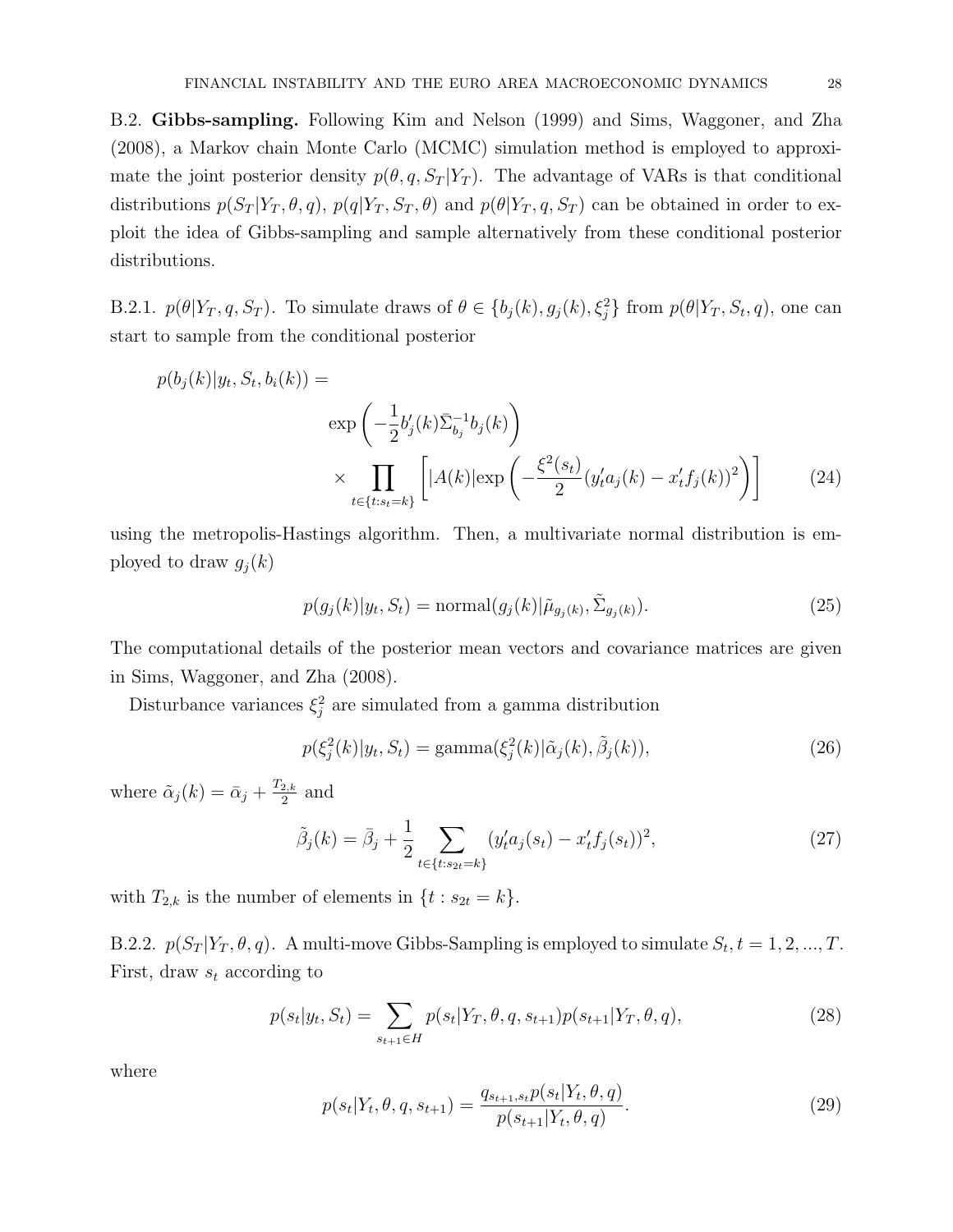Then, to generate  $s_t$ , one can use a uniform distribution between 0 and 1. If the generated number is less than or equal to the calculated value of  $p(s_t|y_t, S_t)$ , we set  $s_t = 1$ . Otherwise,  $s_t$  is set equal to 0.

B.2.3.  $p(q|Y_T, S_T, \theta)$ . The conditional posterior distribution of  $q_j$  is as follows

$$
p(q_j|Y_t, S_t) = \prod_{i=1}^h (q_{i,j})^{n_{i,j} + \beta_{i,j} - 1},
$$
\n(30)

where  $n_{i,j}$  is the number of transitions from  $s_{t-1} = j$  to  $s_t = i$ .

# APPENDIX C. MARGINAL DATA DENSITIES

The marginal data density is defined as

$$
p(Y_T) = \int p(Y_T | \theta) p(\theta) d\theta,
$$
\n(31)

where  $p(Y_T | \theta)$  is the likelihood function and  $p(\theta)$  the priors. One usually employ the modified harmonic mean (MHM) of Gelfand and Dey (1994) to compute the marginal data density. The approximation of (31) is then

$$
p(Y_T)^{-1} = \int \frac{h(\theta)}{p(Y_T|\theta)p(\theta)} p(\theta|Y_T) d\theta,
$$
\n(32)

where  $h(\theta)$  is any probability density called a *weighting* function. Denote

$$
m(\theta) = \frac{h(\theta)}{p(Y_T|\theta)p(\theta)}.
$$
\n(33)

The Monte Carlo (MC) integration allows to evaluate the integral on the right hand side (32)

$$
p(Y_T)^{-1} = \frac{1}{N} \sum_{i=1}^{N} m(\theta^{(i)}),
$$
\n(34)

where  $\theta^{(i)}$  is the *i*<sup>th</sup> draw of  $\theta$  from the posterior distribution represented by  $p(\theta|Y_T)$ . Geweke (1999) proposes a Gaussian function for  $h(.)$  constructed from the posterior simulator. This is adequate for constant-parameters models in which the posterior turns out to be quite Gaussian. However, in the case of Markov-switching models, the posterior is highly multimodal and it contains zeros in the interior points of the parameter space. Sims, Waggoner, and Zha (2008) proposes a truncated non-Gaussian weighting function for  $h(.)$  to remedy the problem. In particular, they use a truncated elliptical distribution centered at the posterior mode.

The second method employed in this paper is the so-called "Bridge sampling" method of Meng and Wong (1996). This is a generalization of the importance sampling method. Meng and Wong (1996)'s technique combines the MCMC draws from the posterior probability density function (pdf) with the draws from the weighting function (or importance density)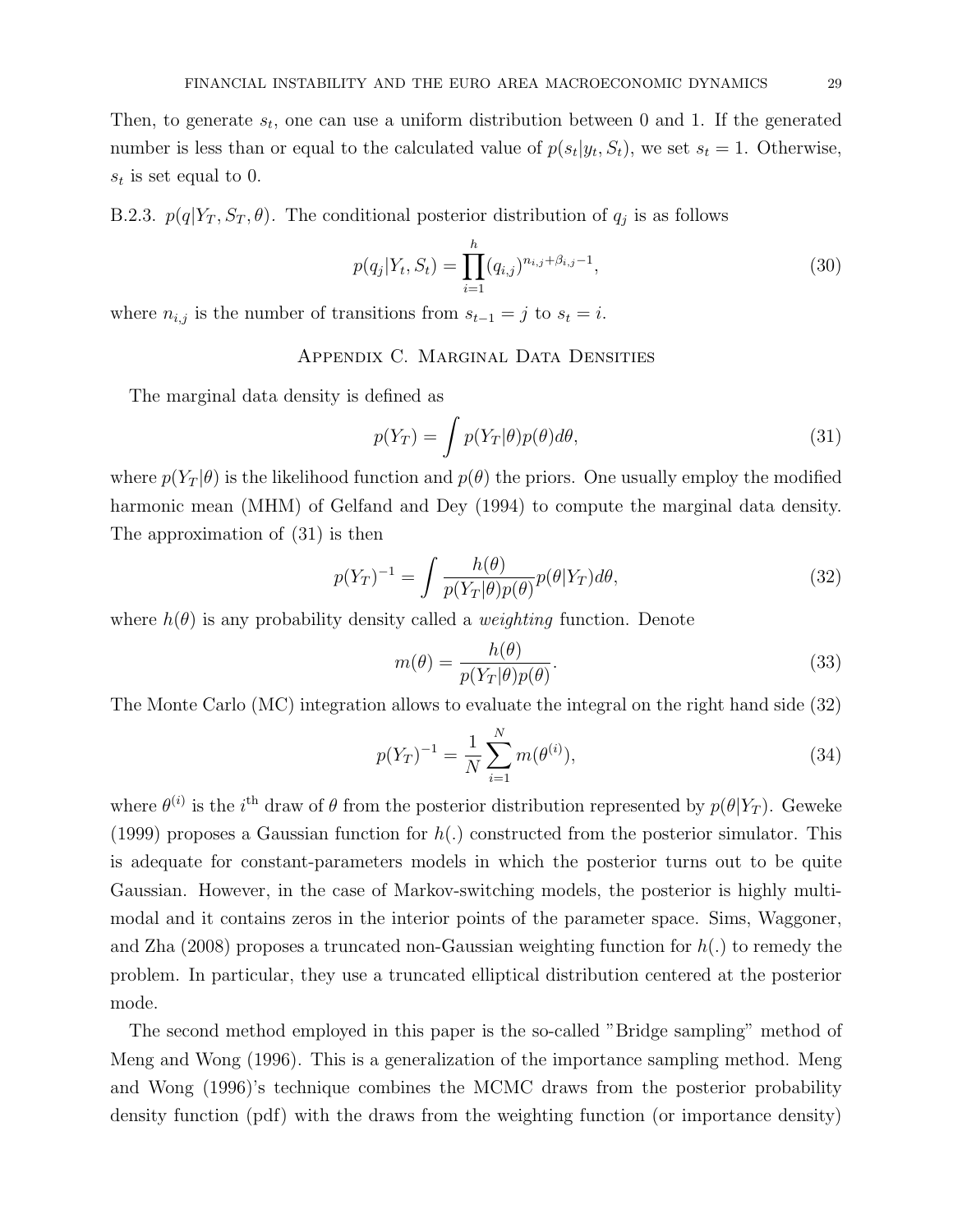through a bridge function  $\alpha(.)$  that re-weights both functions. Their method is based on the following result

$$
p(Y_T) = \frac{\mathcal{E}_q(\alpha(\theta)p^*(\theta))}{\mathcal{E}_p(\alpha(\theta)h(\theta))},
$$
\n(35)

where  $\alpha(\theta)$  is an arbitrary function;  $p^*(\theta)$  the posterior kernel such that  $p^*(\theta|Y_t) = p(Y_T|\theta)p(\theta)$ .

It follows that the estimator  $\hat{p}(Y_T)$  is called the general bridge sampling estimator

$$
\hat{p}(Y_T) = \frac{\frac{1}{N_p} \sum_{j=1}^{N_p} \alpha(\theta^j) p^*(\theta^{(j)})}{\frac{1}{N_h} \sum_{i=1}^{N_p} \alpha(\theta^i) h(\theta^{(i)})},
$$
\n(36)

where  $N_h$  is the number of draws from the weighting density and  $N_p$  is the number of draws from the posterior distribution.

Once all draws from the importance density  $h(\theta)$  and MCMC draws from the posterior density  $p(\theta|Y_T)$  have been made, one can easily calculate  $\hat{p}(Y_T)$ . Meng and Wong (1996) proposes the following bridge function

$$
\alpha(\theta) \propto \frac{1}{N_h h(\theta) + N_p p(\theta|Y_T)}.\tag{37}
$$

The third method employed in this paper is the unpublished method of Ulrich Müeller. Like Bridge sampling, he proposes to combine the draws from the weighting pdf and the posterior pdf. He proposes also a particular weighting function  $h(.)$  for computing the marginal data density. Because Liu, Waggoner, and Zha (2011) provides a review of this method, I briefly summarize it. Let  $p(\theta|Y_t)$  the posterior probability density function (pdf);  $p^*(\theta)$  the posterior kernel such that  $p^*(\theta|Y_t) = p(Y_T|\theta)p(\theta)$ . It follows that  $p(\theta|Y_T) = c^*p^*(\theta|Y_T)$ , where  $c^* =$  $p(Y_T)^{-1}$ . Müeller constructs the following function  $f(c)$ 

$$
f(c) = \mathcal{E}_h \left[ \mathbb{1} \left\{ \frac{cp^*(\theta)}{h(\theta)} < 1 \right\} \left( \frac{1 - cp^*(\theta)}{h(\theta)} \right) \right] - \mathcal{E}_p \left[ \mathbb{1} \left\{ \frac{h(\theta)}{cp^*(\theta)} < 1 \right\} \left( \frac{h(\theta)}{1 - cp^*(\theta)} \right) \right],
$$

where  $1\{x\}$  is an indicator function that returns to 1 if x is true and 0 if false. Given the properties of this function<sup>12</sup>, one can use a bisection method to find an estimate  $c^*$  where  $f(c^*) = 0.$ 

- (1)  $f(c)$  is monotonically decreasing in c
- (2)  $f(0) = 1$  and  $f(\infty) = -1$

<sup>&</sup>lt;sup>12</sup>The function f has the following properties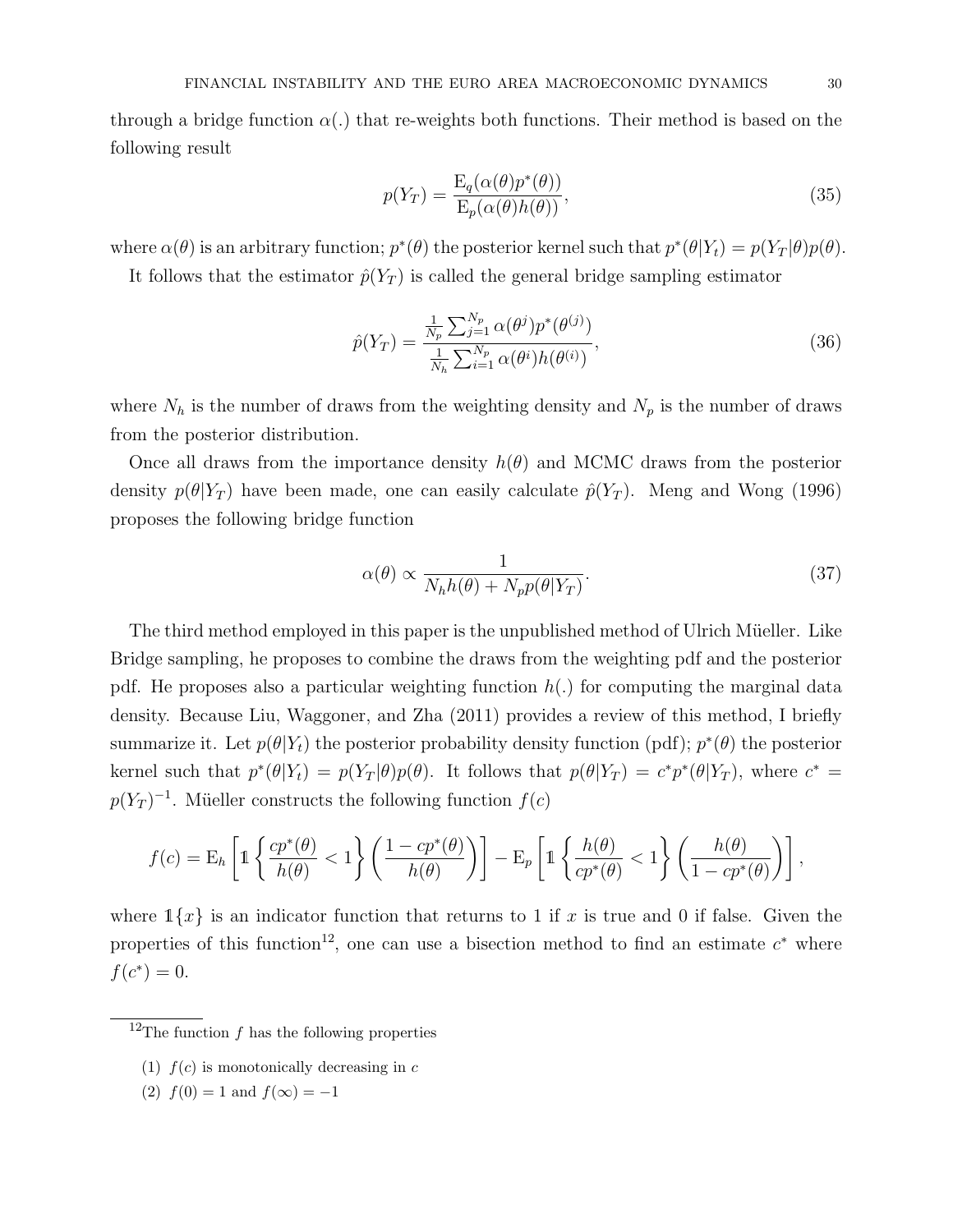Using the Monte Carlo (MC) Methods, one can approximate the function value  $f(c)$  as follows

$$
\hat{f}(c) = \frac{1}{N_h} \sum_{j=1}^{N_h} \left[ 1 \left\{ \frac{cp^*(\theta^{(j)})}{h(\theta^{(j)})} < 1 \right\} \left( \frac{1 - cp^*(\theta^{(j)})}{h(\theta^{(j)})} \right) \right] - \frac{1}{N_p} \sum_{j=1}^{N_p} \left[ 1 \left\{ \frac{h(\theta^{(j)})}{cp^*(\theta^{(j)})} < 1 \right\} \left( \frac{h(\theta^{(j)})}{1 - cp^*(\theta^{(j)})} \right) \right],
$$
\n(38)

where  $\theta^{(i)}$  is the i<sup>th</sup> draw of  $\theta$  from the posterior distribution;  $\theta^{(j)}$  is the j<sup>th</sup> draw of  $\theta$  from the weighting density. The draws from the posterior distribution are realizable through Markov Chain Monte Carlo (MCMC) methods.

After generating draws from the posterior pdf and the weighting function, the estimate of  $c^* = p(Y_T)^{-1}$  such that  $\hat{f}(c^*) = 0$  can be found by using a bisection method.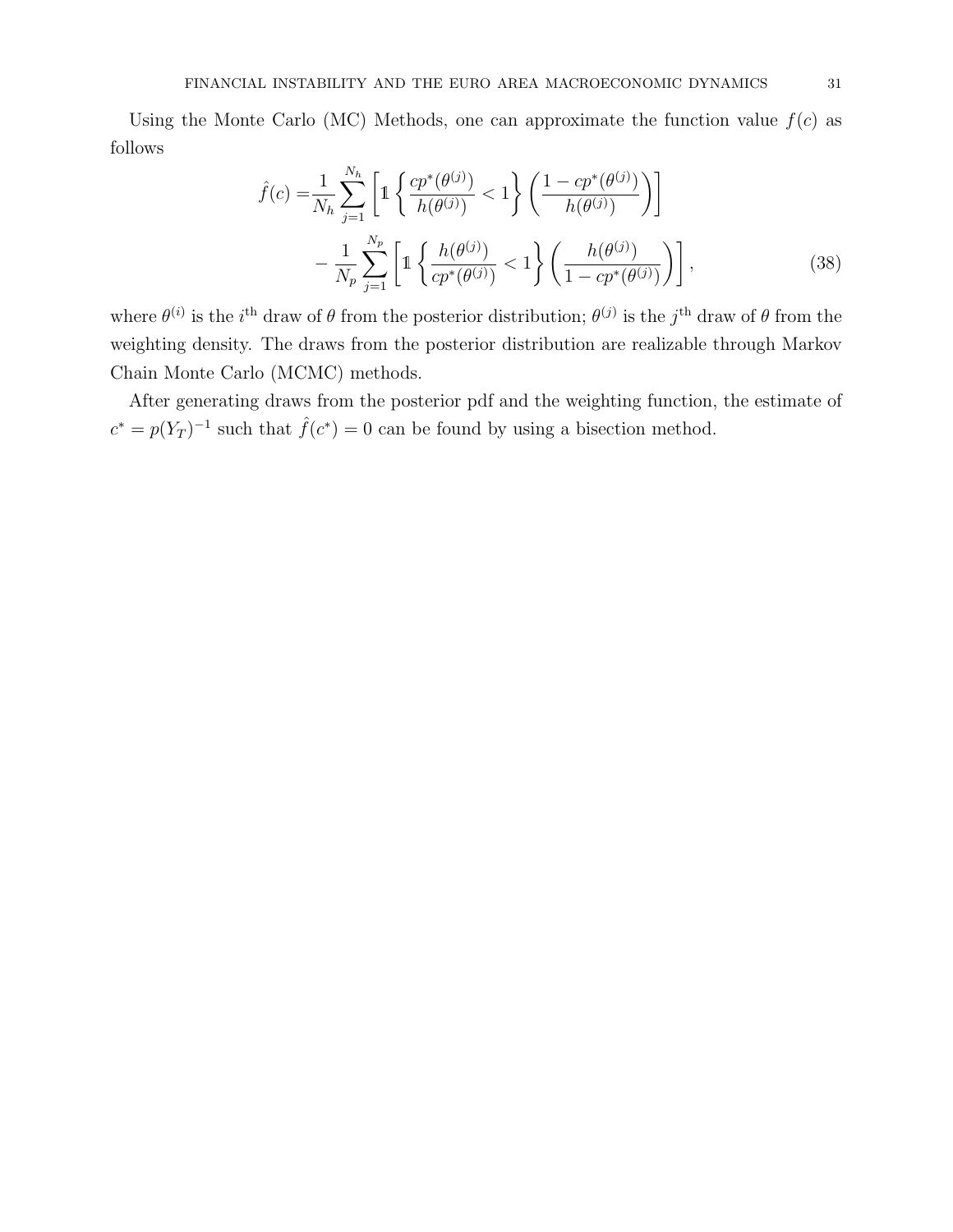# Appendix D. Tables

| period    |        |        | $std(spread) std(gdp) corr(spread, gdp)$ |
|-----------|--------|--------|------------------------------------------|
| 2000-2012 | 0.7206 | 2.1600 | $-0.6558$                                |
| 2000-2007 | 0.4675 | 1.1591 | $-0.4785$                                |
| 2007-2012 | 0.8013 | 2.6801 | $-0.6166$                                |

Table 1. Property statistics

Table 2. Measures of fit. Four different methods to approximate the marginal likelihood are employed: Chib (1995), Mueller, Meng and Wong (1996)'s bridge sampling, and Sims, Waggoner and Zha (2008).

|                         | <b>Marginal Data Densities</b> |         |               |         |
|-------------------------|--------------------------------|---------|---------------|---------|
| Model                   | Chib                           | Mueller | <b>Bridge</b> | SWZ     |
| constant                | 3006.60                        | $\ast$  | $\ast$        | $\ast$  |
| $\mathfrak{M}_{2n}$     | $\ast$                         | 3048.41 | 3048.81       | 3052.85 |
| $\mathfrak{M}_{3v}$     | $\ast$                         | 3063.34 | 3063.17       | 3063.75 |
| $\mathfrak{M}_{4n}$     | $\ast$                         | 3068.13 | 3064.91       | $**$    |
| $\mathfrak{M}_{5v}$     | $\ast$                         | 3063.31 | 3054.77       | $**$    |
| $\mathfrak{M}_{2c2v}$   | $\ast$                         | 3064.85 | 3061.63       | 3073.52 |
| $\mathfrak{M}_{2c3v}$   | $\ast$                         | 3066.21 | 3062.99       | $***$   |
| $\mathfrak{M}_{2Fc2v}$  | $\ast$                         | 3075.93 | 3076.83       | 3077.55 |
| $\mathfrak{M}_{2Fc3v}$  | $\ast$                         | 3027.75 | 3024.33       | $**$    |
| $\mathfrak{M}_{2Pc2v}$  | $\ast$                         | 3052.12 | 3052.76       | 3058.76 |
| $\mathfrak{M}_{2PFc2v}$ | ∗                              | 3063.47 | 3063.80       | 3065.11 |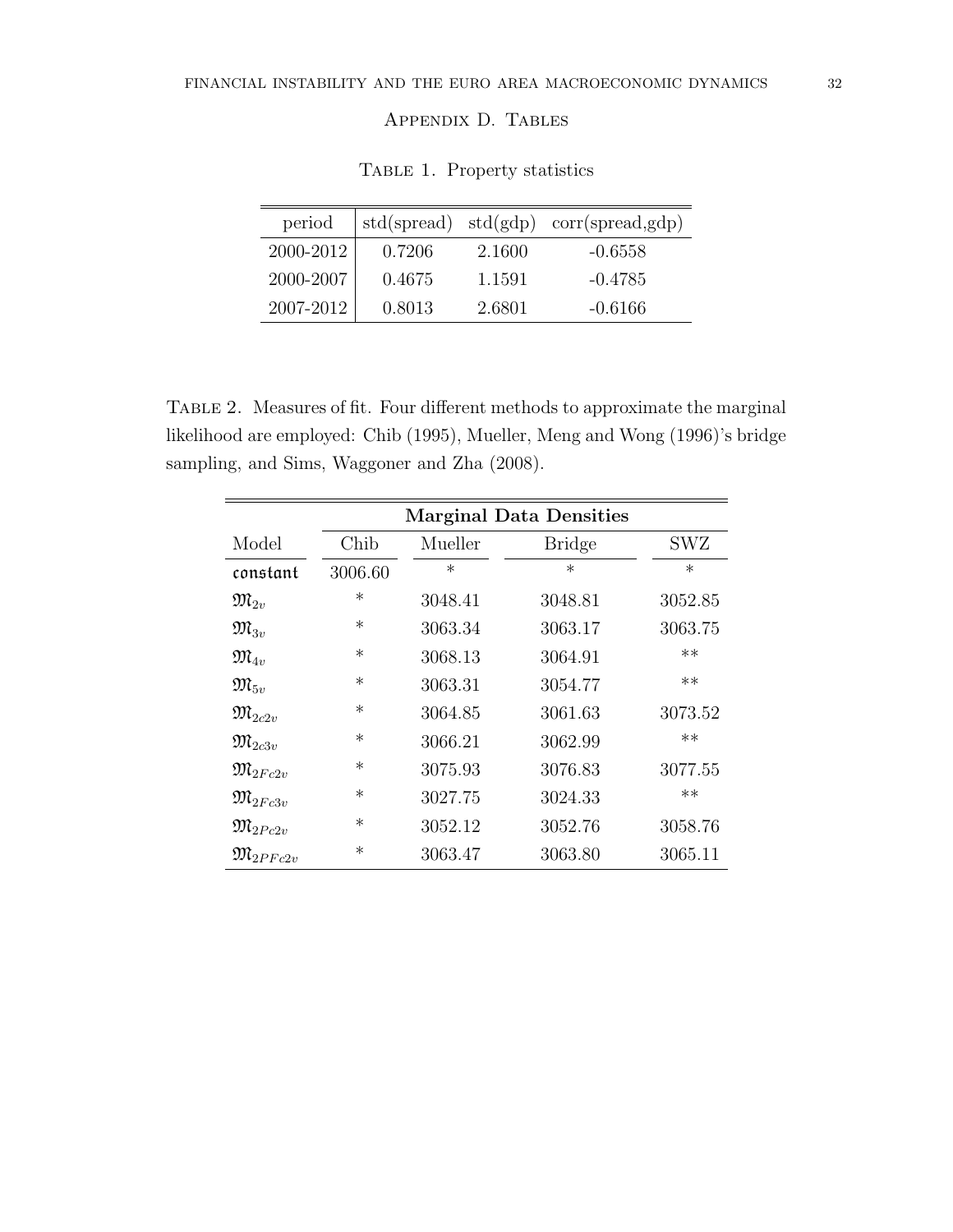TABLE 3. Transition matrices from the model  $\mathfrak{M}_{2Fc2v}$ , process  $s_t^c$  on the left, and process  $s_t^v$  on the right, , computed from the posterior median. The  $68\%$ probability interval is indicated in brackets.

| 0.8419           | 0.0489           | 0.8785           | 0.0857           |
|------------------|------------------|------------------|------------------|
| [0.7816; 0.9355] | [0.0272; 0.0700] | [0.8264; 0.9449] | [0.0444; 0.1155] |
| 0.1579           | 0.9510           | 0.1213           | 0.9142           |
| [0.0645; 0.2184] | [0.9300; 0.9728] | [0.0551; 0.1736] | [0.8845; 0.9556] |

TABLE 4. Relative shock standard deviations across regimes for  $\mathfrak{M}_{2Fc2v}$  model, computed from the posterior mode. The 68% probability interval is indicated in brackets.

|           | Private y                   | Private p                  | Policy R                   | Financial sp               |
|-----------|-----------------------------|----------------------------|----------------------------|----------------------------|
| $s_t^c=1$ | $1.0000$<br>[1.0000;1.0000] | 1.0000<br>[1.0000;1.0000]  | 1.0000<br>[1.0000;1.0000]  | 1.0000<br>[1.0000;1.0000]  |
| $s_t^c=2$ | 0.7472<br>[0.5317; 0.9185]  | 0.2660<br>[0.2028; 0.3270] | 0.1691<br>[0.1167; 0.1967] | 0.3356<br>[0.2327; 0.4096] |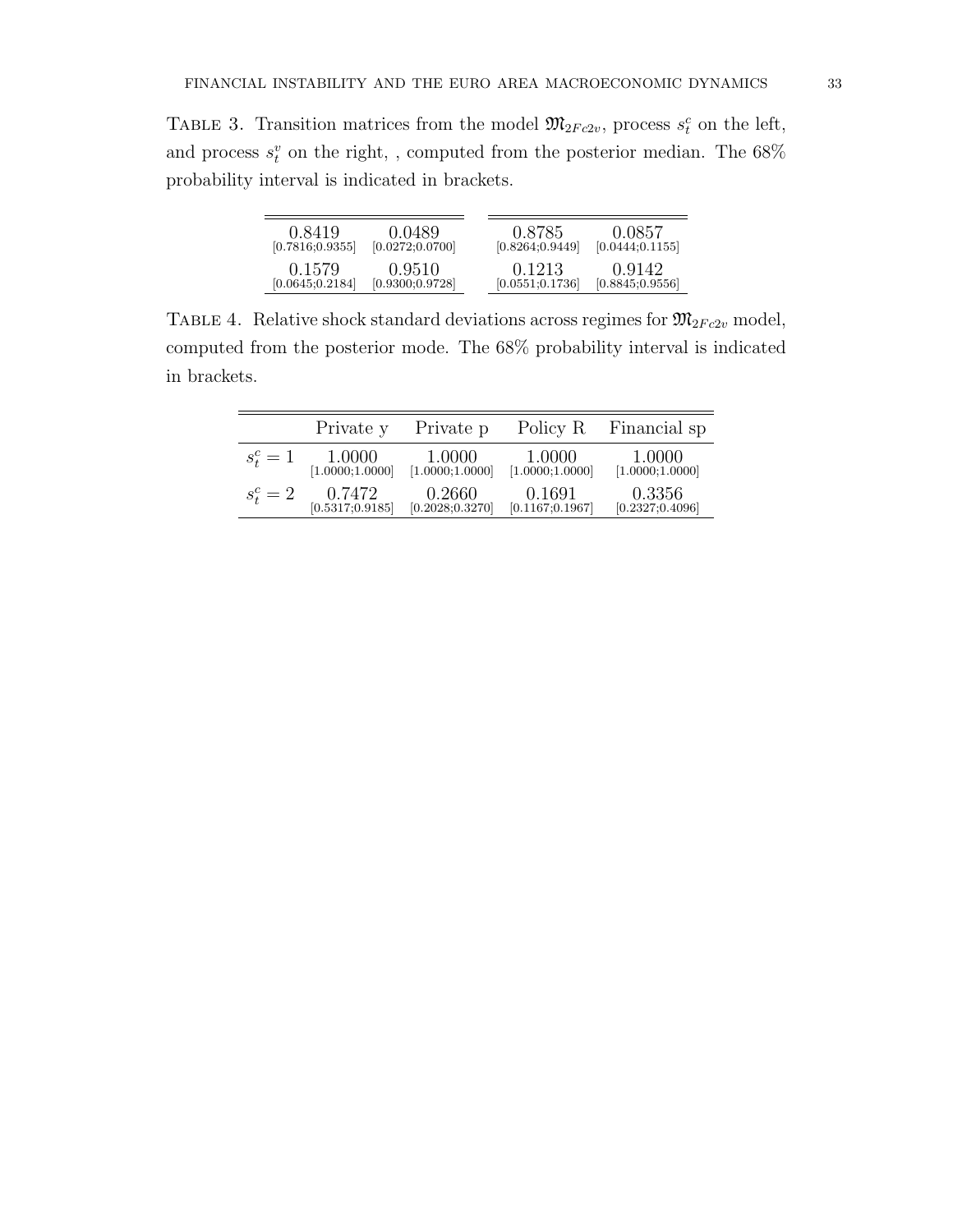| Prod. y         | Prod. p          | Policy R           | Financial F        |
|-----------------|------------------|--------------------|--------------------|
| 266.86          | 10.98            | $-29.35$           | 41.84              |
| [243.21;294.29] | $[-4.67;25.89]$  | $[-43.42; -17.05]$ | [1.06;81.32]       |
| 0.00            | 493.10           | $-11.98$           | 116.29             |
| [0.00; 0.00]    | [449.36; 539.77] | $[-49.51;28.61]$   | $[-32.02; 232.15]$ |
| 0.00            | 0.00             | 555.07             | 189.34             |
| [0.00; 0.00]    | [0.00; 0.00]     | [497.05;593.31]    | [16.59; 284.48]    |
| 0.00            | 0.00             | 0.00               | 247.97             |
| [0.00; 0.00]    | [0.00;0.00]      | [0.00; 0.00]       | [205.78;286.25]    |

TABLE 5A. Contemporaneous coefficient matrix,  $A(s_t = 1)$ , for distress regime in  $\mathfrak{M}_{2Fc2v}$  model, computed from the posterior median. The 68% probability interval is indicated in brackets.

TABLE 5B. Contemporaneous coefficient matrix,  $A(s_t = 2)$ , for normal regime in  $\mathfrak{M}_{2Fc2v}$  model, computed from the posterior median. The 68% probability interval is indicated in brackets.

| Prod. y         | Prod. p          | Policy R           | Financial F       |
|-----------------|------------------|--------------------|-------------------|
| 266.86          | 10.98            | $-29.35$           | 17.31             |
| [243.21;294.29] | $[-4.67;25.89]$  | $[-43.42; -17.05]$ | $[-7.88; 34.79]$  |
| 0.00            | 493.10           | $-11.98$           | $-23.43$          |
| [0.00; 0.00]    | [449.36; 539.77] | $[-49.51;28.61]$   | $[-80.64;22.98]$  |
| 0.00            | 0.00             | 555.07             | $-59.85$          |
| [0.00; 0.00]    | [0.00; 0.00]     | [497.05;593.31]    | $[-129.44;21.86]$ |
| 0.00            | 0.00             | 0.00               | 862.27            |
| [0.00; 0.00]    | [0.00; 0.00]     | [0.00; 0.00]       | [763.83;961.78]   |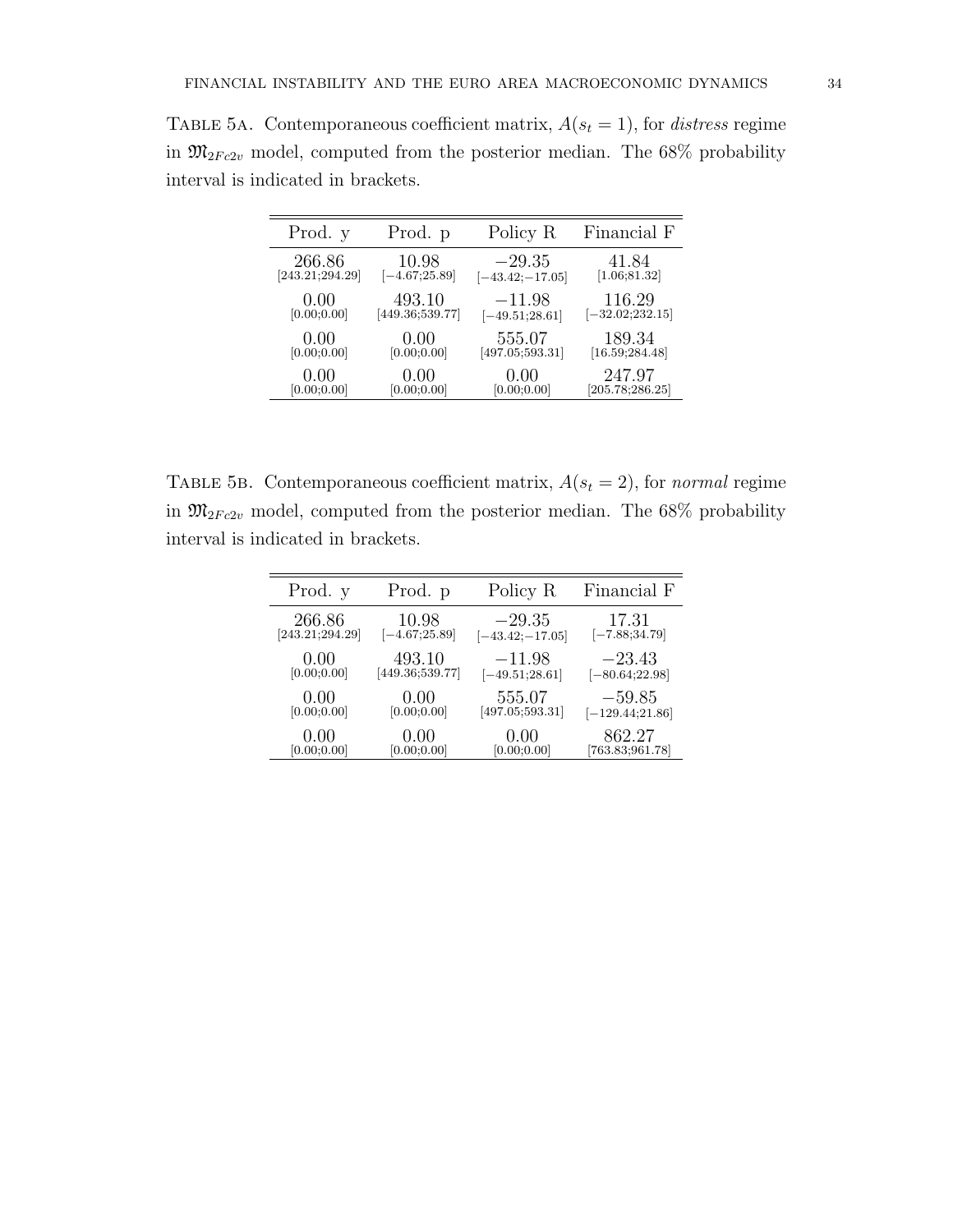

Figure 1. Sample period: January 2000 - July 2012. The real GDP growth rate (dotted line) is labeled on the right. The Gichrist-Mojon (GM) corporate bond spread (solid line) is labeled on the left. The grey areas denotes CEPR recessions of the euro area.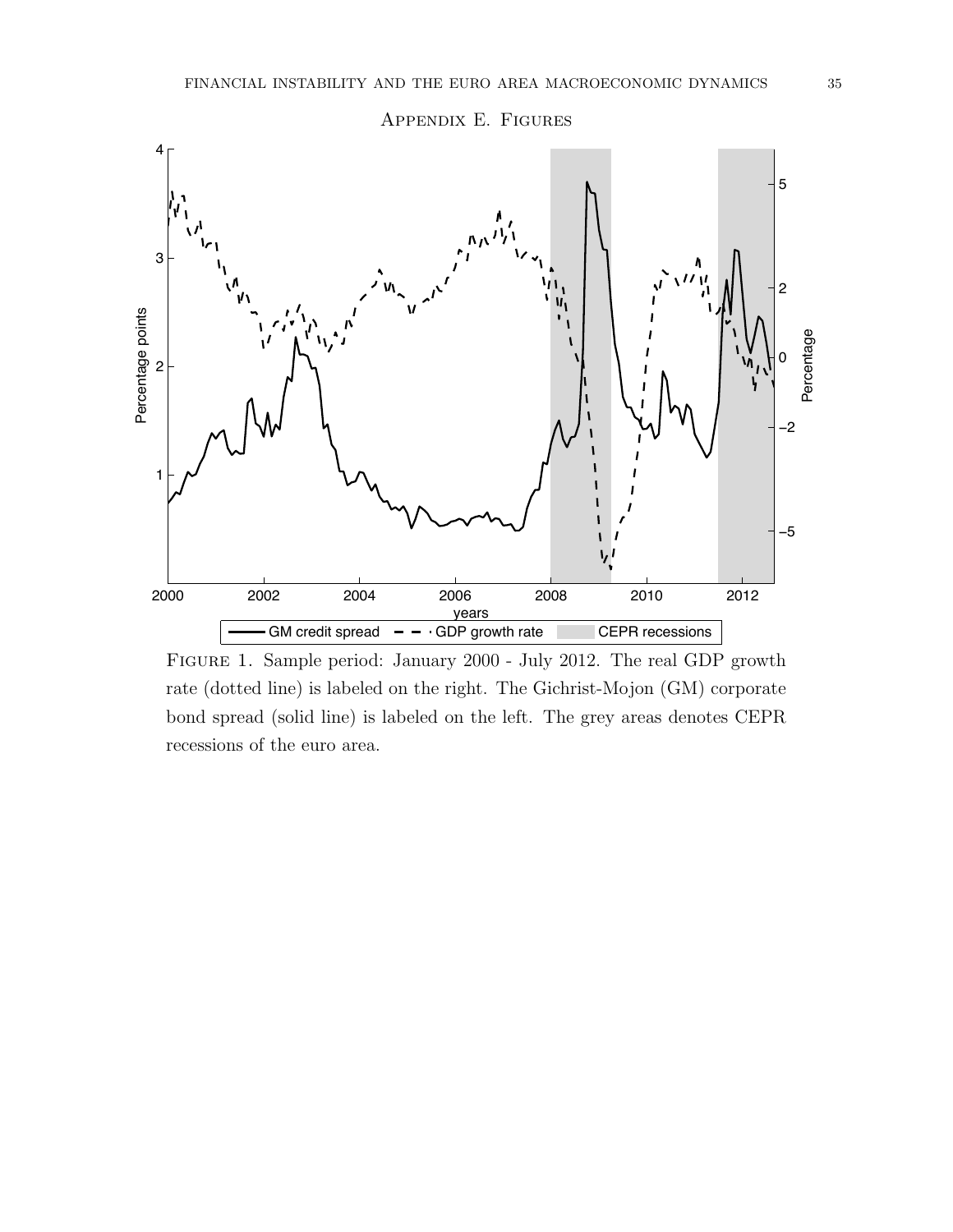

Figure 2. Sample period: January 1999 - July 2012. The solid lines depicts the five series: Non-financial corporates credit spread, output, prices and EO-NIA. These series have been transformed before estimating each model. All the variables, except the EONIA and the credit spread, enter as log-levels. The grey areas denotes CEPR recessions of the euro area.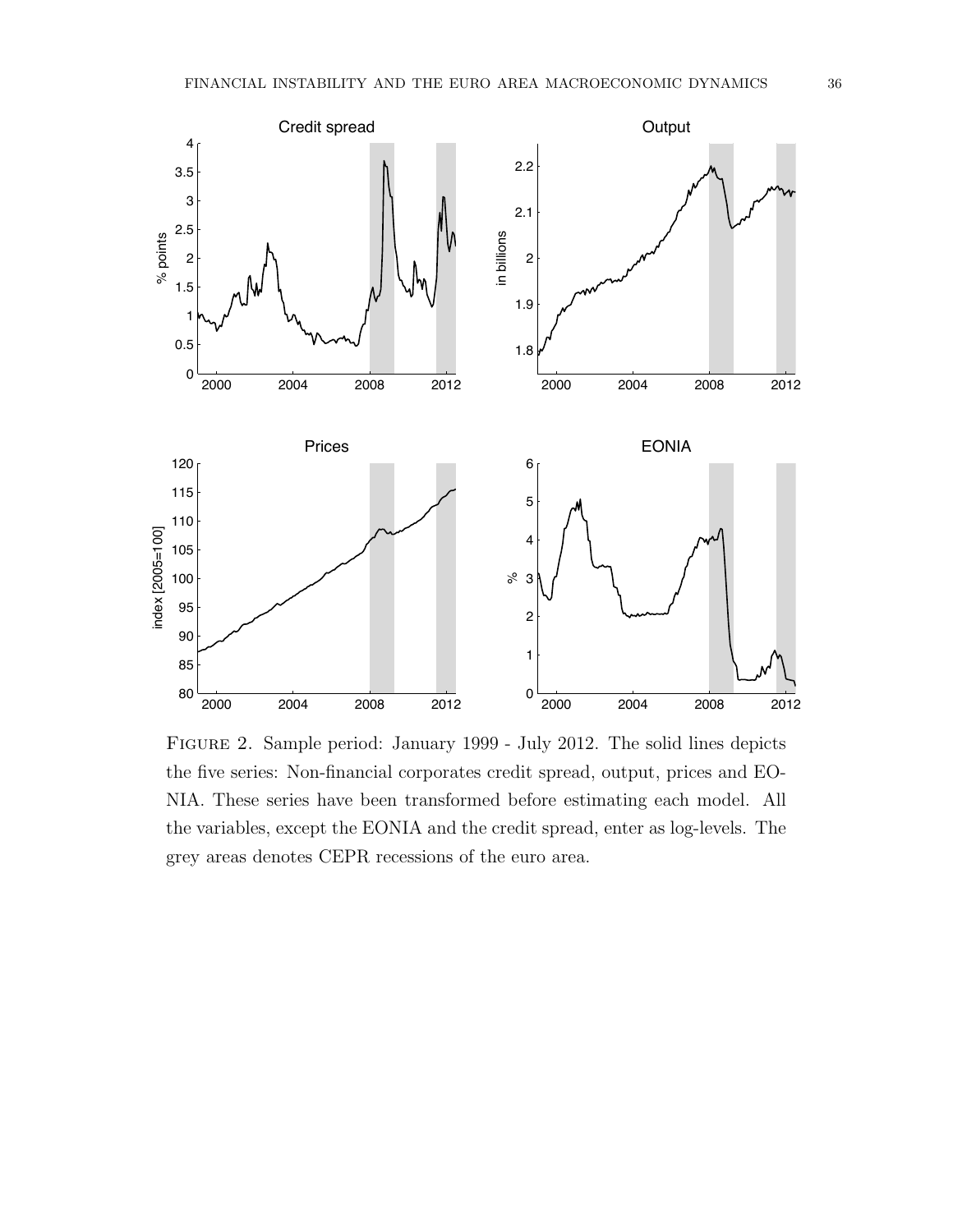

Figure 3. Sample period: January 1999 - July 2012. Smoothed probabilities (in solid line and labeled on the left) of the distress regime (left panel) and of the *high-volatility* regime (right panel) produced from the model,  $\mathfrak{M}_{2Fc2v}$ , in which the coefficients of financial sector equation and variances of structural disturbances evolves independently according to two-states Markov-switching processes, respectively  $s_t^c$  and  $s_t^v$ . The credit spread (thin line) is labeled on the right.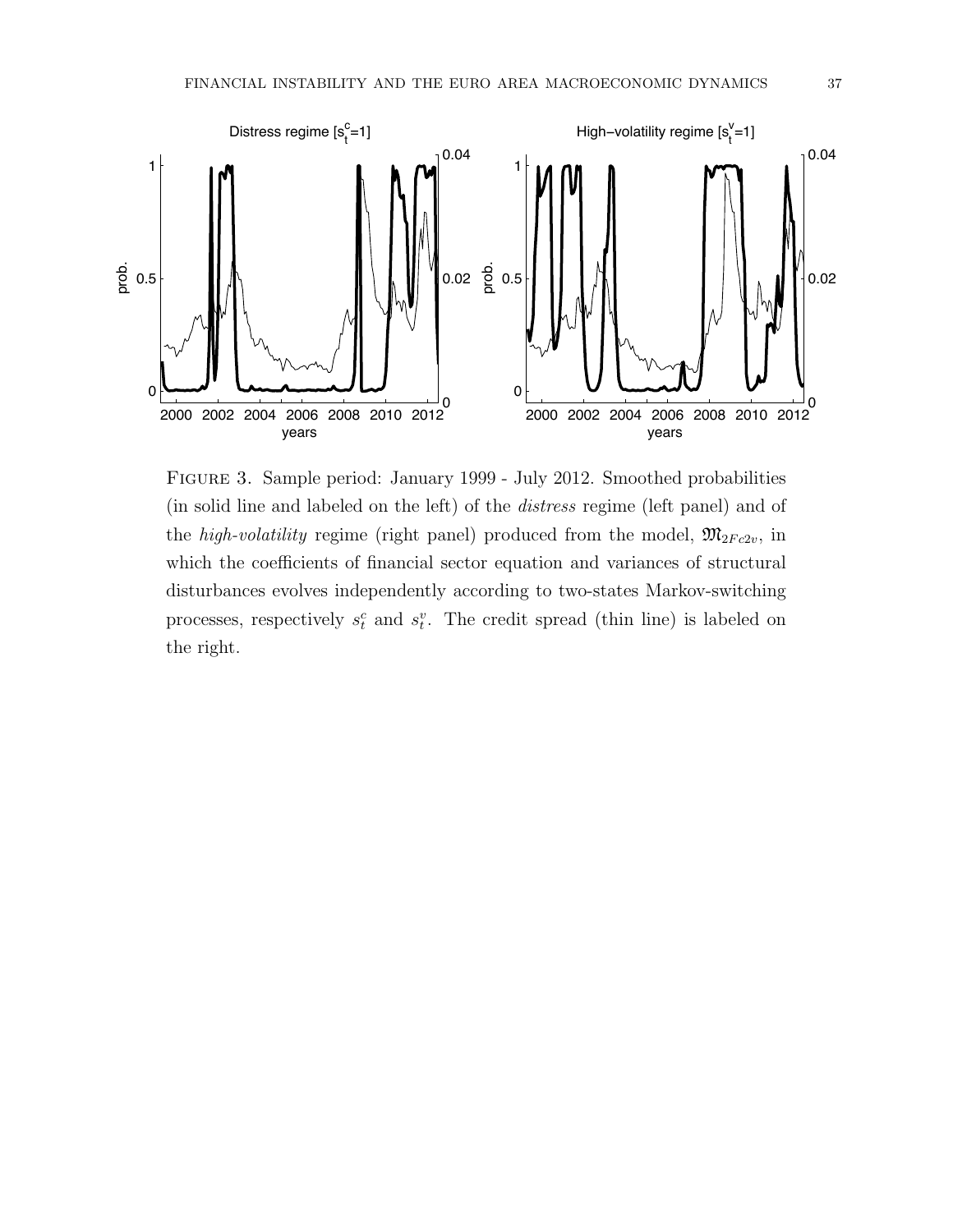

Figure 4. Sample period: January 1999 - July 2012. Time-series of financial shocks produced from  $\mathfrak{M}_{2Fc2v}$  model. A positive bar means an adverse financial shock. The black horizontal line represents the median and the grey areas denotes the  $68\%$  probability interval.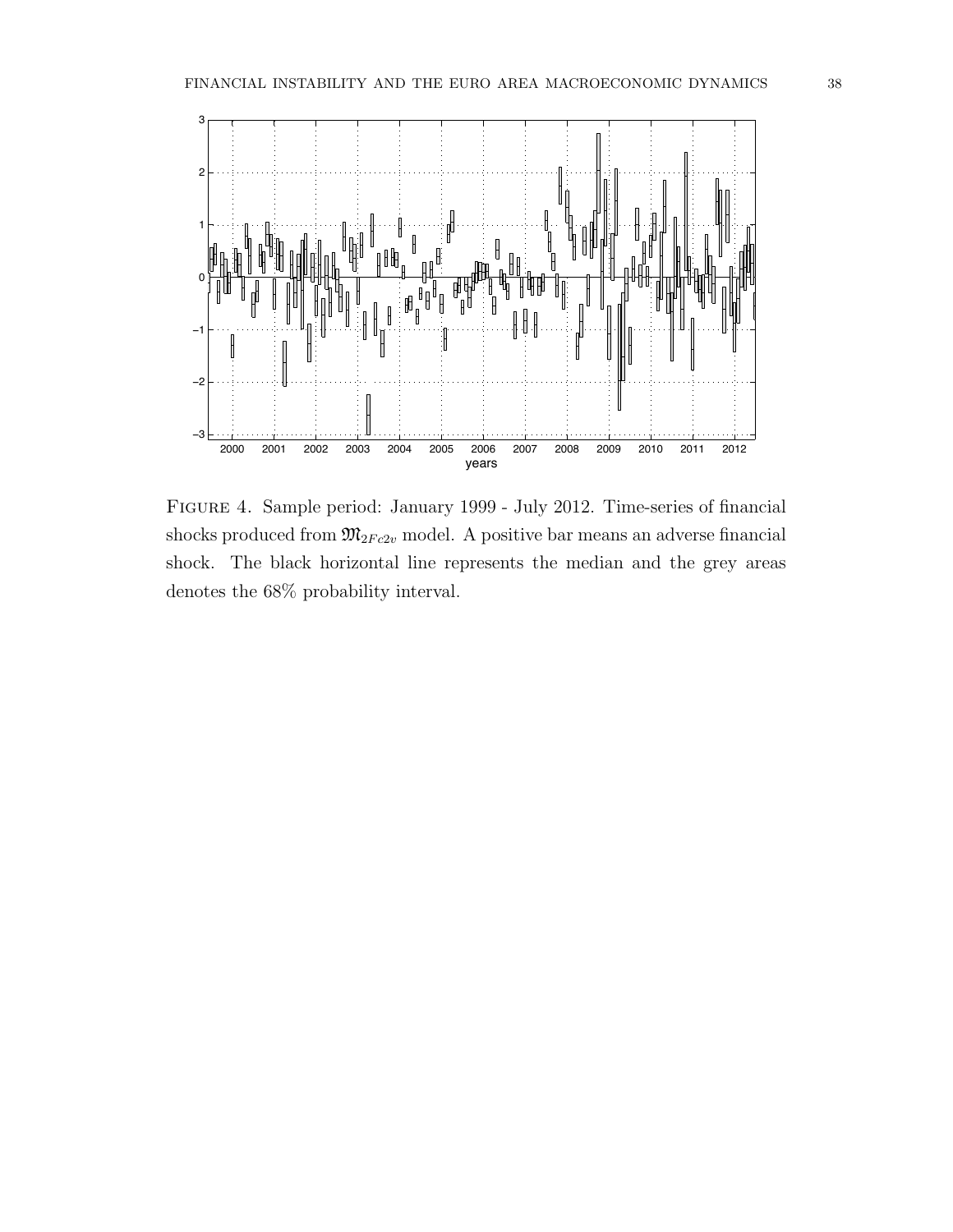

Figure 5. Variance decomposition of endogenous variables at various horizons  $h = \{6, 12, 18, 24, 30, 36\}$  across regimes. The black horizontal line represents the median contribution (in percentage) of financial shocks to the volatility of each of endogenous variable. The grey bar represents the 68% probability interval. I use the following notation:  $Dr[s_t^c = 1]$  Distress regime,  $Nr[s_t^c = 2]$ Normal regime,  $Hv[s_t^v = 1]$  High-volatility,  $Lv[s_t^v = 2]$  Low-volatility.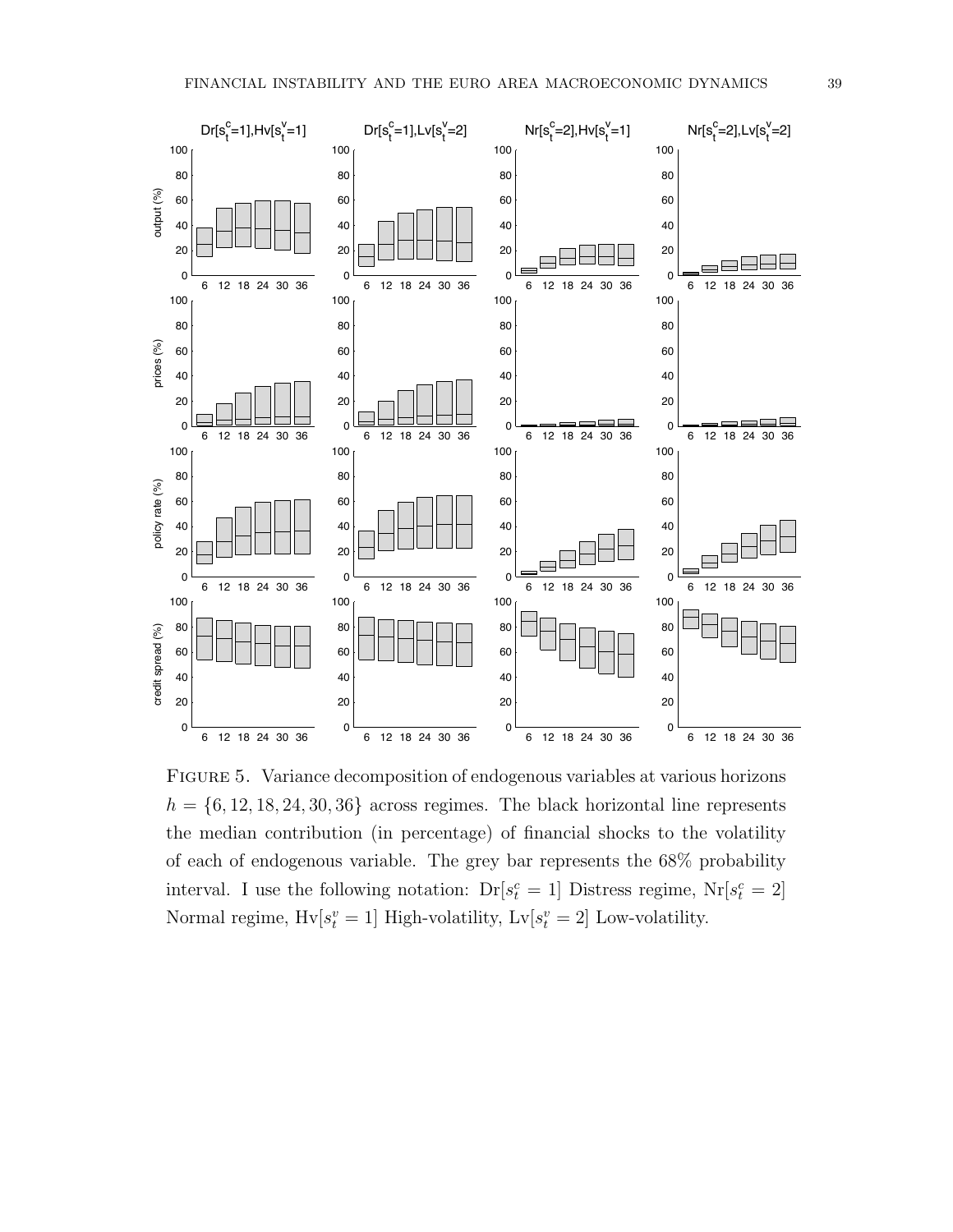

Figure 6. Impulse responses of endogenous variables to a financial shock across the two regimes for the  $\mathfrak{M}_{2Fc2v}$  model, that is two independent Markovswitching processes: (1) two-states process governing the coefficients of the financial sector equation; (2) two-states process governing variance shocks. The black (solid and thin) line represents the median and the grey areas are the 68% probability interval.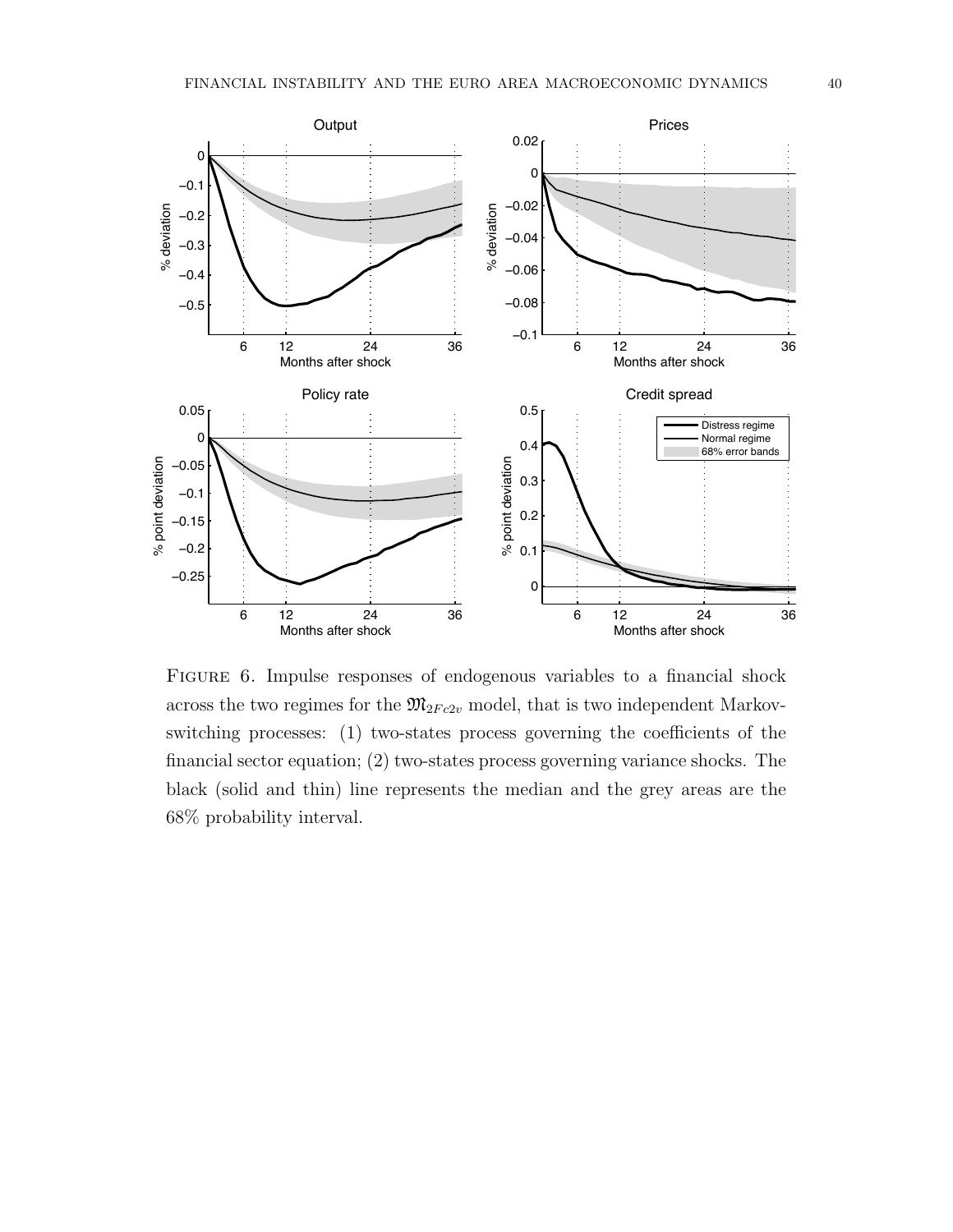

Figure 7. Sample period: January 1999 - July 2012. Historical decomposition of endogenous variables. The tick line represents the deviation of actual series from baseline - measured by the median unconditional forecast of series, i.e in the absence of any shock. The thin line represents the contribution of financial shocks. The grey areas represent the 68% error bands.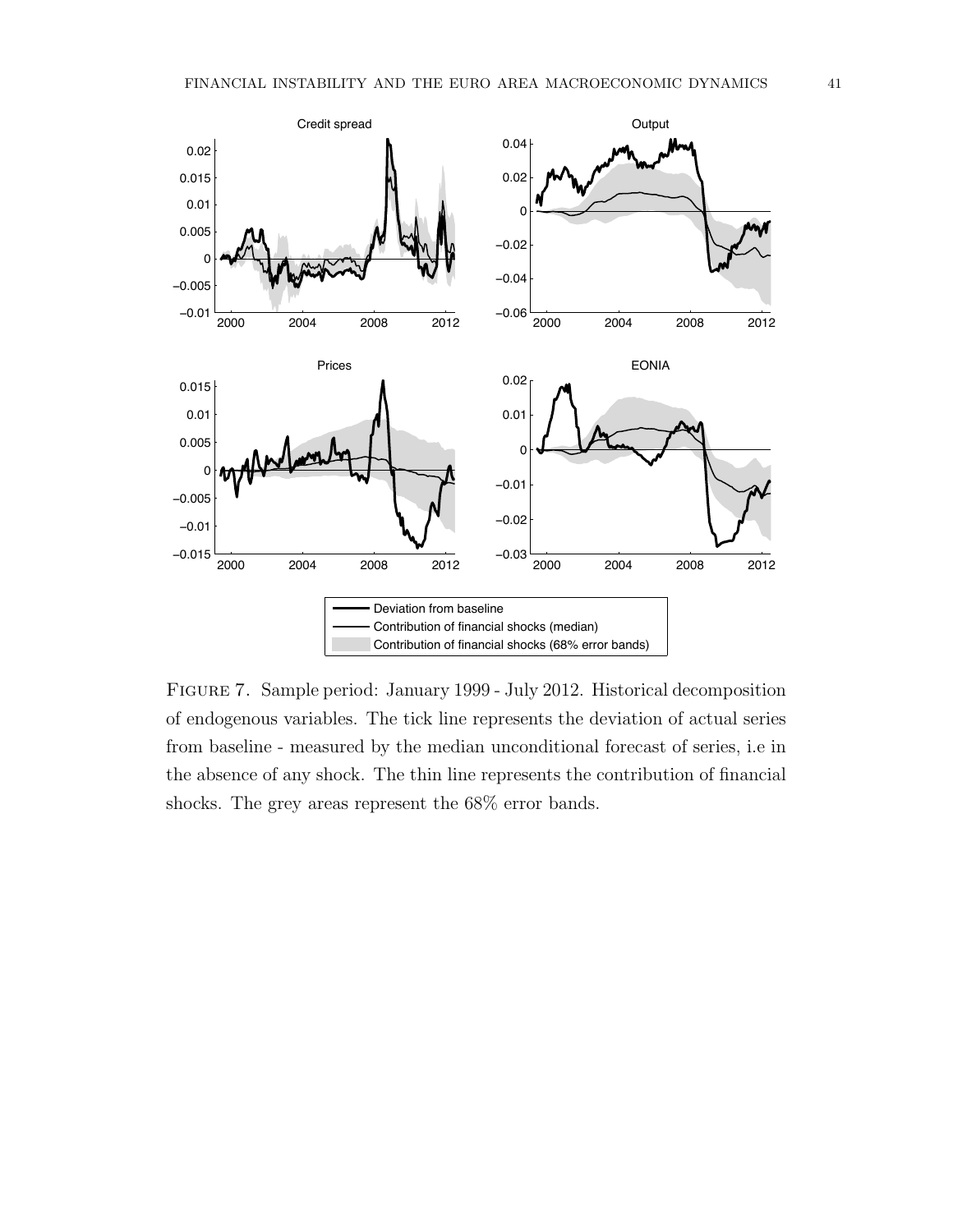

Figure 8. Sample period: January 2001-December 2003. Fixed normal regime throughout. Counterfactual paths produced from  $\mathfrak{M}_{2Fc2v}$  model, that is two independent Markov-switching processes: (1) two-states process governing the coefficients of financial sector equation; (2) two-states process governing all variance shocks. Each graph shows the actual path (thick line) and the (median) counterfactual path (thin line).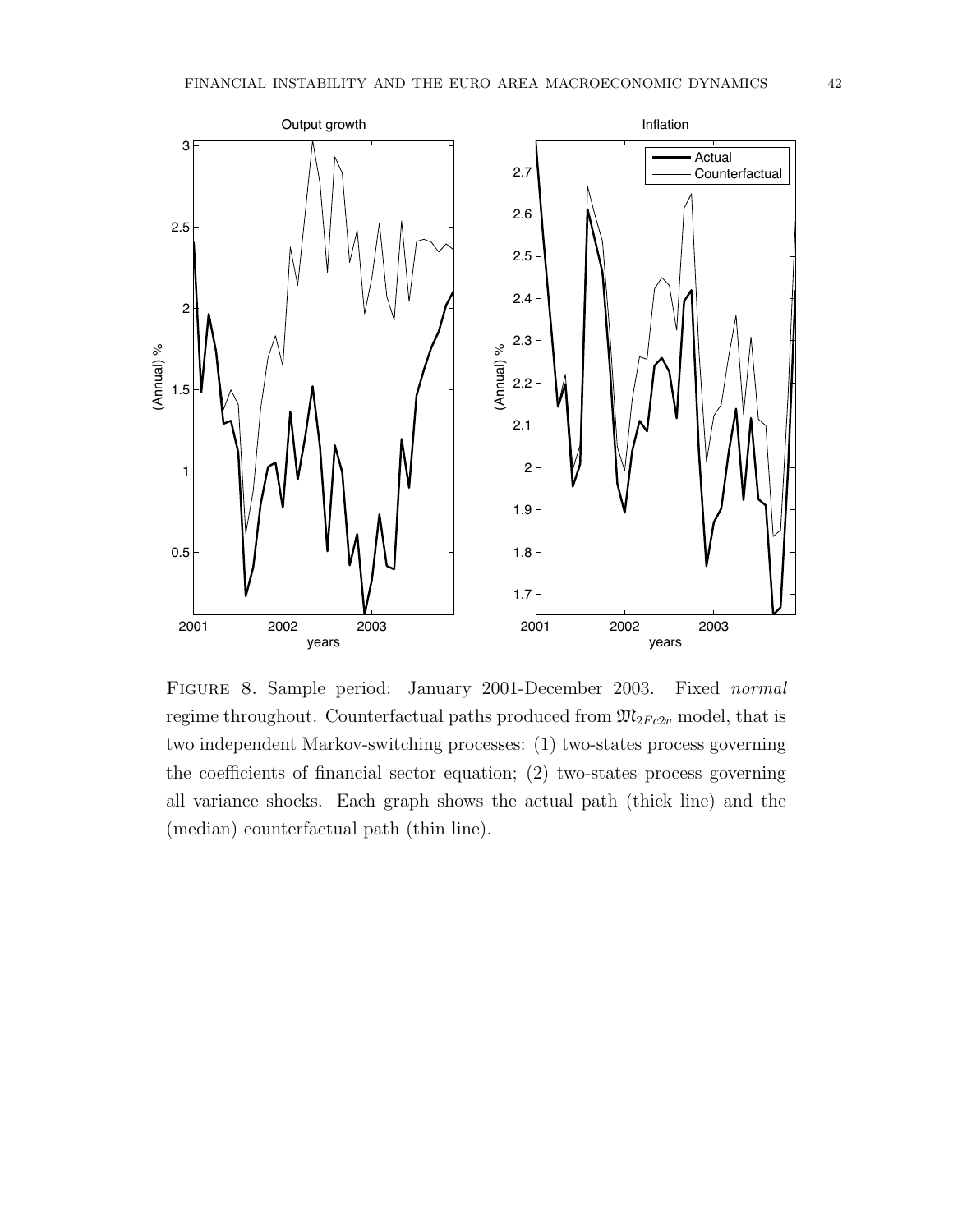

Figure 9. Sample period: January 2007-December 2003. Fixed normal regime throughout and suppressing financial shocks. Counterfactual paths produced from  $\mathfrak{M}_{2Fc2v}$  model, that is two independent Markov-switching processes: (1) two-states process governing the coefficients of financial sector equation; (2) two-states process governing all variance shocks. Each graph shows the actual path (thick line) and the (median) counterfactual path (thin line).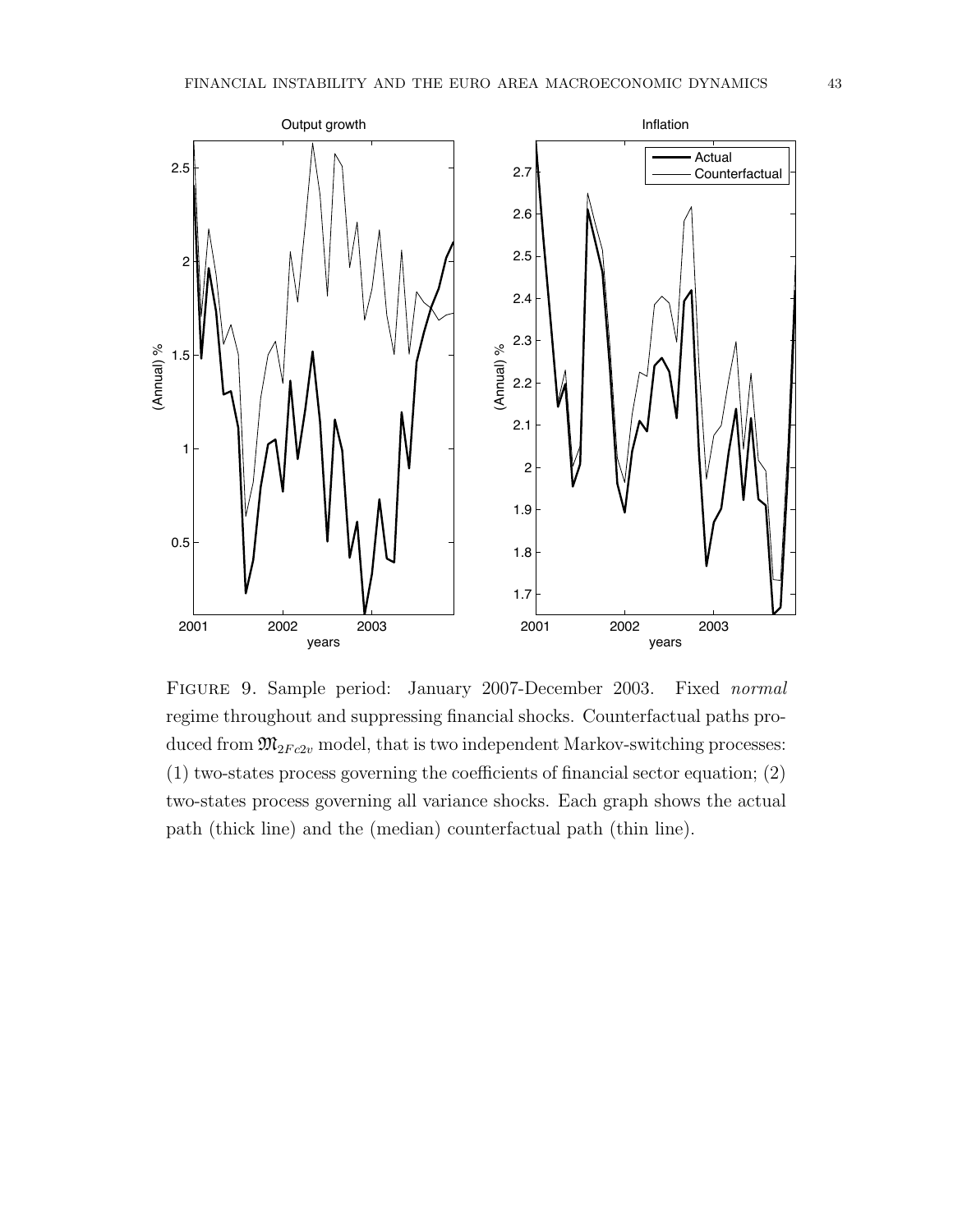

Figure 10. Sample period: January 2007-July 2012. Fixed normal regime throughout. Counterfactual paths produced from  $\mathfrak{M}_{2Fc2v}$  model, that is two independent Markov-switching processes: (1) two-states process governing the coefficients of financial sector equation; (2) two-states process governing all variance shocks. Each graph shows the actual path (thick line) and the (median) counterfactual path (thin line). The grey areas denotes CEPR recessions of the euro area.